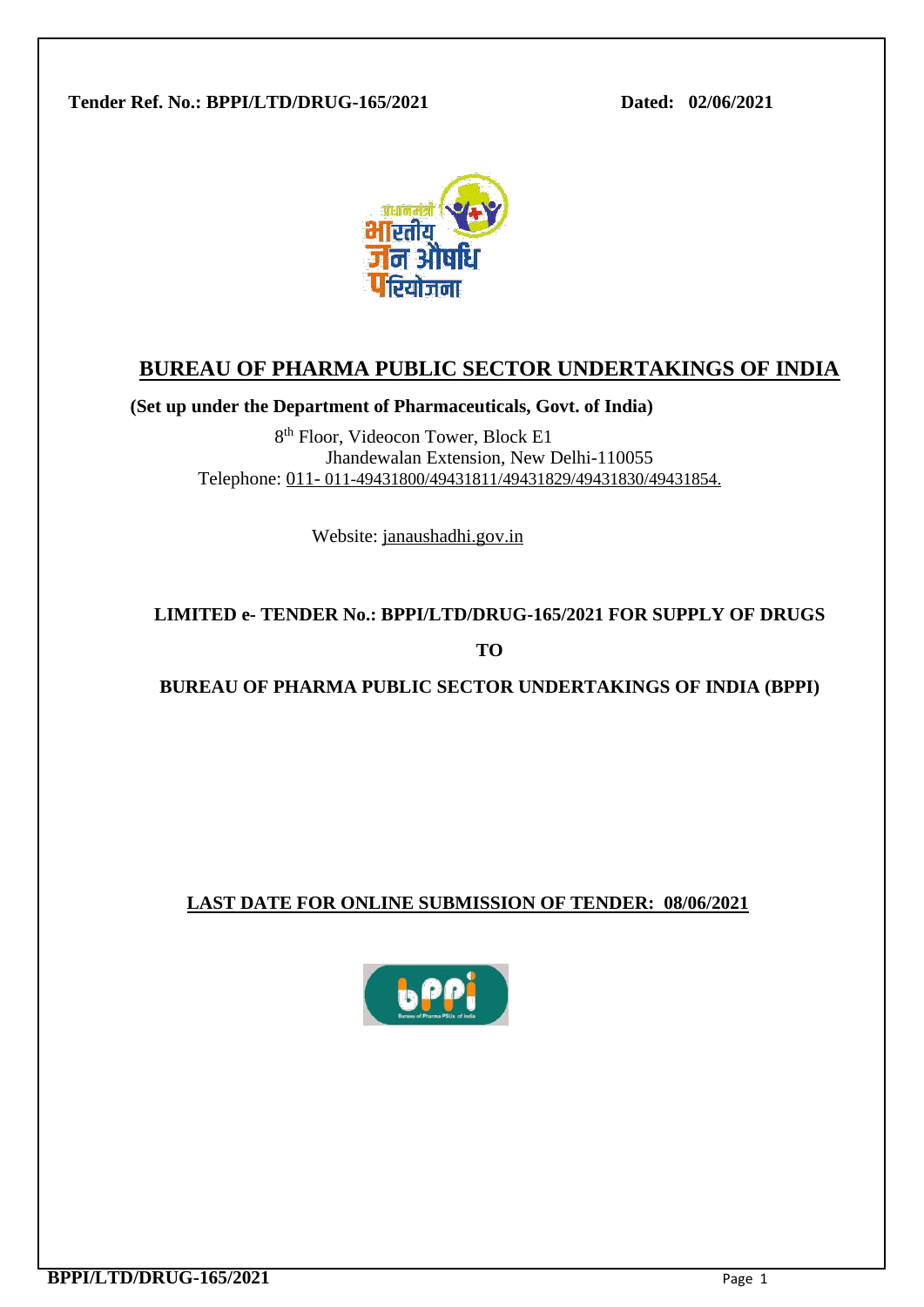## **BUREAU OF PHARMA PUBLIC SECTOR UNDERTAKINGS OF INDIA (BPPI)**

#### **(SET UP UNDER THE DEPARTMENT OF PHARMACEUTICALS, GOVERNMENT OF INDIA)**

Regd. Office: Core No. 6, First Floor, SCOPE Complex, Lodi Road, New Delhi-110003

Working Office: 8th Floor, Videocon Tower, Block E1, Jhandewalan Extension, New Delhi-110055 Telephone: 011- 49431800/49431812/49431829/49431854.

Website: **janaushadhi.gov.in**

### **LIMITED e- TENDER No.: BPPI/LTD/DRUG-165/2021**

### **FOR SUPPLY OF DRUGS TO BUREAU OF PHARMA PSU OF INDIA**

| Tender Reference                                                                                                                                                                                                                                                                                                                                   | BPPI/LTD/DRUG-165/2021 Dated.<br>02/06/2021                                                                                               |
|----------------------------------------------------------------------------------------------------------------------------------------------------------------------------------------------------------------------------------------------------------------------------------------------------------------------------------------------------|-------------------------------------------------------------------------------------------------------------------------------------------|
| <b>Tender Website</b>                                                                                                                                                                                                                                                                                                                              | https://eprocure.gov.in                                                                                                                   |
| Date of availability of tender documents on<br>website                                                                                                                                                                                                                                                                                             | 02/06/2021 (Wednesday)                                                                                                                    |
| Last date and time for submission of Online                                                                                                                                                                                                                                                                                                        | On 08/06/2021 (Tuesday) up to 16:00                                                                                                       |
| Bid i.e., Bid Submission End Date and time                                                                                                                                                                                                                                                                                                         | Hours.                                                                                                                                    |
| Last Date and time for submission of<br><b>Bid Security Declaration and</b><br><i><b>Original</b></i><br>Required Documents as per ANNEXURE I<br>( <i>Check List</i> ), in <i>physical Form</i> in office of<br>Bureau of Pharma PSUs of India.<br>8 <sup>th</sup> Floor, Videocon Tower, Block-E1,<br>Jhandewalan Extension, New Delhi-<br>110055 | On 09/06/2021 (Wednesday) up to<br>15:00 Hours.                                                                                           |
| Time and date of opening of Technical Bid<br>$(Cover - A)$                                                                                                                                                                                                                                                                                         | On 09/06/2021 (Wednesday) at 16:30<br><b>Hours</b>                                                                                        |
| Place of opening of tender                                                                                                                                                                                                                                                                                                                         | <b>Bureau of Pharma PSUs of India,</b><br>8 <sup>th</sup> Floor, Videocon Tower, Block-<br>E1, Jhandewalan Extension, New<br>Delhi-110055 |
| <b>Opening of Tender</b>                                                                                                                                                                                                                                                                                                                           | Online on https://eprocure.gov.in                                                                                                         |
| <b>Address for Communication</b>                                                                                                                                                                                                                                                                                                                   | <b>Bureau of Pharma PSUs of India,</b><br>8 <sup>th</sup> Floor, Videocon Tower, Block-<br>E1, Jhandewalan Extension, New<br>Delhi-110055 |
| Cost of the Tender Document                                                                                                                                                                                                                                                                                                                        | <b>Free of cost</b>                                                                                                                       |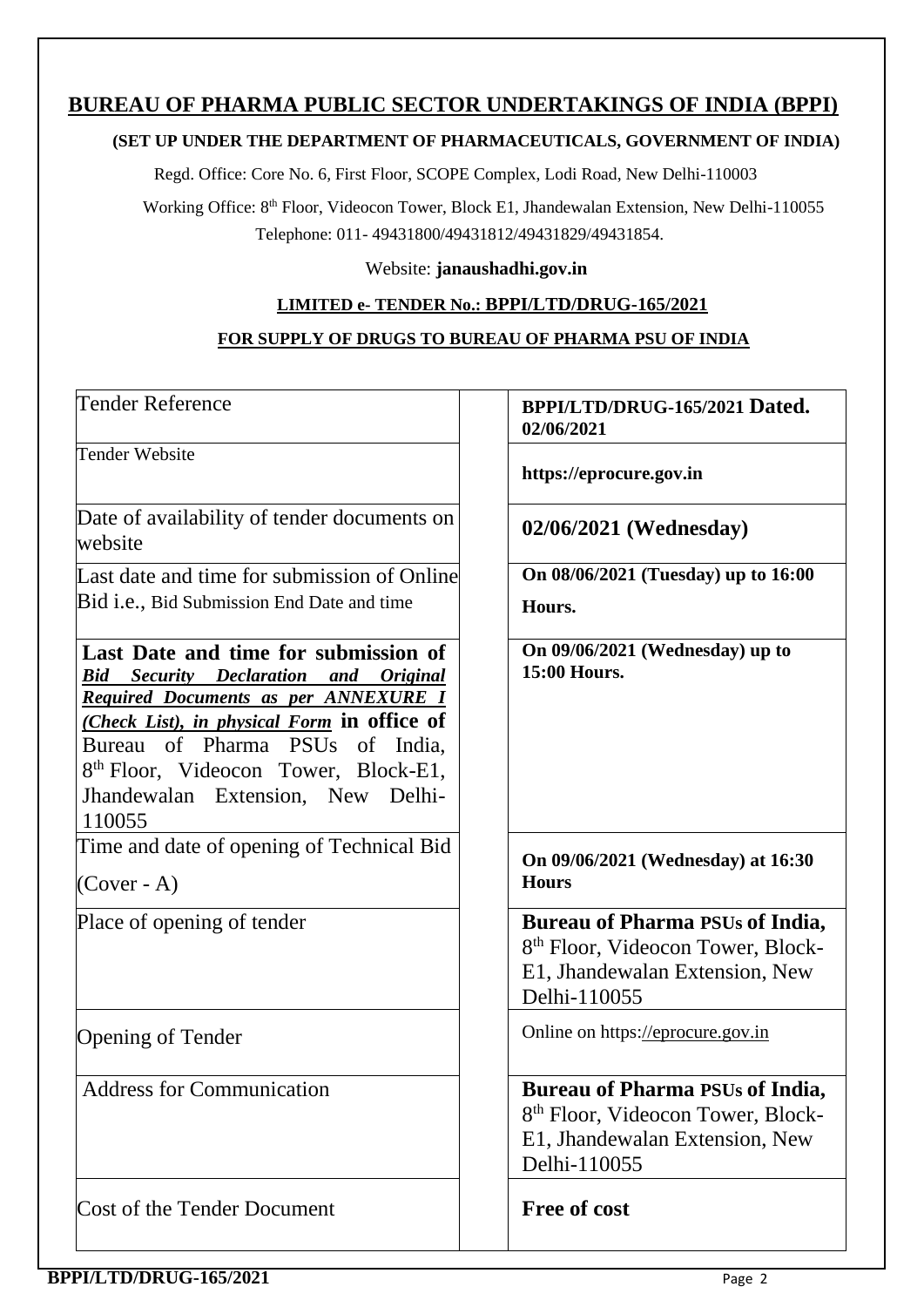| Contact Person for clarification if any, | 1. Sh. P. K. Thakur                 |
|------------------------------------------|-------------------------------------|
|                                          | Sr. Executive (Procurement)         |
|                                          | Phone: - 011-49431829               |
|                                          | Email: - proc6@janaushadhi.gov.in   |
|                                          | 2. Sh. Manik Bera,                  |
|                                          | Dy. Manager (Procurement)           |
|                                          | Phone: - 011-49431854               |
|                                          | Email: - proc9@janaushadhi.gov.in   |
|                                          | 3. Sh. Pritam Singh                 |
|                                          | Manager (Procurement)               |
|                                          | Phone: - 011-49431812               |
|                                          | Email: $-proc8@$ janaushadhi.gov.in |

*The tender document can be downloaded free of cost from the CPPP e-Procurement Portal* [https://eprocure.gov.in](https://eprocure.gov.in/) and from *the website of BPPI: janaushadhi.gov.in.* 

**Note:** *The bidders shall be solely responsible for checking these websites at least 3 days prior to closing date of submission of tender for any addendum/amendment issued subsequently to the bid document and take into consideration the same while preparing and submitting the bids. Bids will be opened online.*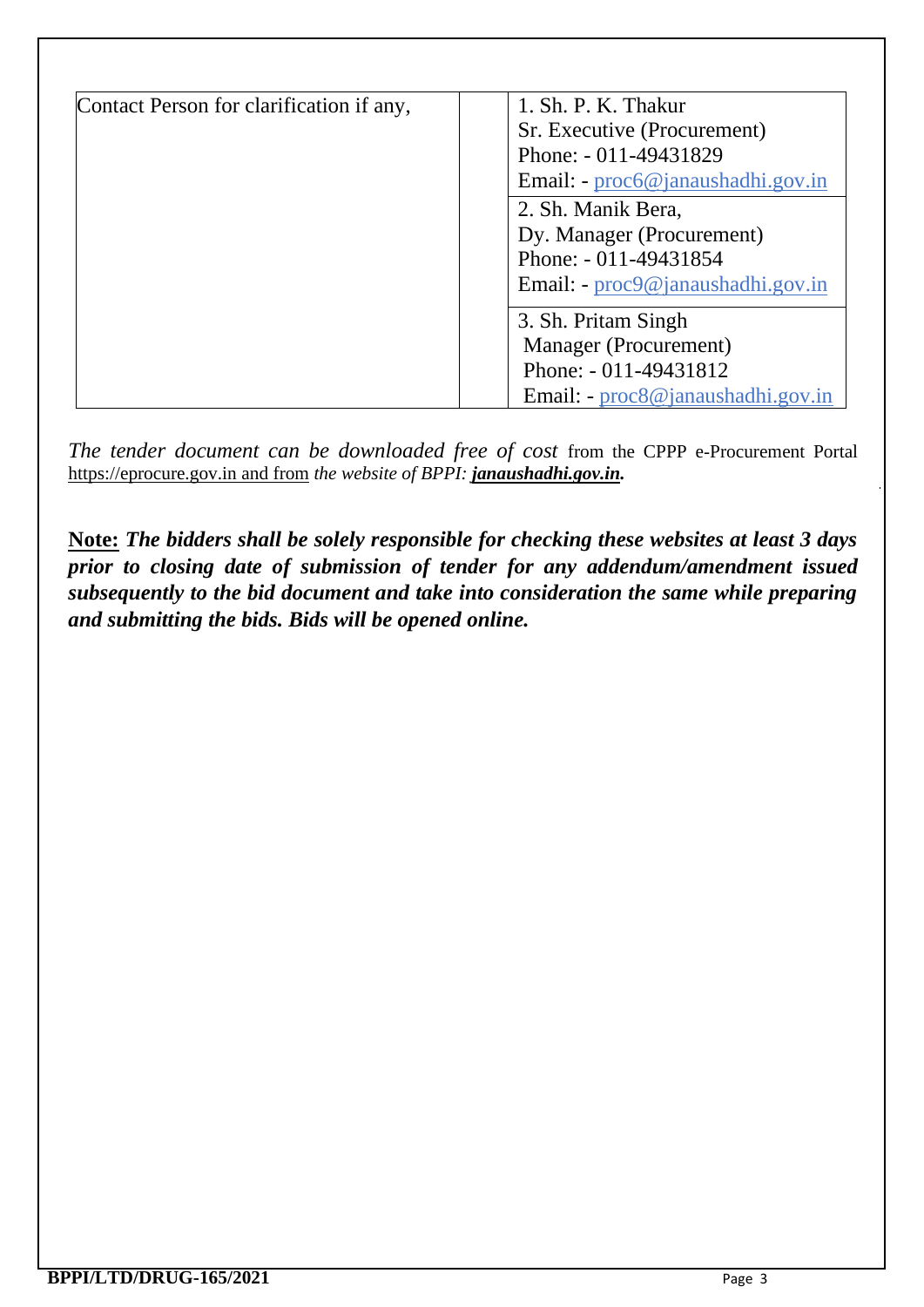# **TABLE OF CONTENTS**

| Sl. No. | <b>Description</b><br>Page No.                                                                                             |    |  |
|---------|----------------------------------------------------------------------------------------------------------------------------|----|--|
| 1.      | <b>Tendering System</b>                                                                                                    | 7  |  |
| 2.      | Last Date and time for submission of ONLINE Tender                                                                         | 8  |  |
| 3.      | Eligibility Criteria (Technical Bid -Cover "A")                                                                            | 8  |  |
| 4.      | <b>General Conditions</b>                                                                                                  | 10 |  |
| 5.      | Price Bid – Cover "B" (Financial Bid/BOQ)                                                                                  | 11 |  |
| 6.      | Earnest Money Deposit/Bid Security Declaration                                                                             | 12 |  |
| 7.      | Guidelines for The Preparation of Tender                                                                                   | 13 |  |
| 8.      | Period of validity of tender                                                                                               | 13 |  |
| 9.      | Amendment of tender documents                                                                                              | 13 |  |
| 10.     | Method of submission of tender                                                                                             | 13 |  |
| 11.     | Modification and withdrawal of bids                                                                                        | 14 |  |
| 12.     | Opening of tender                                                                                                          | 14 |  |
| 13.     | Evaluation of tender                                                                                                       | 14 |  |
| 14.     | Inspection of manufacturing facilities                                                                                     | 15 |  |
| 15.     | Acceptance /rejection of bids                                                                                              | 15 |  |
| 16.     | Award of contract                                                                                                          | 15 |  |
| 17.     | Performance security deposit                                                                                               | 16 |  |
| 18.     | Methodology for placing orders                                                                                             | 16 |  |
| 19.     | <b>Supply Conditions</b>                                                                                                   | 17 |  |
| 20.     | Logograms                                                                                                                  | 19 |  |
| 21.     | Packing                                                                                                                    | 20 |  |
| 22.     | Quality testing & quality control                                                                                          | 21 |  |
| 23.     | Payment provision                                                                                                          | 22 |  |
| 24.     | Handling & Testing Charges                                                                                                 | 23 |  |
| 25.     | Liquidated Damages and other penalties                                                                                     | 23 |  |
| 26.     | Deduction and other penalties on account of Quality failure                                                                | 23 |  |
| 27.     | Blacklisting in the event of withdrawal from the tender, and Non-Adherence to the<br>Quality Standards and supply schedule | 25 |  |
| 28.     | <b>Saving Clause</b>                                                                                                       | 26 |  |
| 29.     | <b>Resolution of Disputes</b>                                                                                              | 26 |  |
| 30.     | Contacting the Purchaser by the Bidder                                                                                     | 27 |  |
| 31.     | <b>Fraudulent and Corrupt Practices</b>                                                                                    | 27 |  |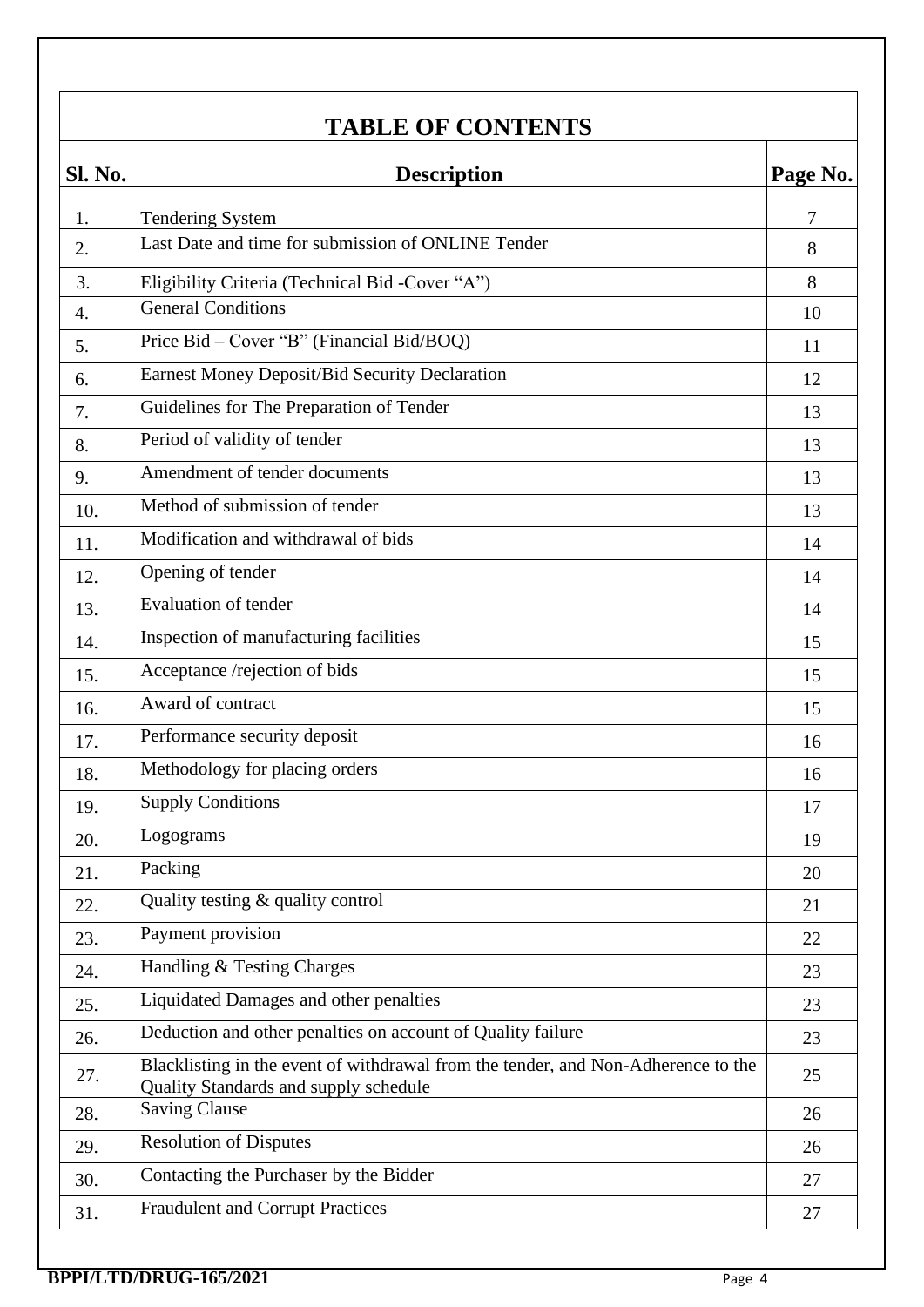| 32. | Jurisdiction                                                                     | 29 |
|-----|----------------------------------------------------------------------------------|----|
| 33. | <b>ANNEXURE - I (Check List)</b>                                                 | 30 |
| 34. | ANNEXURE - II (Declaration for eligibility in participating the tender)          | 32 |
| 35. | ANNEXURE - III (Scan copy of Bid Security Declaration submitted)                 | 34 |
| 36. | ANNEXURE - IV $-$ (A certificate from CA or Company Secretary).                  | 35 |
| 37. | <b>ANNEXURE - V (Mandate Form)</b>                                               | 37 |
| 38. | ANNEXURE -VI (Details of Manufacturing License & Market Standing<br>Certificate) | 39 |
| 39. | <b>ANNEXURE - VII (Declaration for Logogram)</b>                                 | 40 |
| 40. | <b>ANNEXURE - VIII (Packing Specifications)</b>                                  | 44 |
| 41. | ANNEXURE - IX (BARCODE REQUIREMENTS)                                             | 46 |
| 42. | ANNEXURE - X (Format for submission of Bid Security Declaration)                 | 52 |
| 43. | ANNEXURE - XI (Letter of acceptance of Limited Tender)                           | 53 |
| 44. | ANNEXURE - XII (Details of requirements for Drugs)                               | 54 |
| 45. | ANNEXURE - XIII (Details for Shelf Life & Manufacturing Capacity)                | 55 |
| 46. | ANNEXURE - XIV (Shape, Colour, Packing Type etc. of drugs)                       | 56 |

-----------------------------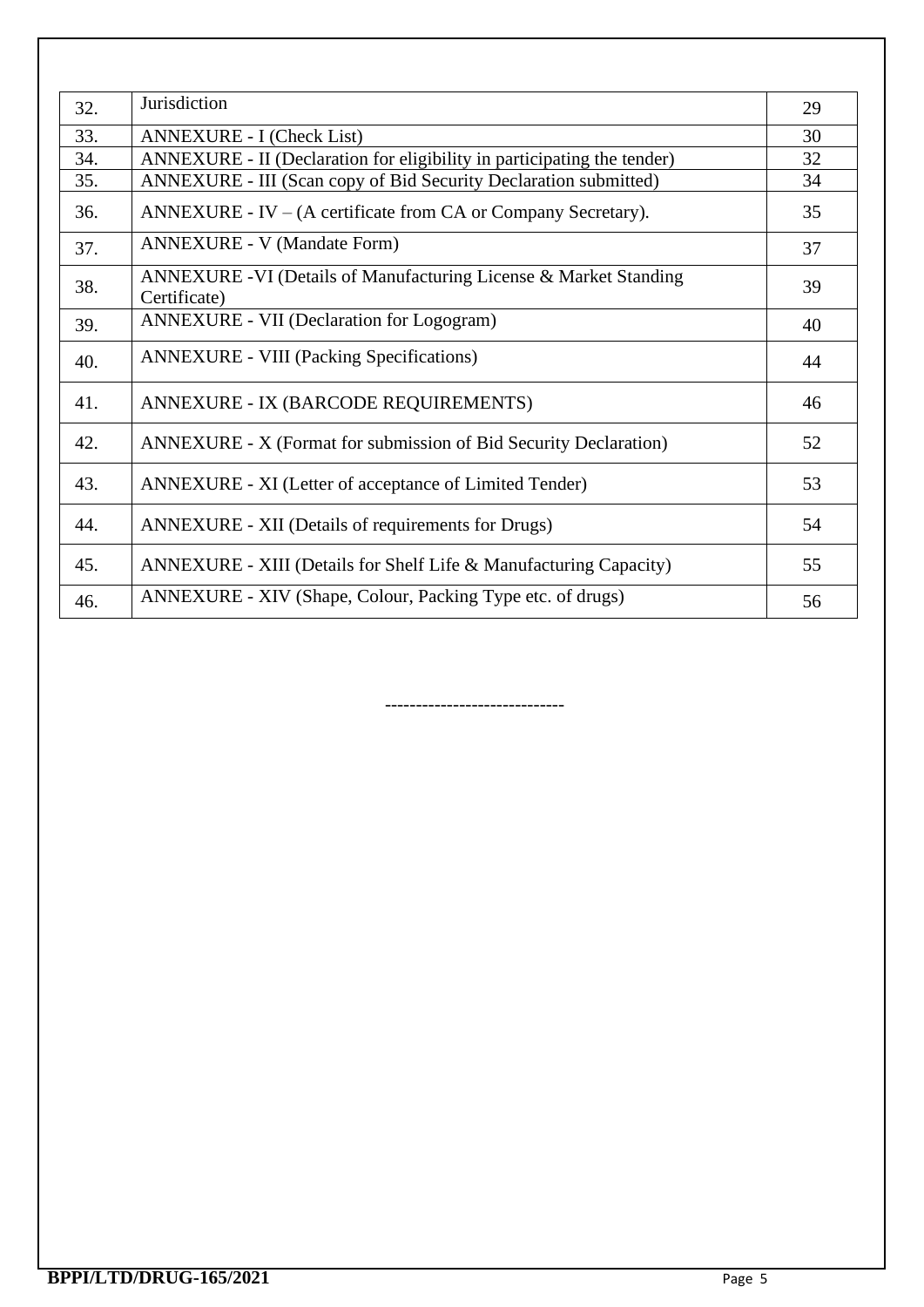## **BUREAU OF PHARMA PUBLIC SECTOR UNDERTAKINGS OF INDIA (BPPI)**

### **LIMITED e- TENDER No.: BPPI/LTD/DRUG-165/2021 FOR THE SUPPLY OF DRUGS TO**

#### **BUREAU OF PHARMA PUBLIC SECTOR UNDERTAKINGS OF INDIA (BPPI)**

PRADHAN MANTRI BHARTIYA JANAUSHADHI PARIYOJANA (PMBJP) is the initiative of Department of Pharmaceuticals, Ministry of Chemical and Fertilizer, Government of India launching with the noble objective of making quality generic medicines available at affordable prices for all, particularly the poor and disadvantaged, through specialized outlets called PRADHAN MANTRI BHARTRIYA JANAUSHADHI KENDRA (PMBJK). BPPI was established in December 2008 under the Department of Pharmaceuticals, Government of India, with the support of all the CPSUs, and identified as the executing agency for PMBJP.

The Bureau has been registered as an independent society under the Societies Registration Act, 1860, in April 2010.

At present, more than *7750* stores are functional. It is proposed to channelize efforts to popularize PMBJP and ensure availability of the complete basket of medicines at affordable prices.

Tender Inviting Authority – C.E.O, Bureau of Pharma Public Sector Undertakings of India, 8<sup>th</sup> Floor, Videocon Tower, Block E1, Jhandewalan Extension, New Delhi-110055 (hereinafter referred as **Tender Inviting Authority** unless the context otherwise requires).

**Tender Accepting Authority** – CEO, Bureau of Pharma Public Sector Undertakings of India (hereinafter referred as **BPPI** unless the context otherwise requires).

**Tender Inviting Authority** Invites **Tender for the supply of Drugs to BUREAU OF PHARMA PUBLIC SECTOR UNDERTAKINGS OF INDIA.**

------------------------------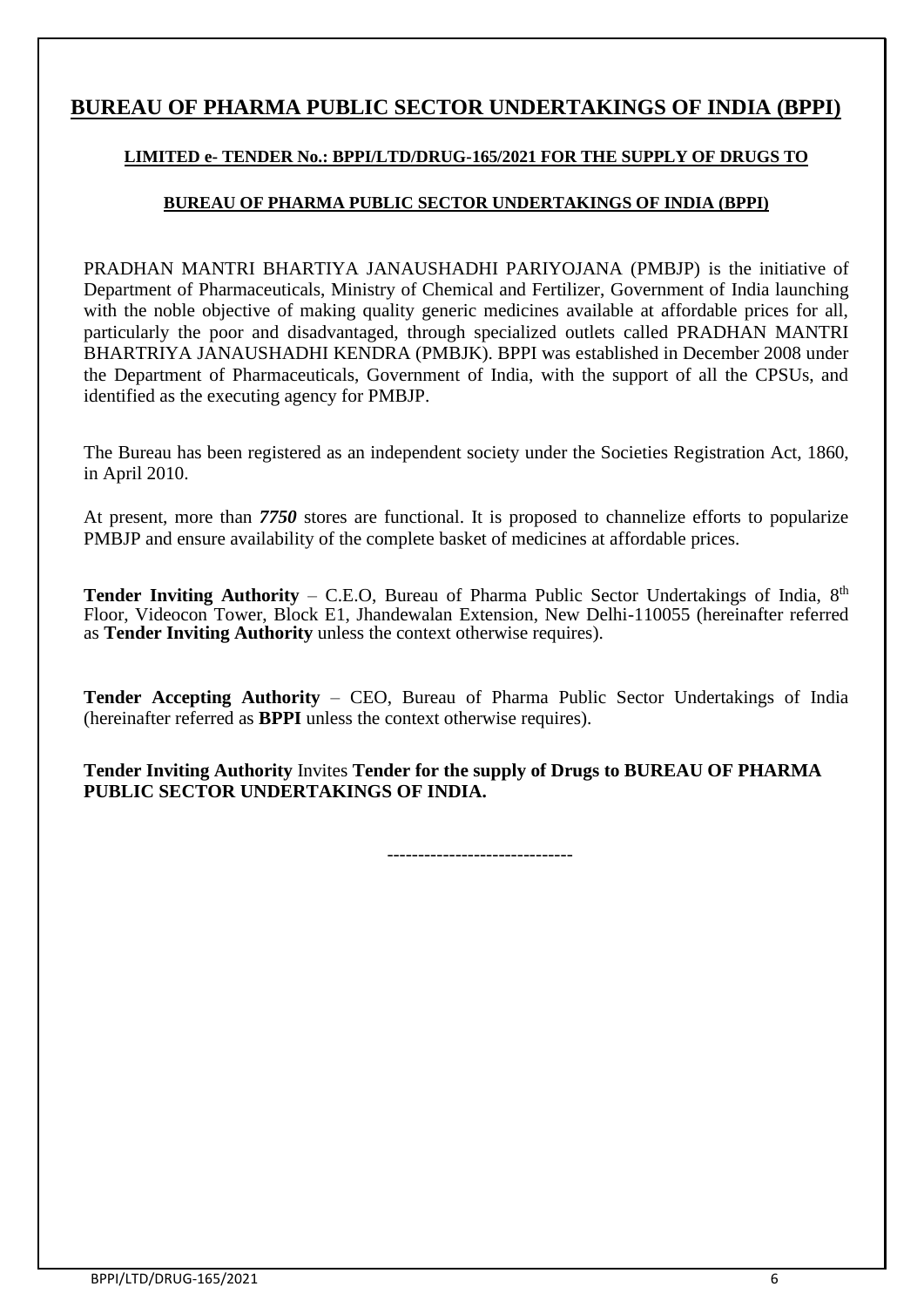## **1.TENDERING SYSTEM:**

The Bids are to be submitted in two Parts i.e.

- i. Technical Bid **(Cover "A")**
- ii. Financial Bid / Price Bid **(Cover "B")**
- **i.** The **TECHNICAL BID** shall contain the complete technical details of the firm and the documents to provide the eligibility and competency of the bidder and shall be submitted online only in the manner prescribed in Bid document.

 The documents like Tender Document and Document and Bid Security Declaration shall be submitted before the specified schedule at the office of BPPI super scribed, **"Tender Documents &** Bid Security Declaration **for Tender Reference No.-BPPI/LTD/DRUG-165/2021 dated 02/06/2021 for the procurement of Drugs for the year 2021".** However complete hard copy of uploaded tender shall be provided by the bidding firm along-with the mandatory required documents as per clause 3 of Bid document and Bid Security Declaration for evaluation purpose only. This hard copy shall under no case substitute/modify the provisions of e-tender system.

- **ii.** The **Financial Bid/Price Bid** shall be valid for a period of 60 days from the date of opening of Technical Bid. Prior to the expiry of the bid validity, the Tender Inviting Authority may request the Tenderers to extend the bid validity for further period as deemed fit on their original quoted prices and all terms & conditions. However, BPPI reserves the right to place purchase orders at the quoted rate till such period.
	- a) The Tenderer shall fill in the rate per unit size, % age rate of GST in respective column of BOQ for the items quoted**.**
	- b) In determining the lowest evaluated price, the rate quoted per unit size exclusive of GST as indicated in column No. 7 of the **BOQ** shall be taken into consideration.
	- c) Tender has been called for in the **Generic name of drugs**. The Tenderers should quote the rates for the generic products only. The composition, strength and packing of each product should be as per specifications given in **ANNEXURE-XII** and Shape, Colour, Packing Type etc. of drugs should be as per **ANNEXURE XIV** (attached). Any variation, if found, will result in rejection of the tender.
	- d) Rates (inclusive of customs duty, packing & forwarding charges, transportation, insurance and any incidental charges, but exclusive **GST** should be quoted for each of the required drugs, medicines etc., on door delivery basis according to the unit ordered. Tender for the supply of drugs, medicines, etc. with cross conditions like "AT CURRENT MARKET RATES" shall not be accepted. Handling, clearing, transport charges etc., will not be paid separately. The delivery should be made as stipulated in the purchase order placed with Tenderers.
	- e) The price quoted by the tenderers shall not, in any case exceed the DPCO controlled price, if any, fixed by the Central/State Government, the Maximum Retail Price (MRP) and the selling price of the tenderer.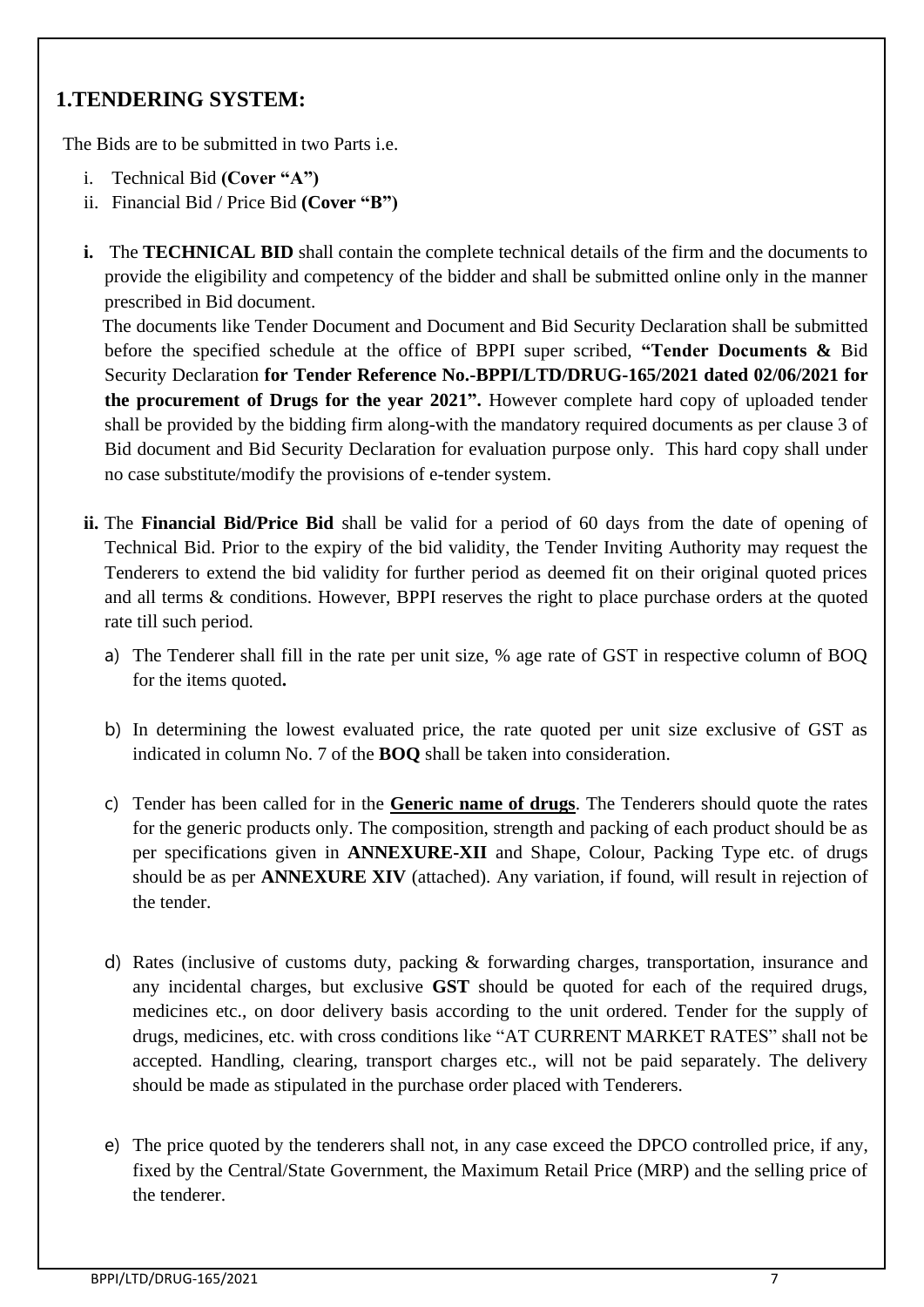**In case any tenderer quotes higher than the DPCO controlled price, competent authority shall be informed for appropriate action.**

## **2. LAST DATE AND TIME FOR SUBMISSION OF ONLINE TENDER:**

i. Online Bids [in two separate Cover {Technical bid (Cover "A") and price bid (Cover "B")}] shall be submitted/uploaded till 16.00 Hours Up to 08/06/2021 (Tuesday) on CPP portal i.e. [https://eprocure.gov.in.](https://eprocure.gov.in/)

Hard copy of complete required documents as Per Clause 3. Eligibility Criteria of Bid and Bid Security Declaration shall be submitted as before the specified schedule at the below mentioned address of BPPI with super scribed, **"Tender Document &** Bid Security Declaration **for Tender Reference No.- BPPI/LTD/DRUG-165/2021 dated 02/06/2021 for the procurement of Drugs for the year 2021"**

**"To,**

**The Chief Executive Officer Bureau of Pharma PSUs of India, (BPPI) 8 th Floor, Videocon Tower, Block-E1, Jhandewalan Extension, New Delhi-110055"**

ii. **Late Tender: -**There is NO PROVISION of uploading late tender beyond stipulated date & time in the e-tendering system.

# **3. ELIGIBILITY CRITERIA (TECHNICAL BID -COVER "A"):**

Minimum Eligibility criteria along with list of documents to be submitted in Cover 'A'. Bidders should meet the following criteria to be eligible for bidding and relevant papers/documents must be submitted by them in their technical bid (Cover- 'A') in support of their eligibility for the tender.

A) Bidder should sign a BID SECURITY DECLARATION accepting that if they withdraw or modify their bids during the period of validity, or if they are awarded the contract and if they fail to obliged/adhere the tender condition/ provision made in the bid document, they will be suspended for the period of two (2) years from the date of disqualification.

**Note:** The Micro and Small enterprises (MSEs) and the firms registered with National Small Industries Corporation (NSIC) etc. are exempted from submitting the Bid Security as per prevailing rules. However, they have to submit the valid documentary evidence in support of MSE/Registration with NSIC (indicating the items for which they are registered.) along with the technical bid.

- B) Documentary evidence of the constitution of the company/firm/Proprietorship such as Memorandum and Articles of Association, Partnership Deed etc. should be submitted with details of the Name, Address, Telephone Number, Fax Number, e-mail address of the firm and of the Managing Director / Partners / Proprietor should be submitted.
- C) Power of Attorney or Resolution of the Board by which the authorized signatory has been authorized by the bidding firm to sign the documents should be submitted.

D) Bidders must have: -

- a) Minimum three years old valid Manufacturing License of the product quoted with latest license renewal certificate.
- b) Approved product list as per the license issued for quoted drugs for minimum three years.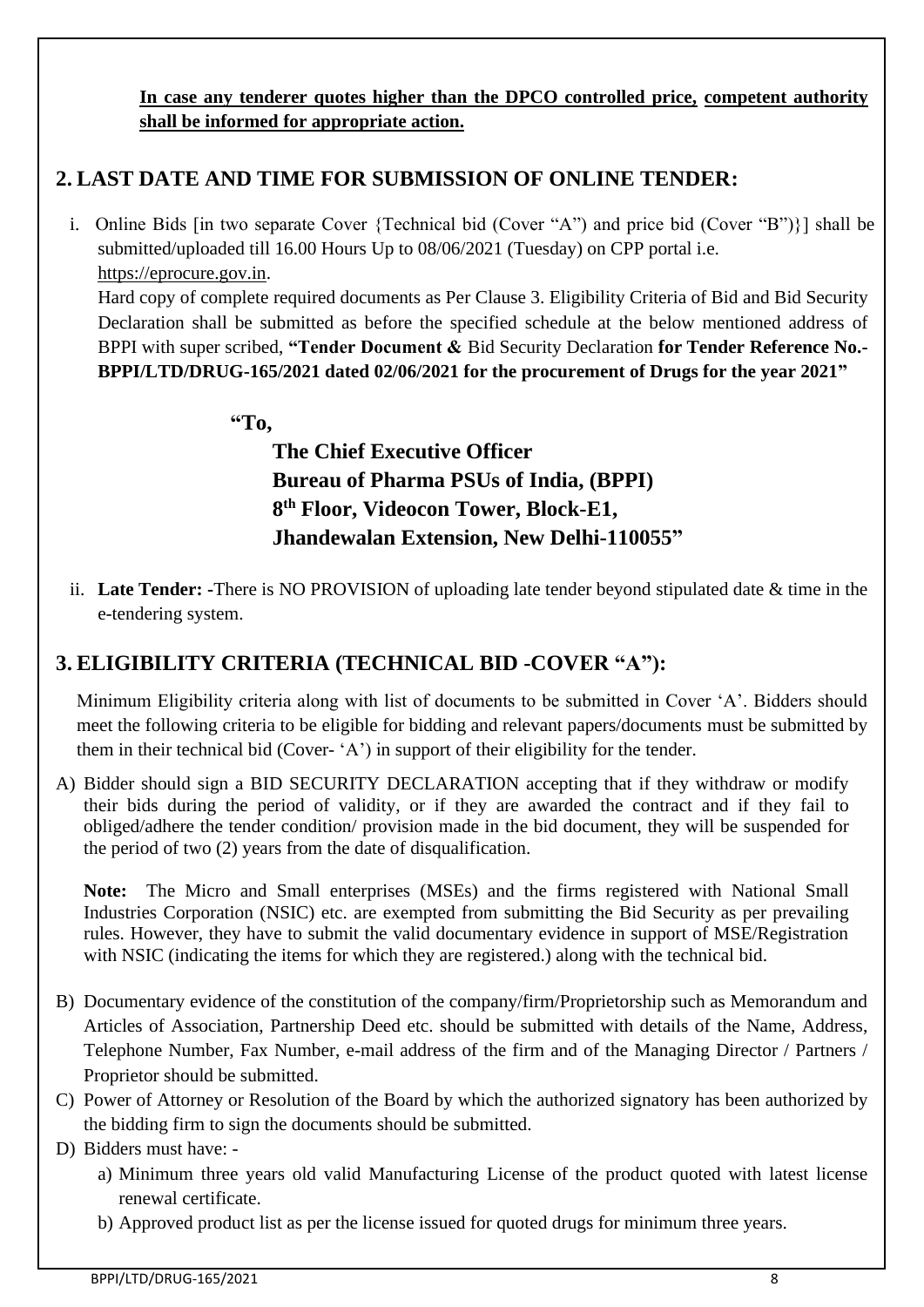- c) Manufacturing License along with approved product list must be valid till the last date of the submission of tender.
- d) In Case of those drugs which are notified first time in IP 2018 then Manufacturing and Marketing license should be in any official compendium (USP/BP/IP) along with current valid License in IP in continuation.
- e) Market standing certificate & Manufacturing certificate issued by the Licensing Authority as a Manufacturer for each drug quoted for the last 3 years (Certificate should be enclosed with list of items) except for the drugs falling under the category of **'New Drug'** as defined by CDSCO (Central Drugs Standard Control Organisation). If permission in Form 46 from DCGI has been obtained, then the 3 years Manufacturing & Market standing clause will be relaxed. The provisions of Rule 122 E of Drugs and Cosmetics Act rule 1945 shall be applicable.
- f) FFS (Flow Fill & Seal Process) Technology will be accepted wherever applicable.

## *Note: If Manufacturing License for the quoted product is issued under "for export only" category will not be accepted***.**

Bidders shall submit dully attested copies of required manufacturing license and approved product list in support of above-mentioned condition and they are required to specify the quoted product in their approved product list by highlighting it.

- E) Bidder must have Market Standing Certificate (in India) of minimum two batches of quoted product in last three years issued by the concerned Licensing Authority from Drugs Control Department for the quoted product. Self-attested copies are to be submitted.
- F) Non-Conviction Certificate (NCC) issued by the concerned Licensing of the state certifying that the firm/company has not been convicted in last three years should be submitted. It should be not more than 12 months old. Self-attested copies are to be submitted.
- G) **WHO-GMP** (WHO-Good Manufacturing Practice) as per revised Schedule- 'M'/COPP Certificate of the manufacturing unit issued by the Licensing Authority/ Drugs Control Department. The WHO-GMP certificate must not be older than one year from the last date of submission of tender. Self-attested copies are to be submitted.

**Explanation-** Generally the WHO-GMP Certificate issued for one-year validity. Hence the provision that it should not be older than one year from the last date of submission of tender implies mutatis mutandis that the GMP certificate should remain valid till the last date of submission of tender.

- H) Maximum Production Capacity Certificate (section wise) issued by concerned Licensing Authority Form Drugs Control Department highlighting the quoted product section. Self-attested copies are to be submitted.
- I) Copies of the Audited Balance Sheet, Profit and Loss statement showing details of their annual average turnover for any three of the last four consecutive financial years not less than **25 Crores (Twenty-Five crore).** Details shall be provided in per Annexure IV. Self-attested copies are to be submitted.
- J) Declaration for eligibility in participating the tender for quoted drugs in prescribed format as per **Annexure-II.**
- K) Tenderer shall furnish Company's bank details as per Annexure V (Mandate Form).
- L) Tenderers are required to submit **Annexure-VI** indicating details of manufacturing License and three years Market Standing Certificate (MSC) as mentioned their in.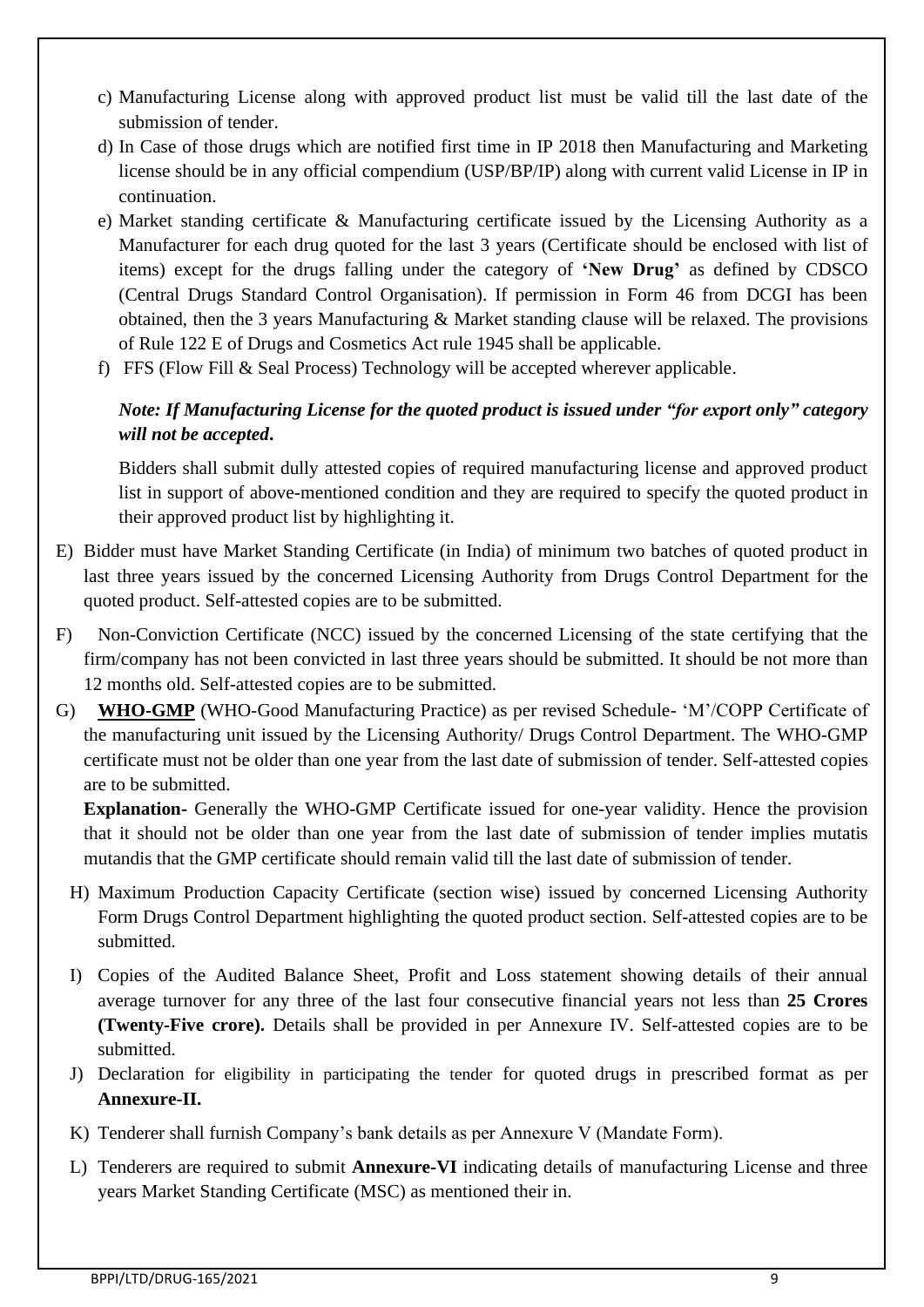- M) Tenderers are required to submit declaration as per **Annexure-VII** duly signed to supply the drugs as per the design in enclosure 1 and enclosure 2 in Annexure VII as well as other instructions given in this regard**.**
- N) Duly attested Checklist as per (**ANNEXURE- I**) shall be submitted.
- O) Copy of PAN Card of the bidder company should be submitted (self-attested).
- P) Copy of certificate of valid GST registration of the bidder company should be submitted (self-attested).
- Q) Copy of Income Tax Return for any three of last four Consecutive Assessment years should be submitted (self-attested).
- R) Duly attested Copy of valid GS-1 registration certificate from GS1 India.
- S) The copies of relevant pages approved by drug authorities of concerned country for any quoted Drug/product manufactured by manufacturing units approved by US FDA, TG Australia, Health Canada, EU approval, MCC South Africa approval, Brazil Anvisa (if any) should be uploaded with technical bid.

### **Note: -**

- **(i)** The certificates/ reports / annexure submitted with the bid document should be self-attested by the authorized signatory of the firm with official seal, wherever required.
- ii) Technical evaluation of the Bid will be done on the basis of the above-mentioned criteria and documents mentioned in Clause no. 3 (TECHNICAL BID- COVER 'A') Mandatory Documents shall be submitted online only at CPPP portal: https://eprocure.gov.in Failing which the bid will not be considered for technical evaluation.
- iii) Hard copy of required documents uploaded shall be submitted along with submitted along with Bid Security Declaration and other required documents on or before the last day of submission of tender for purely evaluation purposes. However, the submission of hard copy of uploaded tender document submitted shall not substitute/modify the provisions of e-tendering system.
- iv) The technical evaluation shall be done only on the basis of documents/papers submitted by the bidder on [https://eprocure.gov.in](https://eprocure.gov.in/)
- v) Clear copy of valid drug license highlighting the drug code should be uploaded. In case scanned copy of license uploaded is not visible or tempered, BPPI shall not considered the license for such drug.

## **4. GENERAL CONDITIONS:**

### **A) Tender bid is invited directly from Manufacturers in India.**

Distributors/agents/contract manufacturers/Importers/ Loan licensee are not eligible to participate in the tender.

- B) Manufacturer has Production & financial capacity to manufacture and deliver the drugs quoted by the firm in the tender as per quantity mentioned in tender during contract period.
- **C)** Bidders are advised to quote only for such drugs which meets the drug specification as mentioned in Annexure XII. Do not quote if it differs with regard to any parameter.
- **D)** The quantities specified in the tender is for the tender purpose only and it represents the basis of unit for ease of pricing. The actual quantity may vary from zero to the maximum required quantity during the contract. The quantity will be drawn from successful tenderers as and when required from time to time during the contract period.
- **E)** STP (Standard Testing Procedure) for Non- Pharmacopoeia awarded drugs are required to submit within 15 days from the date of Letter of Acceptance.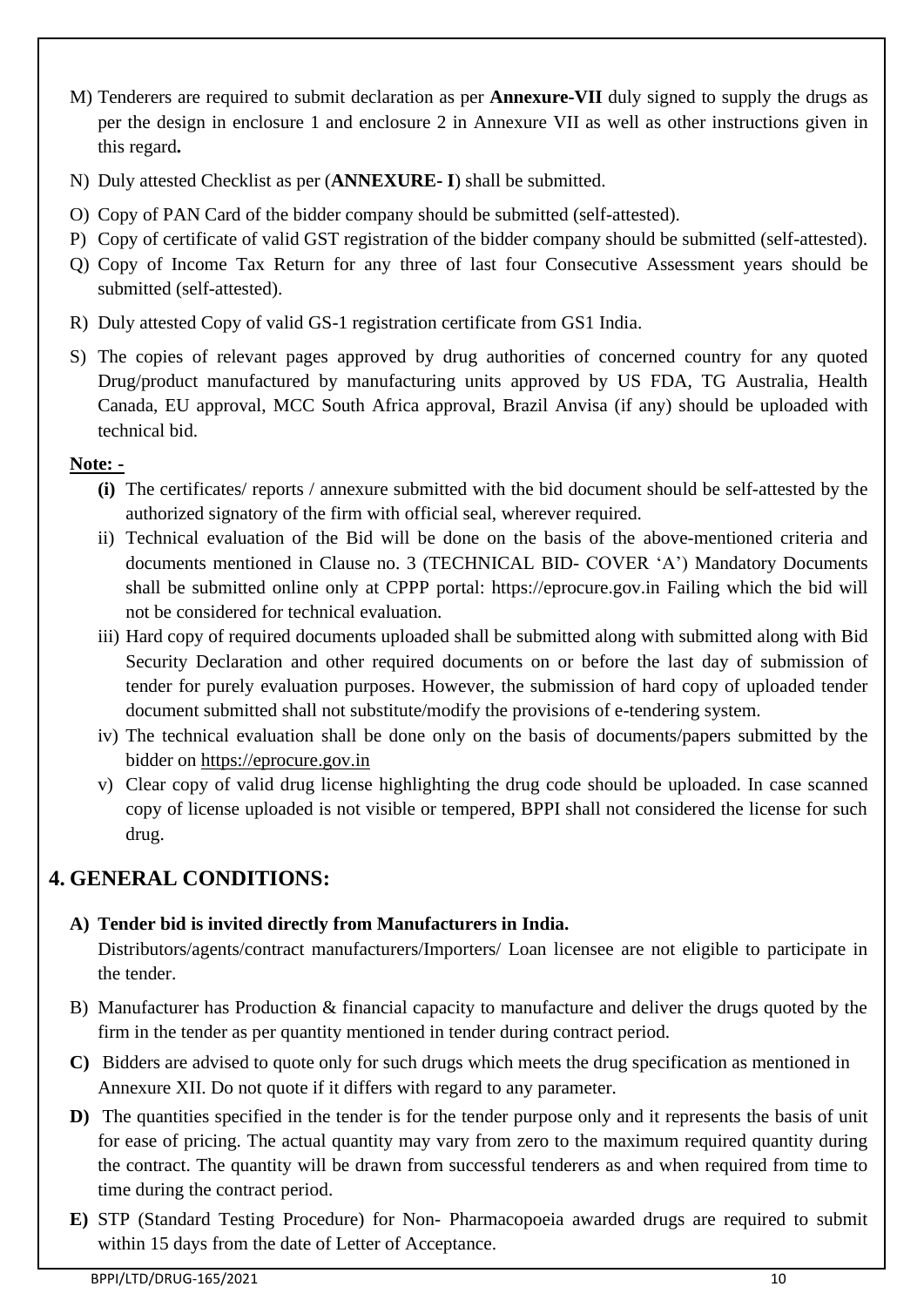**F) The bidder shall submit the complete stability data (long term stability studies and accelerated stability studies) for all awarded drugs whenever required by the BPPI. For New drugs, complete stability data of 6 months' period shall be acceptable. (If manufacturer has licensed a formula from another company and such licensed formula is used for the product, then the stability data of the licensor should be submitted along with licensing agreement.)**

**G) The manufacturer shall declare the active API polymorphic form used in formulation for all quoted drugs and declare that it is internationally accepted active polymorph when ask by BPPI.**

- **H)** The Tenderer should have not been blacklisted/debarred/de-registered/banned due to quality failure for the quoted product /firm by any State Government / Central Government/ BPPI/Central or State Government's Drug procurement agencies **at the time of submission of bid**. Further, quoted drugs have not been failed in house testing or testing by any State Government/Central Government / its Drug procurement agencies/BPPI during last two years. If any tenderer has been blacklisted/debarred/de-registered/banned due to quality failure, such tenderer or their Partner/Director/Owner shall not be permitted to participate in the tender.
- **I)** During the validity of the tender if the firm / Company is blacklisted/debarred/de-registered/banned by any State Government/ Central Government/ BPPI/ Central or State Government's Drug procurement agencies / convicted by any Court of law in India, it shall be intimated to BPPI along with relevant authentic document by the tenderer firm/ company within one month.
- **J)** During tender or Rate Contract period, if L1 bidder is debarred/deregistered /blacklisted/ banned by any Central Government or State Government or its procurement agencies due to quality failure, BPPI may purchase the drugs from other bidders at L1 rate or may go for fresh tender as per discretion of BPPI.
- **K)** The BPPI reserves the right to purchase any drugs from PSUs as per discretion of BPPI. In case of emergencies, BPPI may go to PSUs and price will be as per negotiation and at the discretion of BPPI.
- **L)** The Tenderer should confirm that they have read tender document including Amendment(s) to Tender document (if any) along with terms and condition and these terms and condition of tender document including Amendment(s) to Tender document (if any) are acceptable unconditionally to them.
- **M) During the contract period at any stage, if certificate submitted with their bid is found fabricated/forged/not complying to have manufactured by manufacturing units having approval of the any agency like US FDA, TG Australia, Health Canada, EU, MCC South Africa approval, Brazil Anvisa as declared in tender, penal action shall be taken as per the tender terms and condition and in addition to penal action recovery shall be made (if any).**
- **N)** If a company/firm has two or more separate manufacturing units at different sites / States, which are not separate entities then the company will be allowed to submit only one tender for all units but necessary document regarding separate manufacturing units will uploaded as a separate set with the same tender. However, one bidder will be allowed to submit only one offer for one product.
- **O)** Only authorized employee of the Company/Tenderer will be allowed to transact the business with the Tender Inviting Authority.

# **5. PRICE BID – "COVER-B" (Financial Bid/BOQ)**

A) Cover "B" (Financial Bid/BOQ) contains the Price Bid of the Tenderer. The Tenderer shall fill in the rate per unit size, % age rate of GST in respective column of BOQ for the items quoted**.**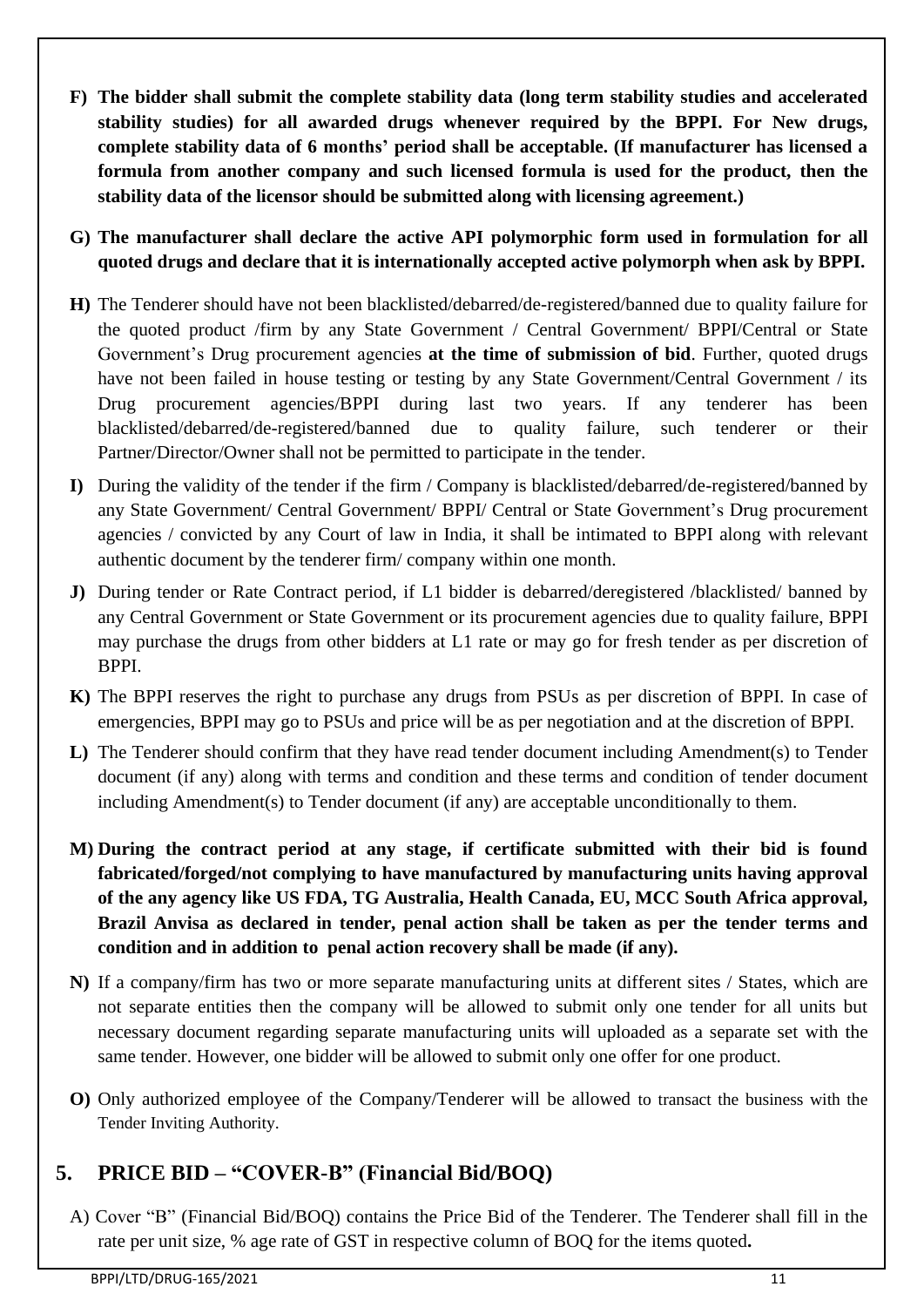### B) **Determination of L1 Bidder:**

- a) In determining the lowest evaluated price, the rate quoted per unit size for the given specification, exclusive of GST as indicated in column No. 7 of the **BOQ** shall be taken into consideration. The rates quoted should be in rupees and paisa up to 2 digits. The Tenderer is not permitted to change/alter specification or unit size given in the ANNEXURE-XII.
- b) GST (Goods and Services Tax)-The Tenderers must indicate the rate of GST applicable and payable by them. In case no information is given, it shall be presumed that rate is inclusive of GST and no GST shall be charged by them under any circumstances.
- c) The bidder is required to indicate rate of GST (%) as digit only in column 9 of BOQ without suffixing the % sign and not to indicate amount of GST in Rs. at particular cell of excel sheet of BOQ.
- d) Purchase preference shall be given over acceptable L1 bidder to bidder offering Products manufactured by manufacturing units approved by US FDA, TG Australia, Health Canada, EU approval, MCC South Africa approval, Brazil Anvisa subject to matching of acceptable L1 rate.
- e) (i) If the participating Micro, Small & Medium Enterprises (MSME) meets all the other eligibility criteria and their quoting price is within price band of L1+15 (fifteen) per cent shall also be allowed to supply a portion of requirement by bringing down their price to L1 price in a situation where L1 price is from someone other than a MSME and such MSME shall be allowed to supply up to 20 (twenty) per cent of total tendered value. The 20 (twenty) per cent quantity is to be distributed proportionately among these bidders, in case there are more than one MSMEs within such price band.
	- (ii) Within this 20% (Twenty Percent) quantity, a purchase preference of four per cent (that is, 20 (twenty) per cent out of 20 (twenty) per cent) will be reserved for MSMEs owned by Scheduled Caste (SC)/Scheduled Tribe (ST) entrepreneurs (if they participate in the tender process and match the L1 price). Provided that, in event of failure of such SC/ST MSME to participate in tender process or meet tender requirements and L1 price, four per cent sub-target shall be met from other MSME. MSMEs would be treated as owned by SC/ ST entrepreneurs: a) In case of proprietary MSME, proprietor(s) shall be SC /ST b) In case of partnership MSME, the SC/ST partners shall be holding at least 51% (fifty-one percent) shares in the unit c) In case of Private Limited Companies, at least 51% (fifty-one percent) share shall be held by SC/ST promoters.

## **6. EARNEST MONEY DEPOSIT/ BID SECURITY DECLARATION:**

- A) Bidder should sign a BID SECURITY DECLARATION accepting that if they withdraw or modify their bids during the period of validity, or if they are awarded the contract and if they fail to obliged/adhere the tender condition/ provision made in the bid document, they will be suspended/disqualified for the period of two (2) years from the date of disqualification. In the absence of BID SECURITY DECLARATION in the prescribed proforma (Annexure- X), the tenders will be rejected.
- B) The Micro and Small enterprises (MSEs) and the firms registered with National Small Industries Corporation (NSIC) etc. are exempted from submitting the Bid Security as per prevailing rules. However, they have to submit the valid documentary evidence in support of MSE/Registration with NSIC (indicating the items for which they are registered.) along with the technical bid.
- C) PSUs are exempted from the submission of BID SECURITY DECLARATION.
- D) The tender submitted without BID SECURITY DECLARATION in the prescribed proforma (Annexure-X) will be summarily rejected.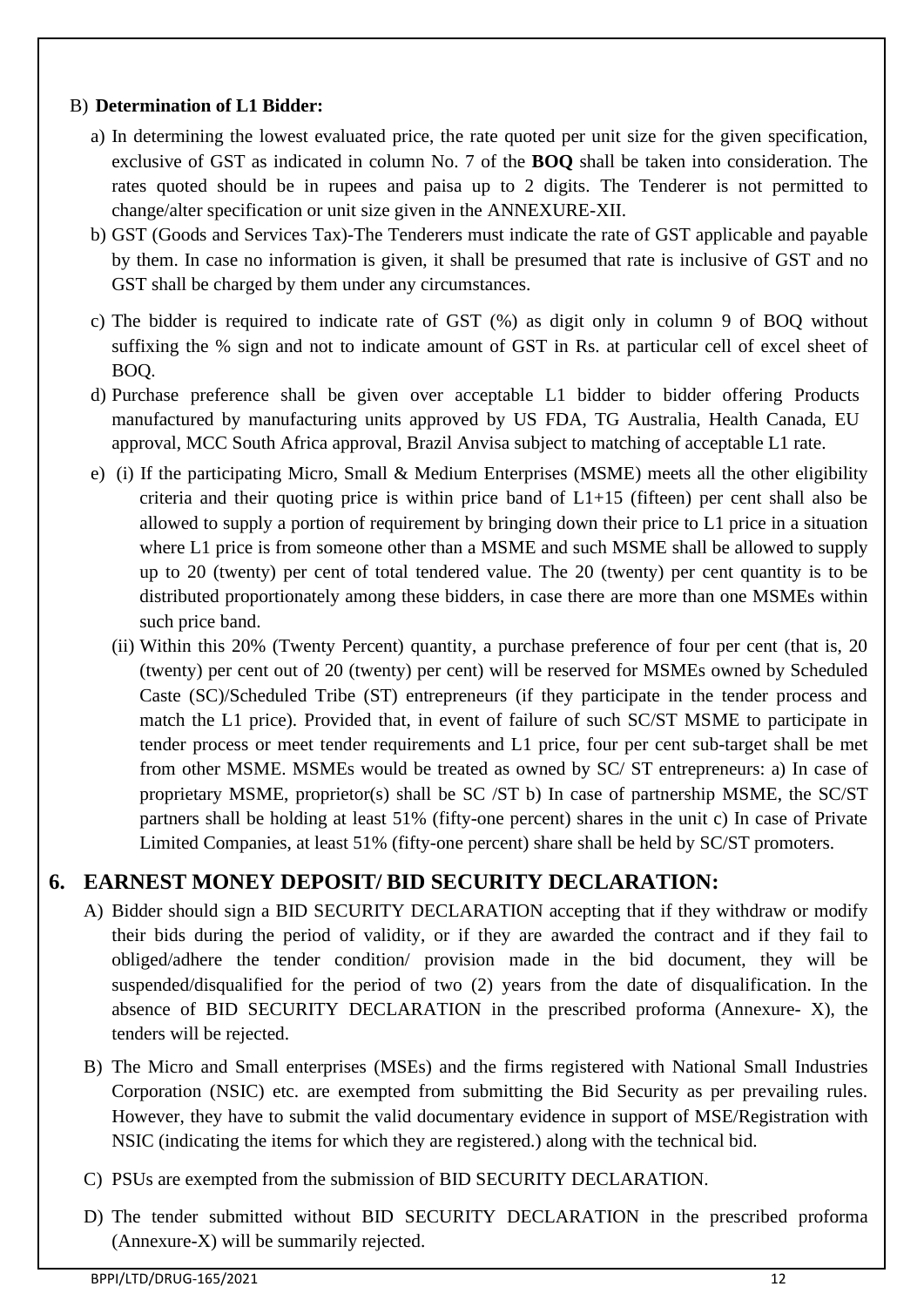### E) **The bid of the Tender will be suspended/disqualified without further notice if:**

- a) If the tenderer withdraws his bid any time after opening of price bid.
- b) On refusal to supply medicine after the award of contract/Letter of Acceptance (LOA).
- c) In case of the lowest bidder (L1 bidder), fails to execute the contract or fails to complete the first supply successfully within the stipulated time.
- d) If the undertaking as Annexure II is not found correct at any stage during the contract period.

# **7. GUIDELINES FOR THE PREPARATION OF TENDER:**

- A) The bidder shall bear all costs associated with the preparation and submission of its bid and Tender Inviting Authority will in no case be responsible or liable for these costs, regardless of the conduct or outcome of the bidding process.
- B) **Language of Bid: -** The Bid prepared by the bidder and all correspondence and documents relating to the bid exchanged by the bidder and the Tender Inviting Authority, shall be in English language, Supporting documents furnished by the bidder may be in other languages provided they are accompanied by an authenticated (by the authority concerned) accurate translation of the relevant passages in the English language in which case, for purposes of interpretation of the Bid, the English translation shall alone govern. Failure to submit authentic translation of documents would result in rejection of bids. No bid can be partly in one language and partly in another language.
- C) Power of Attorney or Resolution of the Board by which the authorized signatory has been authorized by the bidder firm should sign the documents in cases where person other than the Managing Director/Managing Partner or sole Proprietor signs the document.

# **8. PERIOD OF VALIDITY OF TENDER:**

- **a)** The tender must remain valid for minimum 60 days from the date of opening of Technical Bid. (As mentioned in Clause 1.ii)
- **b)** Prior to the expiration of the bid validity the Tender Inviting Authority may extend the bid validity for further period with mutual consent of the bidder.
- **c)** The bidder who has extended the bid validity is not required or permitted to modify its bid.
- **d)** The bidder cannot withdraw the bid within validity of Tender.

# **9. AMENDMENT OF TENDER DOCUMENTS:**

At any time prior to the last date of submission of online bid, Tender Inviting Authority may, for any reason, whether on own initiative or in response to a clarification requested by a prospective Tenderer, may modify the condition in Tender documents by uploading an amendment on BPPI website: *www.janaushadhi.gov.in;* and on CPP portal i.e., *https://eprocure.gov.in* will be binding on them. In order to provide reasonable time to take the amendment into account in preparing their bid, Tender Inviting Authority may at discretion, extend the date and time for submission of online bid.

- A) Bidders are advised to check the *website of BPPI: www.janaushadhi.gov.in;* and CPP Portal i.e., *https://eprocure.gov.in*; *regularly* at least 3 days prior to closing date of submission of tender for any corrigendum or amendment to the tender document.
- B) BPPI will not issue separate communication for any corrigendum or amendment.

## **10. METHOD OF SUBMISSION OF TENDER:**

A) The tender document shall be downloaded from the websites janaushadhi.gov.in; and CPP portal i.e., https://eprocure.gov.in. Tender Document is free of cost. No tender cost is to be deposited.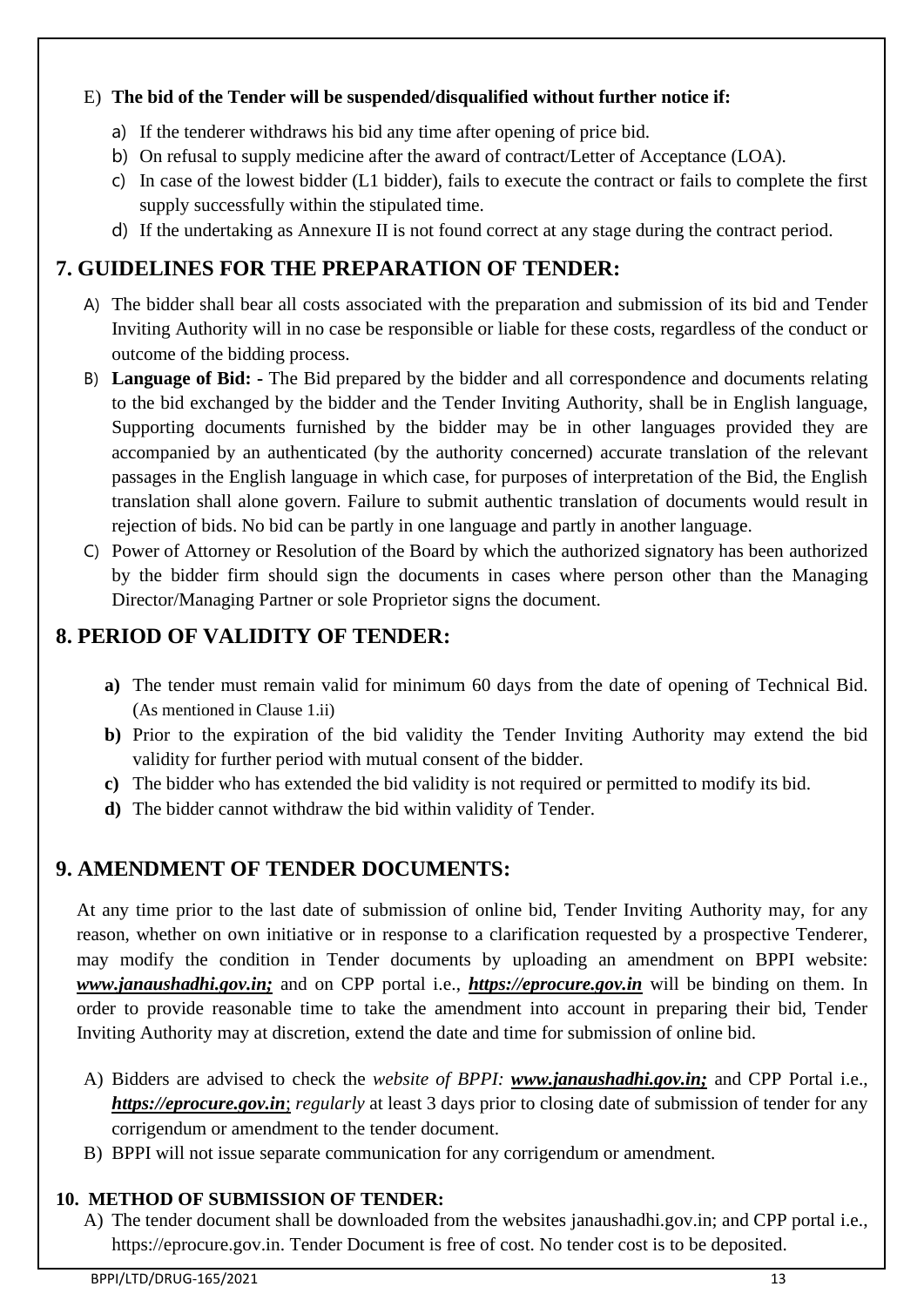- B) Bids shall be submitted online only at CPP Portal i.e., *https://eprocure.gov.in.* Manual bids shall not be accepted except for the original documents/instruments as mentioned in Clause 3 of tender document.
- C) Bidders are advised to follow the 'Special Instructions to the Contractors/Bidders for the e‐ submission of the bids online' available through the link 'Help for Contractors' at the e‐ Procurement Portal [https://eprocure.gov.in.](https://eprocure.gov.in/)
- D) If a particular document/Certificate to be uploaded as specified in bid, is not applicable for a bidder, the bidder shall attach a scanned copy of declaration in the letter head stating that the specific document is not applicable/exempted for the bidder in connection to this tender.
- E) Bidder shall not modify the downloaded tender form including downloaded price Bid template in any manner. In case any tender form/Price bid template is found to be tampered with/modified in any manner, such bid will be summarily rejected, Bid Security would be forfeited, and bidder is liable to be banned from doing business with BPPI.
- F) Interested eligible Tenderer may obtain further information in this regard from the office of the Tender Inviting Authority on all working days between 10:00 AM and 5:00 PM.
- G) Once the bid have been uploaded in the CPP Portal https://eprocure.gov.in the bidder has to make sure that he has uploaded the files in the correct format and the bidder has to download the uploaded files from their own end and has to check whether the files uploaded is in proper format or not, no corrupted files have to be uploaded.

# **11. MODIFICATION AND WITHDRAWAL OF BIDS:**

- A) The bidder may modify or withdraw its bid after the bid submission before last time and date of submission of online Technical Bid.
- B) No bid will be allowed to be withdrawn after the last date & time of submission of online Technical Bids.

# **12. OPENING OF TENDER:**

- A) The opening of the Technical Bid and the Price Bid will be done online as specified. The date of technical bid opening is published in advance. The date of opening of price bid will be announced only after the opening and evaluation of technical bid. The bidder who are found eligible and on satisfying the criteria for technical evaluation/based on undertakings & Declaration, will only be informed the time and date of opening of Price Bid - Cover "B" of the tender.
- **B)** Only authorized employee of tenderer is entitled to be present at the time of opening of Technical Bid - Cover "A" of the tender submitted by them.
- **C)** In case, the date for opening of technical bid is declared holiday, the technical bid shall be opened on next working day at 11.30 A.M.
- **D**) The original/attested hard copies (as mentioned in Clause no. 3, eligibility criteria) must reach the BPPI Head office on or before stipulated time, failing which the bid shall be summarily rejected.

# **13. EVALUATION OF TENDER:**

A) Technical evaluation of the Bid will be done on the basis of criteria and documents mentioned in S.N. 3 (TECHNICAL BID-COVER A) which are present in the CPP Portal i.e. [https://eprocure.gov.in.](https://eprocure.gov.in/)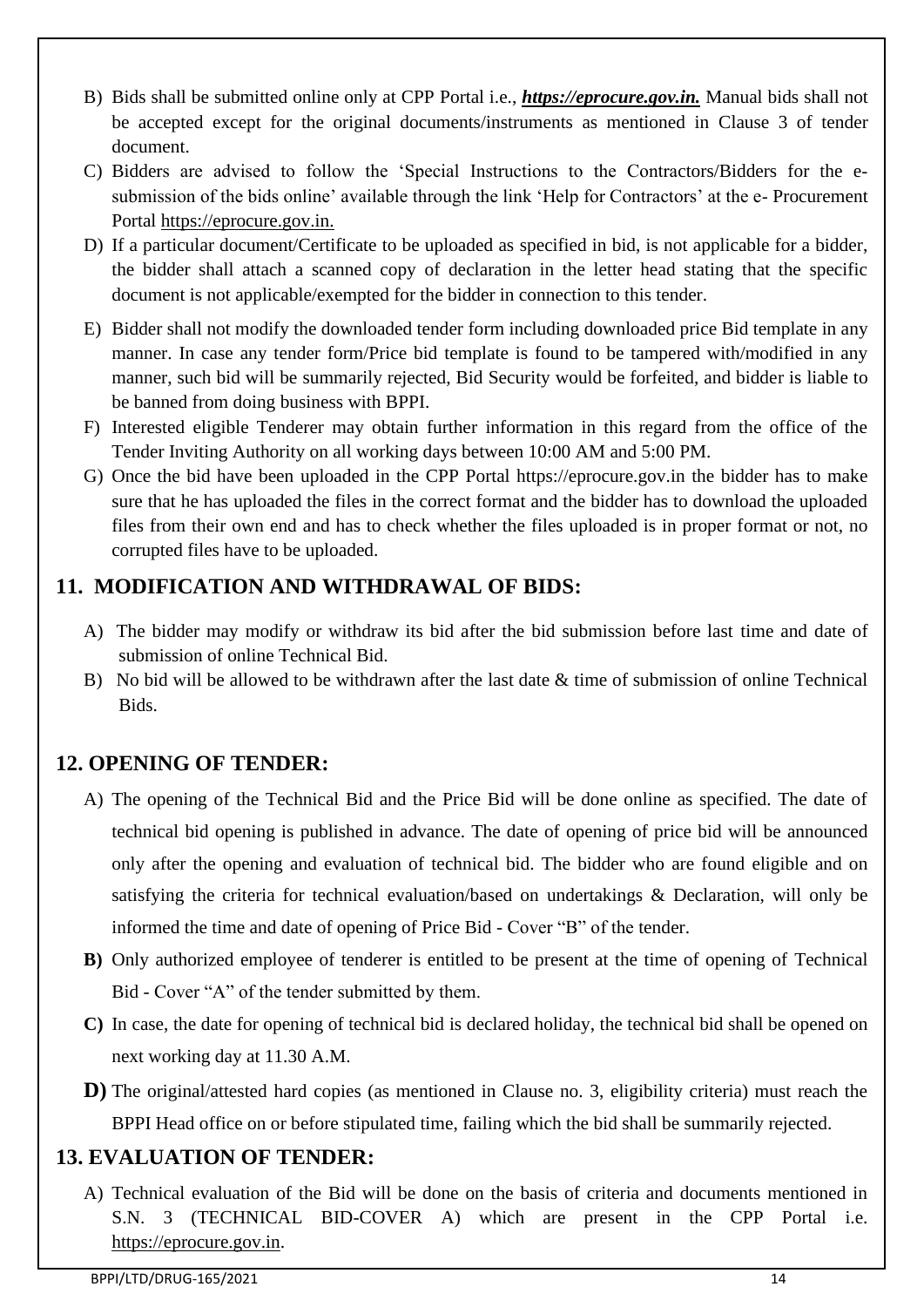- B) Bids of firms who have furnished all the required documents for each of the product quoted will be considered.
- C) If at any stage, it is found that the contract has been successfully obtained by the bidder by submitting forged/fabricated certificates/documents/licenses and/or by concealing the fact about blacklisting/debarring/de-registration of the firm by Govt. of India/Suspension/Cancellation/nonrenewal of the manufacturing license of the bidder firm, the tender bid/rate contract may be rejected/terminated and suitable punitive action may be taken against the firm.
- D) **In event of financial bid opening, due to provisions/compulsion of e-tendering system if complete quoted product list of financial bids of a bidder is opened then only those financial bids of quoted product shall be considered of whose technical bid has been found eligible by the Technical Evaluation Committee**.
- E) **After evaluation of technical bid of tenderer/bidder, BPPI may ask the objection/clarification from tenderer/ bidder**.

## **14. INSPECTION OF MANUFACTURING FACILITIES:**

- A) BPPI or its authorized representative(s) has/have the right to inspect the manufacturing premises of Tenderers, before accepting the rate quoted by them or before releasing any purchase order(s) or at any point of time during the continuance of tender and also has the right to reject the tender or terminate/cancel the purchase orders issued and/or not to place further order, based on adverse reports brought out during such inspections. Copy of one full set of the documents submitted for the bid should be made available at the time of inspection.
- B) Originals of all the documents uploaded/submitted in the Technical Bids should be produced for verification during Site inspection and Physical Verification.

# **15. ACCEPTANCE /REJECTION OF BIDS:**

- A) BPPI reserves the right to accept or reject the tender for the supply of all or any one or more items of the drugs tendered for in a tender without assigning any reason.
- B) Evaluation of the tender and determination of the L1 rate (Lowest rate) will be done based on rate per unit size exclusive of GST as mentioned in column 7 of **BOQ.** BPPI shall have the right to call other eligible bidders those are willing to match L1 rates. If such firms are found, then the order quantity may be dispersed.
- C) However, in case the price quoted by the lowest responsive tenderer (L1) is not reasonable and unacceptable, the price may be negotiated with L1 only as per CVC guidelines and, if it reduces the price to the desirable level, rate contract may be concluded with L1.
- D) Negotiation if required will be done strictly as per Central Vigilance Commission guidelines.

# **16. AWARD OF CONTRACT:**

**A)** The contract will be awarded to the lowest evaluated responsive bidder qualifying to the final round after Technical and Price Bid evaluation as per the clause 5. B) Determination of L1 bidder and clause 16. B. Acceptance /Rejection of BID, subject to the reservations and preferences to BPPI.

### **B) Letter of Acceptance:**

The Tender Inviting Authority shall issue Letter of Acceptance (LOA) as per Annexure-XI to the lowest responsive bidder in respect of the drugs selected. Communication by e-mail / fax / letter will be deemed as valid communication.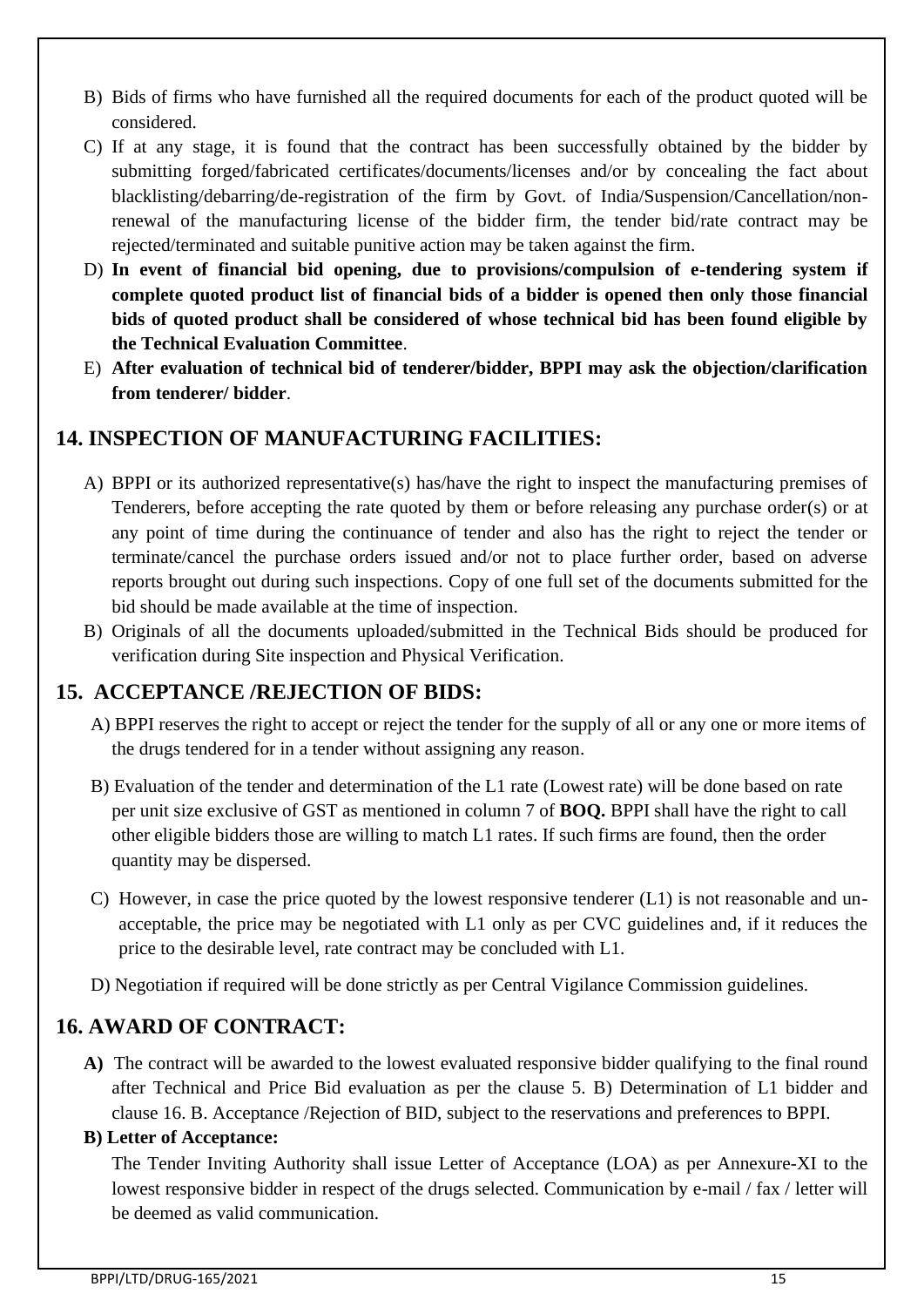- **C)** The successful bidder, upon receipt of the Letter of Acceptance (LOA), shall communicate the acceptance of the same to the BPPI and shall furnish the documents, asked if any.
- **D)** The bidder shall not, at any time, assign, sub-let or make over the contract or the benefit thereof or any part thereof to any person or persons whatsoever. Such practices will be deemed as fraudulent practices and also as breach of terms of contract and shall invite punitive action.

# **17. PERFORMANCE SECURITY DEPOSIT:**

- **A)** On being informed about the acceptance of the tender, the Performance Security Deposit @3% will be deducted from each running bills and accumulated security deposit will be refunded without any interest by BPPI to the tenderer within 60 days following the date of completion of tenderers performance obligations under the contract including the shelf-life obligation.
- B) The Security deposit of supplier will be returned by BPPI only after the supplier has given undertaking to replace such medicines and indemnify BPPI against any losses on account of quality parameters duly notarized.

## **18. METHODOLOGY FOR PLACING ORDERS:**

For the above purpose, the following procedures will be adopted:

- A) After the conclusion of Price Bid opening (Cover B), the rates offered by tenderers for each product are evaluated and lowest acceptable rate (L1 Rate) arrived at is declared and that tenderer is informed**.**
- B)If two or more than two Tenderer's are declared as lowest suppliers for the same item(s), such Tenderers are eligible for the placement of Purchase Orders for such item(s) for which they are declared as lowest.
- C) The supplier shall start supply of the Drugs/Medicines to any or all the Warehouse (Address/Location) **as mentioned in clause 19. (A)** or any other place decided by BPPI, and supply shall confirm to the conditions mentioned in the provision of tender documents, viz, logo, nomenclature, specification etc. within the stipulated period.
- D)Once The supplier shall supply the Drugs/Medicines at any of the BPPI Warehouse **as mentioned in purchase order** (or any other place decided by BPPI) along with copy of Purchase order, copy of test reports and 3 original copies of Invoice. No payment will be processed without test reports.
- E) The Drugs/Medicines supplied in excess of the ordered quantity shall not be accepted and the supplier shall take back the excess at their cost. BPPI will not be responsible for the loss to the supplier and will not entertain any demand/claim.
- F) The details of the required drugs, medicines, etc. are shown in **ANNEXURE -XII**. *The tender quantity mentioned herein is not a fixed procurement quantity and it is only a tentative requirement and may be increased or decreased* by the BPPI, at its discretion, depending on it is actual need. Any supply without a valid purchase order will not be acceptable by BPPI and the BPPI shall not be responsible for any loss on this account.
- G)However, once the purchase order/orders is/are issued by the BPPI, the tenderer shall not renege from the commitment of supplying the quantity mentioned in purchase order.
- H)The rates quoted shall not be varied with the Purchase order quantity.
- **I)** No Tenderer shall be allowed at any time and on any ground, whatsoever it may be, to claim revision or modification in the rates quoted by them. Representation to make correction in the tender documents on the ground of Clerical error, typographical error, etc., committed by the Tenderers in the Bids shall not be entertained after submission of the tenders. Cross Conditions such as "SUBJECT TO AVAILABILITY", "SUPPLIES WILL BE MADE AS AND WHEN SUPPLIES ARE

.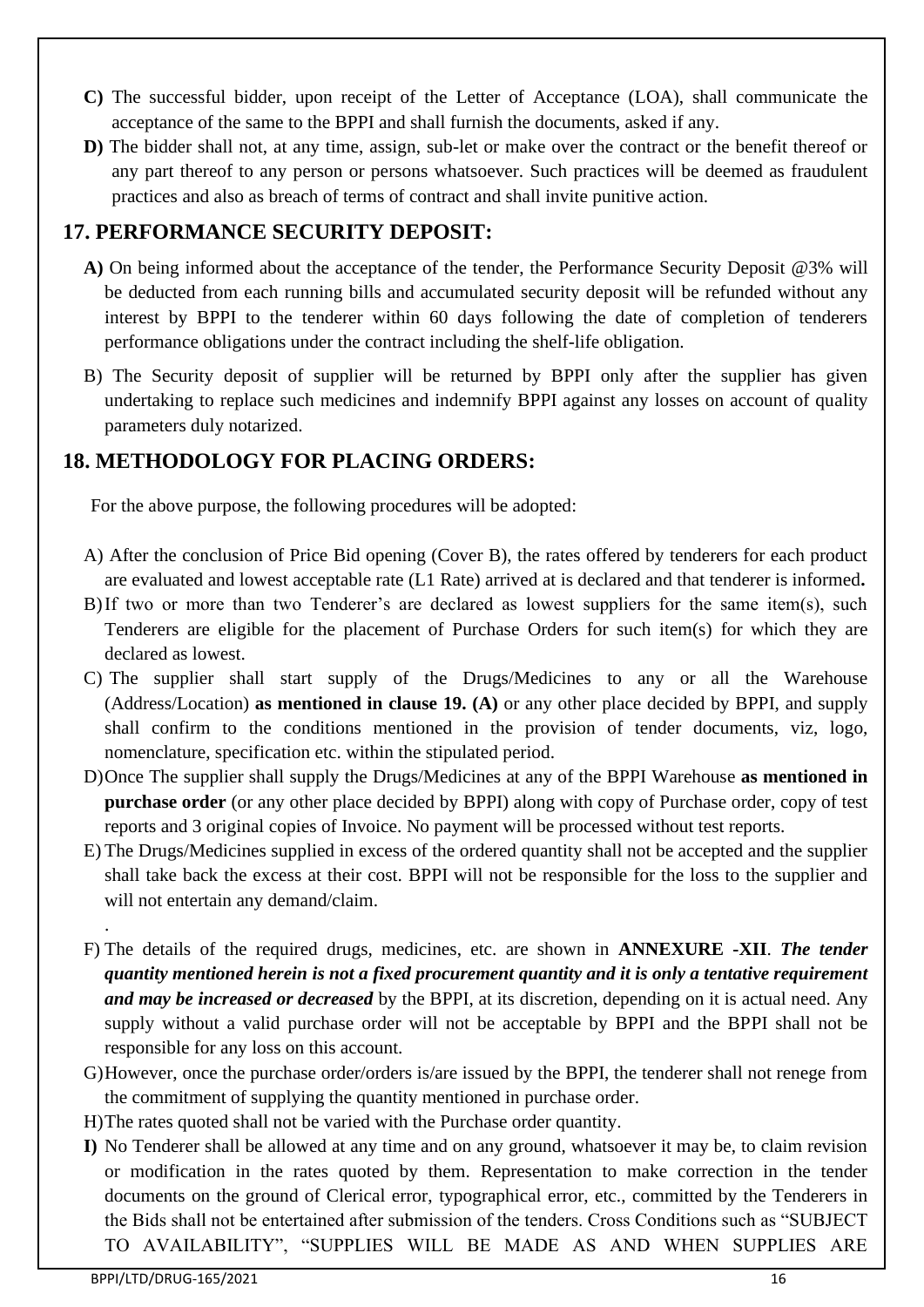RECEIVED" etc., will not be entertained under any circumstances and the tenders of those who have mentioned such conditions shall be treated as incomplete and accordingly the Tender will be summarily rejected.

- J) Supplies should be made directly by the tenderer and not through any other Agency / Dealer / Distributors.
- K)The supplier shall take utmost care in supplying the quality Drugs/Medicines and ensure that the batch number mentioned in the packages of the Drugs/Medicines tally with the batch number mentioned in the Invoice produced to BPPI for payment. Also, the supplier shall ensure the quantity relevant to the Batch Number of the Drugs/Medicines is mentioned in the invoice. Drugs to be supplied of any batch shall not be accepted with different MRP.
- L) "MRP inclusive of all taxes" is to be printed on each unit/label. MRP will be intimated to successful bidders at the time of placing purchase orders.

## **19. SUPPLY CONDITIONS:**

- A) Purchase orders will be issued to the Tenderer(s) at the discretion of the BPPI as per actual requirements. All the supplies shall be received at any or all of the following warehouse of BPPI or any other place decided by BPPI:
	- **i) Central Warehouse Gurugram (Bureau of Pharma Public Sector Undertaking of India (BPPI)** Sugal Logistic Park, Warehouse No.1, Opp. GITM College, Bilaspur-Tauru Road Village Bilaspur and Khasra No. 60//14/2, 17,24,6,15, 16, 25, 7/1, 14/1, 61//9, 10, 11,62//3/2, 4,10//17, 24, 19//3, 8/2, 9/1/1, 12/2/2/2 min 13/1/1 min. Pin Code – 122413 Phone No. – 011-49431800
	- **ii) Regional Warehouse Guwahati (Bureau of Pharma Public Sector Undertaking of India (BPPI)** DAG No. 884 of K P PATTA No. 04, Mughuapara, Pamohi Village, Dist. Kamrup(M) Guwahati, Assam India 781035. Phone No. – 011-49431800
	- **iii) Regional Warehouse Chennai (Bureau of Pharma Public Sector Undertaking of India (BPPI)** 79, KIZHMUTHALAMPEDU, PANAPAKKAM, City Tiruvallur, State Tamil Nadu Pin Code – 601201 Phone No. – 011-49431800
- B) Within 3 days from the receipt of purchase orders the Tenderer should inform BPPI through mail the confirmation for the receipt of the purchase order.
- C) The Tenderer should also fax / mail the details of supply/delivery schedule to BPPI within 7 days from the receipt of the purchase order. In case, the supply shall not be made by the date as conveyed by the supplier, supply order shall be cancelled at their risk and cost. If no response is received within 7 days from the supplier / tenderer about supply of drugs as per purchase order, it shall be presumed that the supplier/tenderer is not interested to supply the drugs ordered as per purchase order and BPPI shall purchase the drugs from alternative sources.
- D) The supplier must supply the ordered quantity as follow delivery schedule:

| Sl. | Nature of Product                                                      | Delivery        |
|-----|------------------------------------------------------------------------|-----------------|
| No. |                                                                        | Schedule (Days) |
|     | Delivery Schedule against first P.O. for injectable/Infusion/Vials     | 45 days         |
|     | (Products required sterility testing)                                  |                 |
| 2   | Delivery Schedule against first P.O. for all drugs<br>except           | 30 days         |
|     | Injectable/Infusion/Vials (Products do not required sterility testing) |                 |
| 3   | For Biological products                                                | 60 days         |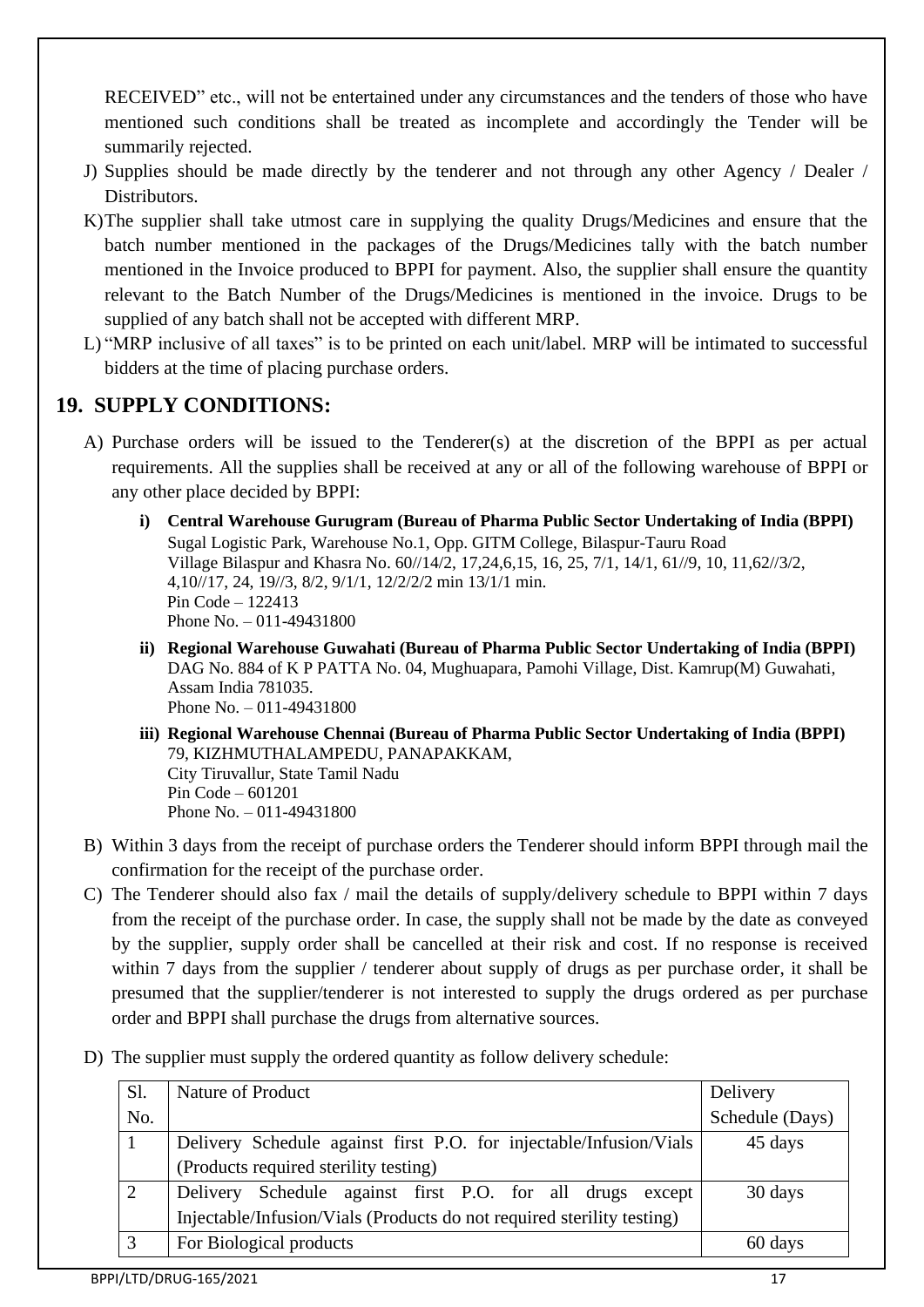- E) If the delivery date happened to be a holiday for BPPI, the supply should be completed by 5.00 PM on the next working day.
- F) In case of Non-execution of the order, BPPI reserves the right to place purchase orders (partially/fully) on alternate source at the risk and cost of the default tenderer(s) without any notice/Information.
- G) If a supplier fails to execute supply as per Purchase Order, the 5% of value of unexecuted quantity of Purchase Order shall be recovered from pending bill or Bank Guarantee/Performance security deposit and their bad performance shall be kept in record of BPPI for future dealing as considered appropriate by BPPI.
- H) If the Tenderer fails to execute the supply within the stipulated time, the BPPI is at liberty to make alternative arrangement for purchase of the items for which the Purchase orders have been placed, from any other sources or in the open market or from any other Tenderer who might have quoted higher rates, at the risk and the cost of the defaulted supplier and in such cases the BPPI has every right to recover the cost and impose Liquidated Damages as mentioned in Clause 25.
- I) The liquidated damages as specified in clause 25. (B) of the tender conditions will be levied on the quantity supplied after the schedule as mentions in "Clause 19.(D) from the date of issue of purchase order. However, no supplies will be accepted after 30 days of the expiry of delivery date i.e., completion of specified liquidated damages period as per clause 25 (B), the purchase order shall be cancelled at the risk and cost of the supplier. **However, the supplier must take prior approval from BPPI for supply of drugs beyond stipulated delivery period in Purchase order.**
- **J)** Supplier shall complete the earliest pending purchase order before commencing the supply of subsequent purchase orders. **Further, supplies against a purchase order are to be made in minimum numbers of batches as far as possible and same batch should not be supplied in repeated consignment.**
- **K) Bidder must comply to the shelf life of each quoted drugs as mentioned in the Annexure XIII of the tender document and they must fill the required shelf-life detail in Para VI of Annexure II.**
- L) The Tenderer must submit an Analysis report for every batch of drug along with invoice. In case of failure on part of the supplier to furnish such report, the batch of drugs will be returned to the suppliers and he is bound to replenish the same with Govt. approved lab test report. The Drugs supplied by the successful Tenderer shall be of the best quality and shall comply with IP/BP/USP and the specifications, stipulations and conditions specified in the tender.

### **M) Tenderer should supply the product as follow:**

- (i) Within 2 months excluding month of manufacture of products having shelf life up to 2 years,
- (ii) Within 3 months excluding month of manufacture of products having shelf life more than 2 years & up to 3 years and
- (iii) Within 4 months excluding month of manufacture of products having shelf life more than 3 years
- (iv) Within 3.5 months excluding month of manufacture of products for drug code 574 HUMAN RABIES VACCINE INJECTION 2.5 IU.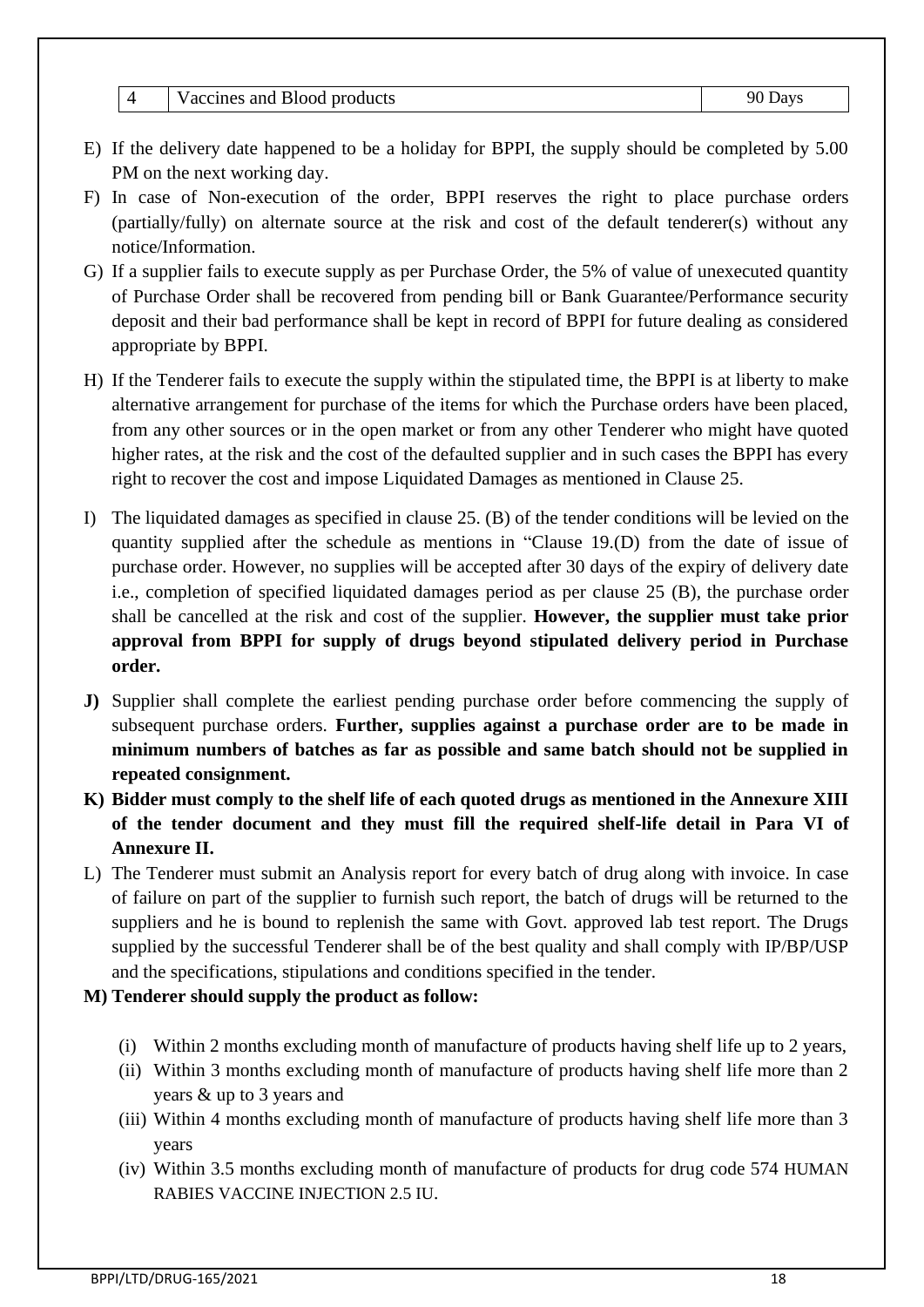Products supplied beyond the above-mentioned period from the date of manufacturing shall levied a LD as Per Clause 25. (E) of tender documents. For example, product having manufacturing of January 2021 must be supplied by 31<sup>st</sup> March 2021 in case shelf life up to 2 Years.

- N) If at any time the Tenderer has, in the opinion of the BPPI delayed the supply of drugs due to one or more reasons related to **Force Majeure events** such as riots, mutinies, wars, fire, storm, tempest or other exceptional events at the manufacturing premises, the time for supplying the drugs may be extended by the BPPI at discretion for such period as may be considered reasonable. However, such extension shall be considered only if a specific written request is made by the Tenderer within 10 days from the date of occurrence of such event with necessary documentary evidence. The supplier shall not be liable to pay LD and forfeiture of Security deposit for the delay in executing the contract on account of the extension of supply period on the ground of force majeure events.
- O) The exceptional events do not include the Scarcity of raw material, Increase in the cost of raw material, Electricity failure, Labour disputes/Strikes, Insolvency, and Closure of the Factory/Manufacturing unit on any grounds etc.
- P) Suppliers are required to supply the drugs within the delivery period mentioned in the purchase order. In this regard it is informed to the bidders that their performance shall be considered unsatisfactory in case of delayed supply (beyond delivery period) or non-supply of products. BPPI may reject their bid in future tenders considering their unsatisfactory performance of supplies.
- Q) Leaked, soiled, broken containers with damaged labels shall not be accepted.
- R) If BPPI observes some physical defects (like empty blisters, improper labelling) of the supplies during sampling, the batch shall be rejected. If supplier wants to take back the batch for rectification, they can take back at their cost, rectify and send back to BPPI within 15 days otherwise same batch shall not be accepted. Due to rectification, if its shelf life condition as per tender provision does not meet, it shall be discretion of BPPI depending upon requirement to accept the goods with penalty.
- S) Tenderers shall not supply the drugs declared banned by Government of India, even if Purchase Order is placed.

## **20. LOGOGRAM:**

Logogram means, wherever the context occurs, the design as specified in **Enclosure 1 & 2 of ANNEXURE-VII. The name of the drug shall be mentioned in English and Hindi** as per pharmacopoeia and its strength.

- **A)**Tenders should supply for Drugs etc., as per the specifications such as name, strength, minimum size and packed with appropriate size of the strips/blisters/bottles/tubes etc as per the design enclosed as per **Enclosure 1 to ANNEXURE –VII** and **Enclosure 2 to ANNEXURE –VII.**
- B)All dosage form has to be supplied in packing as specified in product list (**ANNEXURE XII**) and shall also conform to Schedule P1 of the Drugs & Cosmetics Act & Rules 1945, wherever it applies. Affixing of stickers and rubber stamps shall not be accepted and supplies will be returned back at supplier's cost.
- C)Vials, Ampoules (more or equal than 5 ml) and Bottles containing the items tendered for should also carry the printed PMBJP logogram of proportionate size.
- D)Failure to supply Drugs etc., with the printed logogram of proportionate size will be treated as breach of the violation of tender conditions. The purchase order shall be cancelled at the risk and cost of the supplier. However, if such failure continuous despite notice, will be viewed as a serious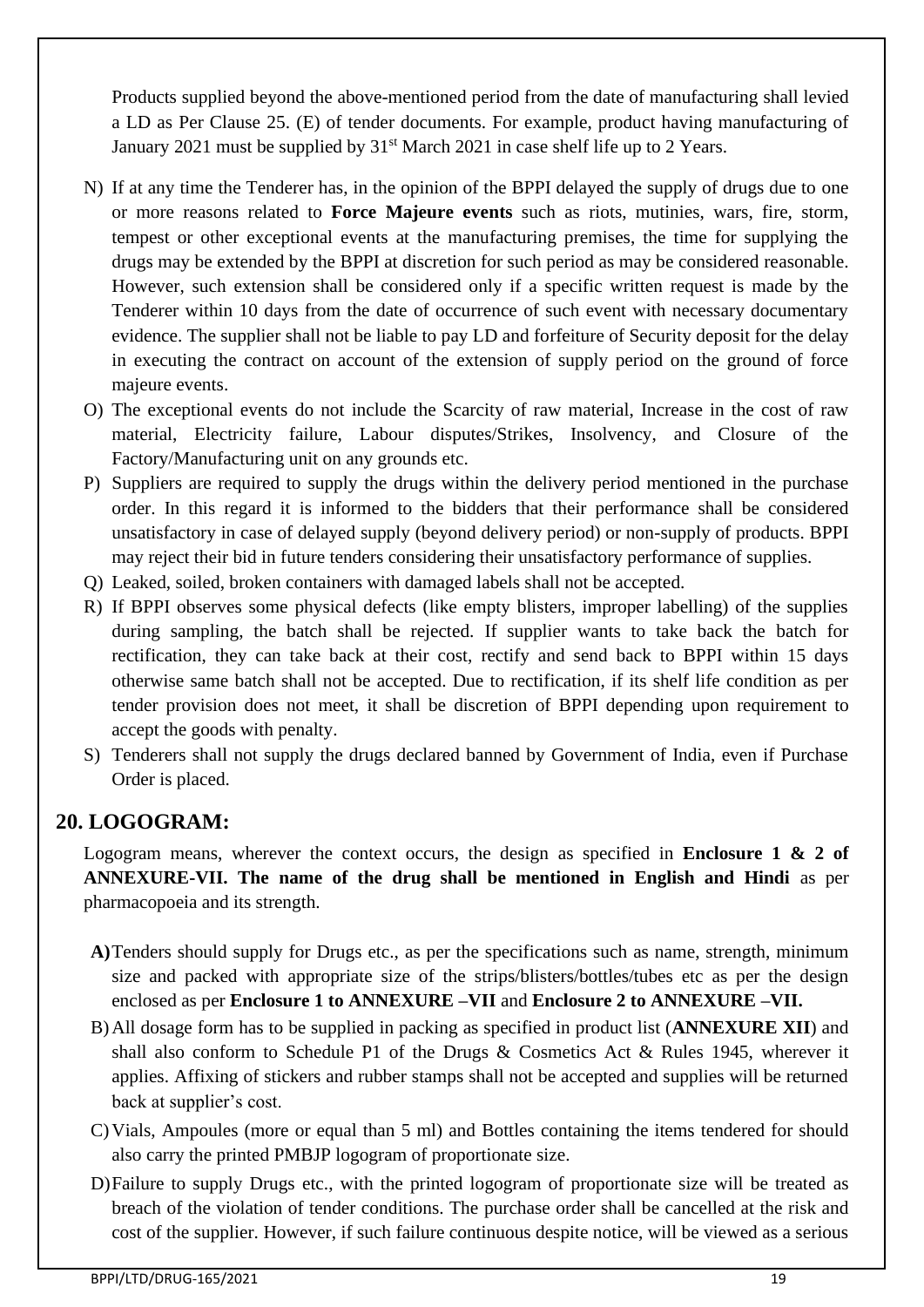lapse and initiate blacklisting of the supplier and levied a LD as per clause 25 (D) of tender documents.

E) Drugs without GS-1 Standard Barcoding on Primary, Secondary and Tertiary Packaging will not be accepted.

# **21. PACKING:**

A)The drugs shall be supplied in the package specified in **ANNEXURE -VIII** and **ANNEXURE - XII** and the package shall carry the logograms of proportionate size specified in 1 to **ANNEXURE –VII & 2 to ANNEXURE –VII** and shall also conform to Schedule P1 of the Drug & Cosmetic Act & Rules 1945, whether it applicable.

**Non-affixing of logograms will be treated as violation of tender conditions and fine will be deducted from the amount payable as per condition in Clause 25 (D) of tender documents.**

- B)The drugs in any dosage form to be supplied by the supplier should not be embossed indicating any code no./logo or name of the company. Failure to comply with this shall lead to nonacceptance of the goods besides imposition of penalties as per clause 25. (D)
- C)The packing in each carton shall be strictly as per the specification mentioned in **Annexure-VIII**. The outer carton/secondary packaging should be of pearl white duplex board (**off white/grey is not acceptable**) with a minimum of 350 GSM with **Gloss laminated** packing for the strips, blisters, ointments, creams etc. and for ampoules and vials should be with pearl white board of 350 GSM (**off white/grey is not acceptable**)**. The material to be used for carton should be from virgin chemical pulp.** Failure to comply with this shall lead to non-acceptance of the goods besides imposition of penalties as per clause 25 (D). Storage conditions must be indicated on outer label.
- **D) The** cap of bottle preparations should not carry the name/logo/other details of the supplier. However, cap may contain BPPI logogram.
- E) The labels in the case of Injectable preparations should clearly indicate whether the preparations are meant for Intravenous (IV), Intramuscular (IM), Intra Dermal (ID), Subcutaneous (SC) administration etc.
- F) It should be ensured that only virgin packaging material of uniform size, including bottle and vial, is used for packing.
- G) All primary packing containers should be strictly conforming to the specification included in the relevant pharmacopoeia.
- **H) Packing** should be able to prevent damage or deterioration during transit.
- **I)** The packings/labels of two different products of a same supplier should be clearly distinct from each other.
- J) In the event of items of drug supplied found to be **not as per specifications in respect of their packing and logogram**, the BPPI is at liberty to make alternative purchase of the items of drugs for which the Purchase orders have been placed from any other sources or in the open market or from any other Tenderer who might have quoted higher rates, at the risk and the cost of the supplier. In such cases the BPPI has every right to recover the cost and impose penalty as mentioned in Clause 25 & 26.
- **K)** Designs of packaging with the logograms shall be subject to approval by BPPI within 3 days of receipt of purchase order or within 30 days of release of letter of acceptance. Text matter of all type of label must be checked and responsibility shall be of manufacturer.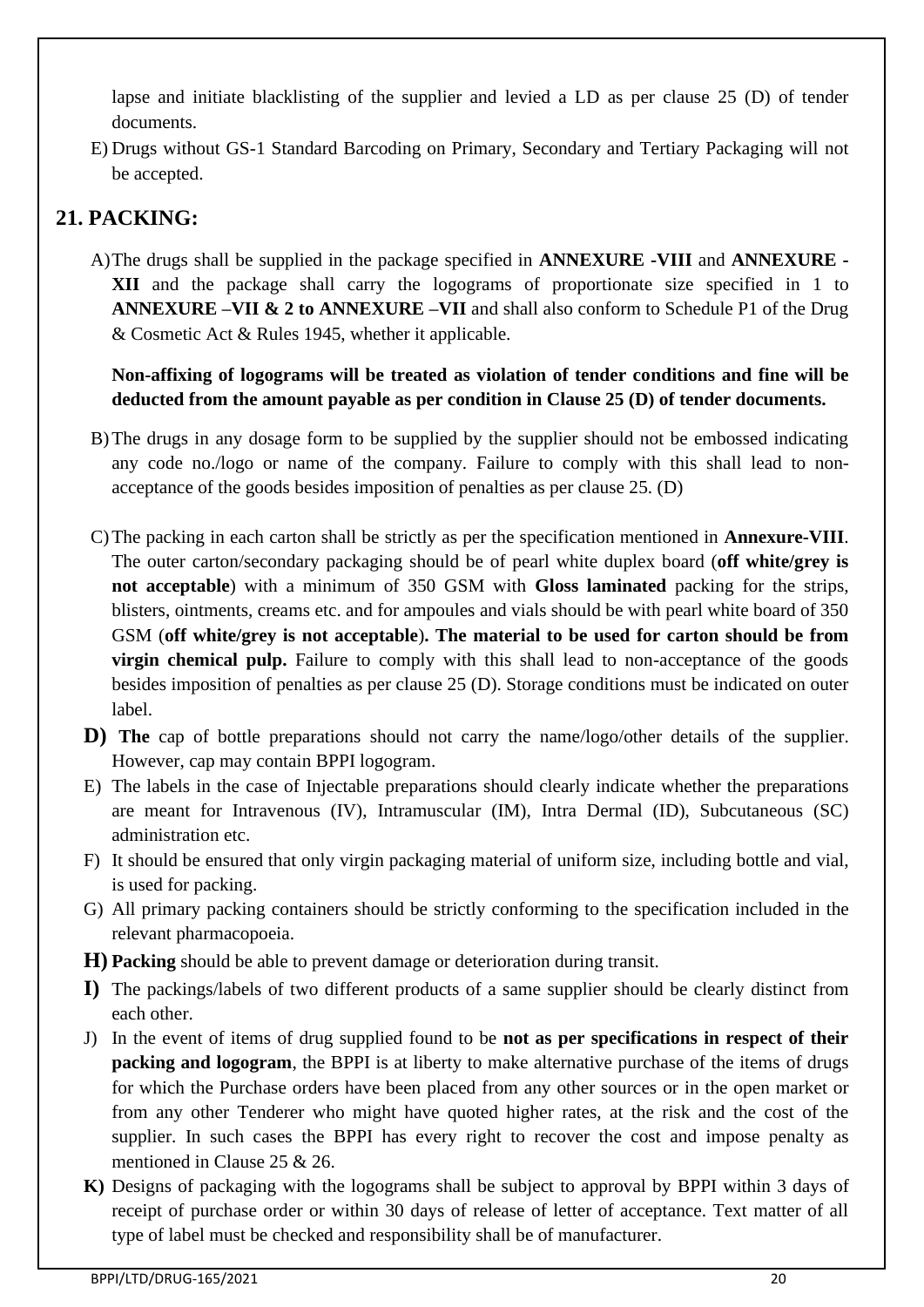**In case of failure of BPPI to do so, the supplier may go ahead with the design as per the specification in Enclosure-1 to ANNEXURE VII and Enclosure-2 to ANNEXURE VII. STP (Standard Testing Procedure) for Non- Pharmacopoeia awarded drugs are required to submit within 15 days from the date of Letter of Acceptance.**

- **L) The colour of the strength must be different from the colour of the generic name of the drug on primary and secondary packaging and the approval for the same should be taken from the quality/regulatory department while taking artwork approval. The printing ink used should be of good quality (clarity, brightness, contrast) which is easily readable.**
- **M) WHO-GMP certified, Therapeutic code & NABL lab tested shall be indicated on the primary and secondary packaging and shall be incorporated as per the approval from the quality/regulatory department while taking artwork approval.**
- **N) Barcodes as per GS-1 standards are required to be printed on products at various packaging levels (Primary, Secondary and Tertiary) as per Annexure-IX.**

## **22. QUALITY TESTING & QUALITY CONTROL:**

- A. All the batches of the drugs supplied shall be supported by test/ analysis reports furnished by independent NABL Accredited Drugs Testing Laboratory/Central Drug Testing Laboratory/In House Quality Control Laboratory. The Tender Inviting Authority has the right to get the drugs tested at the laboratories of his choice for further verifications, from BPPI empanelled laboratories.
- B. Random samples of each supplied batch will be chosen at the point of supply or distribution/storage points for testing. The samples will be sent to different BPPI empanelled laboratories including Government Drugs Testing Laboratory/NIPER/PSU labs for testing. Handling and testing charges will be deducted by BPPI for the above purpose, as specified in Clause 24.
- C. **STP (Standard Testing Procedure) for Non- Pharmacopoeia awarded drugs are required to submit within 15 days from the date of Letter of Acceptance by mail to Quality and Regulatory officer of BPPI with artwork approval for design of packaging with the logogram as per Clause 21.K.**
- D. The Drugs shall have the active ingredients at the prescribed level as indicated in official compendiums throughout the shelf life period of the drug. The samples will be drawn periodically throughout the shelf life period and if found "Not of Standard Quality", the cost of entire batch paid will be recovered whether consumed fully/partially. Also, action will be initiated for blacklisting as per clause 26 irrespective of the period of supply. The supplies will be deemed to be completed only upon receipt of the quality certificates from the laboratories. Samples which do not meet quality requirement shall render the relevant batches liable to be rejected. If the sample is declared to be "Not of Standard Quality" or spurious or adulterated or misbranded, such batch/batches will be deemed to be rejected goods.
- E. In the event of the samples of Drugs supplied fails in quality tests or found to be not as per specifications, the BPPI is at liberty to make alternative purchase of the items of drugs for which the Purchase orders have been placed from any other sources or in the open market or from any other Tenderer who might have quoted higher rates, at the risk and the cost of the supplier and in such cases the BPPI has every right to recover the cost and impose penalty as mentioned in Clause 26(I).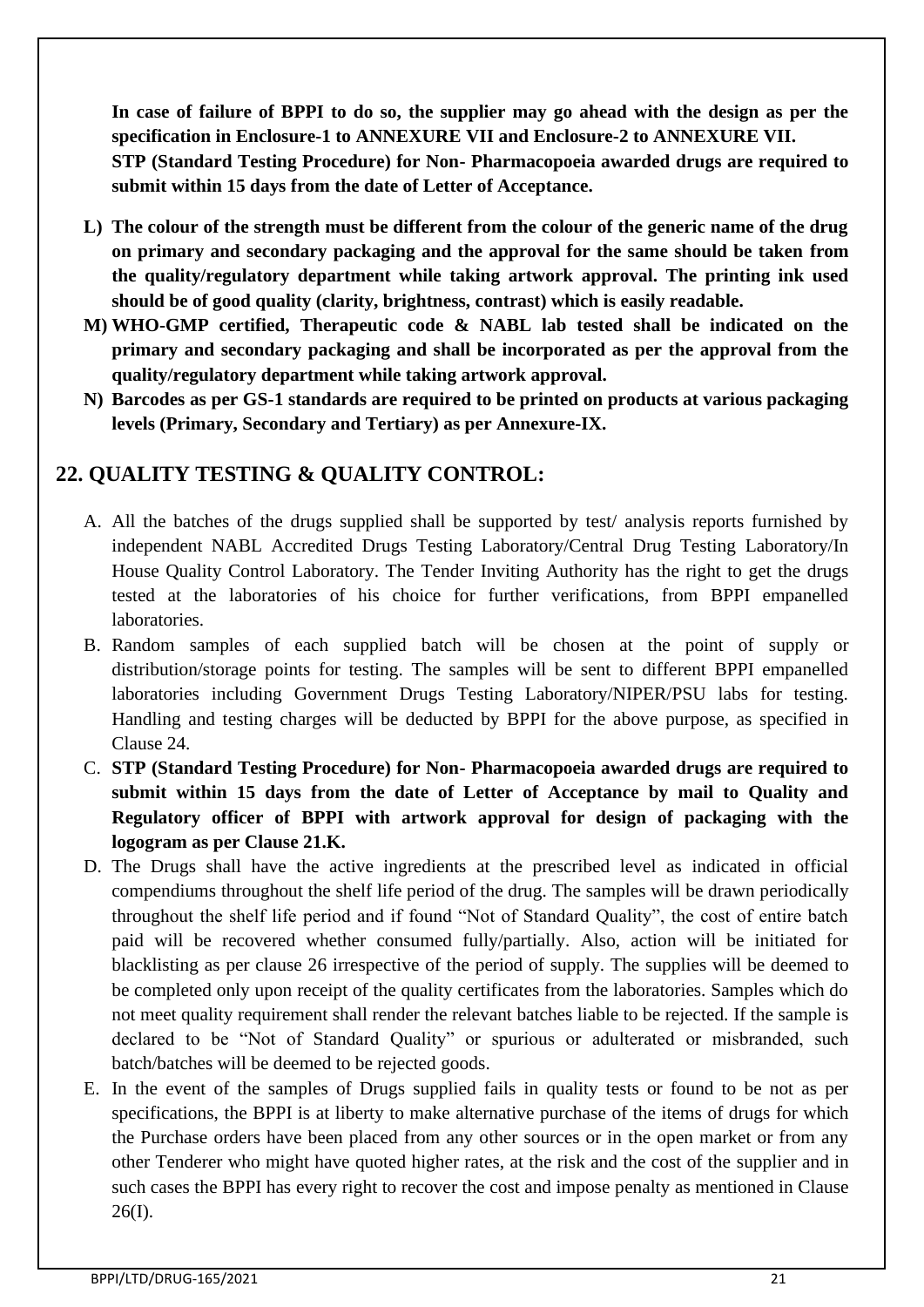- F. If the product / sample fails in quality test, every failed batch shall be taken back by the supplier at their own cost and BPPI shall not be responsible for any damage during this period.
- G. The supplier shall furnish evidence of the basis for shelf life and other stability data concerning the commercial final package on request by the BPPI. In case of any complaint in the field, the B.M.R/B.P.R for the particular batch of the product(s) supplied shall be produced when demanded. **For New drugs, complete stability data of 6 months' period shall be acceptable.**
- H. **The** products should conform to the standards of IP/BP/USP/EP/JP as the case may be. **However, the drugs notified in the IP (amended up to date) shall be accepted only if supplied**  conforming to the standards outlined in the IP. In case the product is not included in the any of the said compendiums, the supplier, upon award of the contract, must provide the reference standards and testing protocols for quality control testing.
- I. The case of admixture of drugs will be treated as a violation of tender conditions and fine will be levied as per clause 26. If such lapses happen more than twice in a tender period, such cases will be treated as "Misbranded Drugs".

# **23. PAYMENT PROVISION:**

- A)No advance payments towards costs of drugs will be made to the supplier.
- B)Payments towards the supply of drugs will be made within 60 days from the date of receipt of goods, strictly as per the tender terms and condition. The payment will be made either by means of a/c payee Cheque or through RTGS (Real Time Gross Settlement System)/Core Banking/NEFT. The Tenderer shall furnish the relevant details in original **(ANNEXURE -V)** to make the payment through RTGS/Core Banking/NEFT.
- C)All bills/Invoices should be raised in triplicate and the bills should be drawn as per GST Rules in the name of Bureau of Pharma Public Sector Undertakings of India. 8<sup>th</sup> Floor, Videocon Tower, Block-E1, Jhandewalan Extension, New Delhi-110055 or in the name of any other authority as may be designated.
- D)(i) Payments for supply will be considered only after supply of minimum 50% of Drugs ordered in the individual Purchase Order PROVIDED reports of Standard Quality on samples testing are received from Government Analyst or Approved Laboratories of BPPI.

(ii) However, in case of cancellation of a particular purchase order due to failure in delivery, payment for part supplies less than 50% of the purchase order quantity on the date of cancellation of the purchase order may be considered for release of payment subject to the following:

- a) If the Tenderer have supplied at least 50% of the quantity ordered in the subsequent purchase order within delivery period stipulated in purchase order from the issue of such purchase order.
- b) If further purchase order is not placed with the supplier due to any reason, not attributable to the supplier, the amount eligible will be paid within 60 days from the date of last supply.
- c) The payment for part supply as mentioned above will subject to the deduction of liquidated damages, penalty towards unexecuted quantity, risk and cost etc., as per the tender conditions.
- E) If at any time during the period of contract, the price of tendered items is reduced or brought down by any law or Act of the Central or State Government or by the Tenderer himself, the Tenderer shall be bound to inform the BPPI immediately about such reduction in the contracted prices.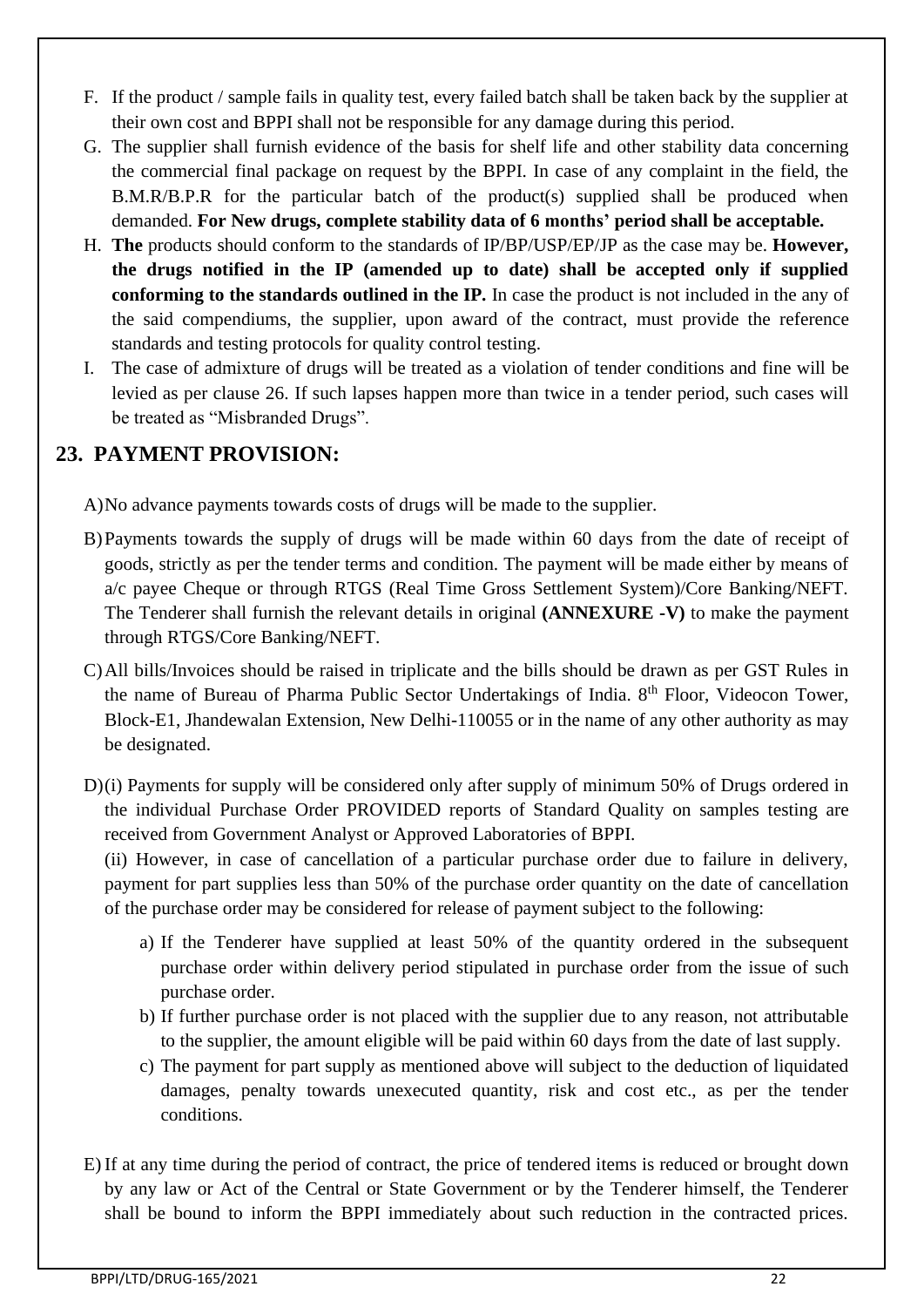Tender Inviting Authority is empowered to unilaterally effect such reduction as is necessary in rates in case the Tenderer fails to notify or fails to agree for such reduction of rates.

- F) In case of any increase of decrease in the Taxes/GST after the date of submission of tenders and during the tender period, such variation in the taxes/GST will be to the account of the BPPI. For claiming the additional cost on account of the increase in taxes/GST, the Tenderer should produce the proof of having paid additional amount on this account on the goods supplied to BPPI from the concerned authorities and also must claim the same in the invoice separately. However, the basic price structure and the price of the Drugs approved under the tender shall not be altered. Similarly, if there is any reduction in the taxes/GST and statutory levies as notified by the Govt., after the date of submission of tender, the Tenderer will be paid based on the unit rate worked out on the basis of the reduced taxes/GST/statutory levies without any change in the basic price or the price structure of the drugs approved under the tender. Any increase or decrease in taxes/GST and statutory levies will be considered based on the notification issued by the Government.
- G)However, if the firm supplies after originally stipulated Delivery period, increase in taxes/GST due to statutory variation in taxes/GST shall be borne by the supplier. In case of decrease in taxes/GST due to statutory variation in taxes/GST, the same shall be passed on by the supplier to the BPPI.

# **24. HANDLING & TESTING CHARGES:**

In all supplies, 1.5% of the supply value shall be deducted towards handling  $\&$  testing charges.

## **25. LIQIDATED DAMAGES & OTHER PENALTIES:**

- A)All supply should be made within the stipulated time as per the clause 19.D of the Delivery Schedule and quantity as mentioned in the Purchase Order.
- B)If the supply reaches the Drug Warehouses beyond the stipulated time as mentioned in PO/Bid document, liquidated damages will be levied at the rates 2% per week or part thereof, subject to maximum of 10% irrespective of the fact that whether the BPPI has suffered any damage/loss or not, on account of delay in effecting supply.
- C)If the supply is received in damaged condition it shall not be accepted. The supplier shall have to replace the goods with damage and the penalty equal to the penalty for unexecuted supplies will be levied for the damaged goods and payments will be withheld till proper replacement.
- D)All the Tenderers are required to supply the product(s) with printed MRP as per purchase order and logogram of appropriate size on the strips, blisters, vials, ampoules& bottles and with prescribed packing specification. If there are any deviation in these Tender conditions, action will be taken to blacklist the product, and/or a separate damage will be levied  $\omega$  5% of value of the defaulted quantity irrespective of the Tender Inviting Authority having actually suffered any damage/loss or not, without prejudice the rights of alternative purchase specified in Clause No.19F,19 H and 21.J.
- E) If supplier supplied the drug time beyond the manufacturing date as mentioned in clause 19. (M) of supply conditions, a liquidation damage will be levied  $\omega$  5% per month subject to maximum 30% (Up to 6 months).
- **F)** In all the above conditions, the decision of the Tender Inviting Authority shall be final and binding.

# **26. DEDUCTION & OTHER PENALTIES ON ACCOUNT OF QUALITY FAILURE:**

A) If the samples do not conform to statutory standards, the Tenderer will be liable for relevant action under the existing laws and the entire stock in such batch has to be taken back by the Tenderer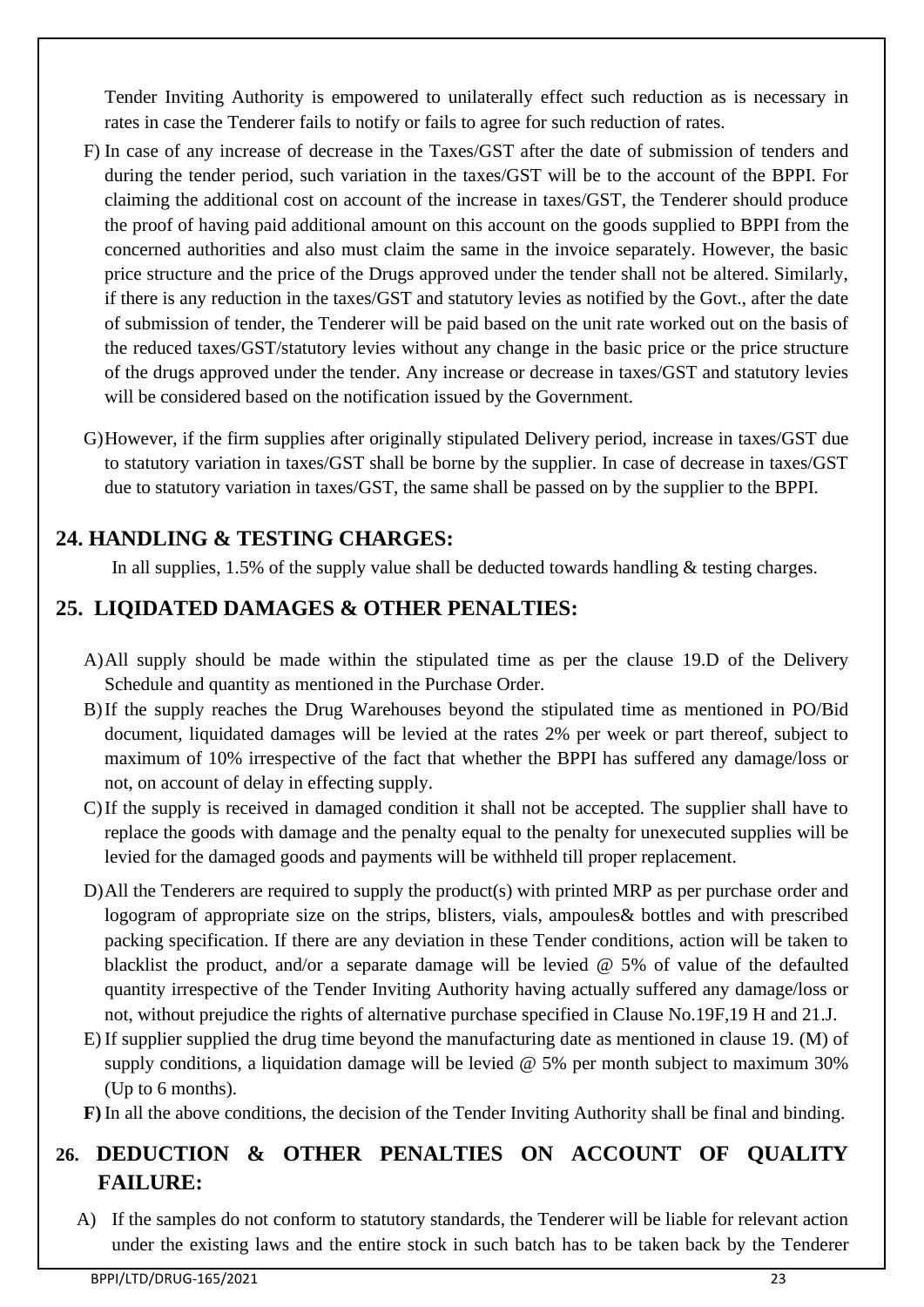within a period of 30 days of the issue of the letter from the BPPI. Such stock shall be taken back at the expense of the Tenderer. Further, actual handling and testing charges shall be paid to BPPI by the supplier otherwise these charges shall be recovered from their pending bill/Performance Security Deposit.

- B) The BPPI has the right to destroy such "NOT OF STANDARD QUALITY DRUGS" if the Tenderer does not take back the goods within the stipulated time. The BPPI will arrange to destroy the "NOT OF STANDARD QUALITY DRUGS" after the expiry of 30 days mentioned above without further notice and shall also collect handling charges (in case the product is sent back to supplier on freight to pay basis)/ demurrage charges calculated at the rate of 2% per week on the value of the drugs rejected till such time stipulated. Further, the cost of disposal shall be recovered from the supplier.
- C) If any items of Drugs/Medicines supplied by the Tenderer have been partially or wholly used or consumed after supply and are subsequently found to be in bad odour, unsound, inferior in quality or description(Adulterated/Spurious/Misbranded) or otherwise faulty or unfit for consumption, then the contract price or prices of total such batches supplied will be recovered from the Tenderer, if payment had already been made to him. In other words, the Tenderer will not be entitled to any payment whatsoever for Items of drugs found to be of "NOT OF STANDARD QUALITY" whether consumed or not consumed and the Tender Inviting Authority is entitled to deduct the cost of such batch of drugs from any amount payable to the Tenderer. On the basis of the nature of failure, action will be initiated to blacklist the product/supplier.
- D) For the supply of Adulterated/Spurious/Misbranded, as defined in the Drugs and Cosmetics Act, 1940, to BPPI. BPPI reserves the right to blacklist the supplier. No further supplies shall be accepted from the firm/company.

If the tenderer is blacklisted, the tenderer shall also not be eligible to participate in tenders of Tender Inviting Authority of BPPI for supply of Drugs for a period of 5 years from the date of blacklisting.

In case of supply of NOT OF STANDARD QUALITY drug(s) to BPPI, the product shall be blacklisted by BPPI and no further supplies shall be accepted for the particular drug(s). The Tenderer shall also not be eligible to participate in tenders of BPPI for supply of such Drugs for a period of 2 years from the date of blacklisting.

In addition, the Director of Drugs Control of concerned State will be informed for initiating necessary action on the Tenderer in their state. Performance Security Deposit will also be forfeited without any intimation.

- E) The Tenderer shall furnish the source of procurement of raw material utilized in the formulations, if required by the BPPI. The BPPI reserves the right to cancel the purchase orders, if the source of supply is not furnished.
- F) The decision of the BPPI or any officer authorized by him, as to the quality of the supplied drugs, medicines etc., shall be final and binding. In such cases, the BPPI will be at liberty to terminate, the contract either wholly or in part on 30 days' notice. The Tenderer will not be entitled for any compensation whatsoever in respect of such termination besides forfeiture of Performance Security Deposit.
- G) For contravention of the stipulations of the contract or for other justifiable reasons, the contract may be terminated by the BPPI, and the Tenderer shall be liable to pay for all losses sustained by the BPPI in consequence of the termination which may be recovered from the Tenderer, as per rules besides forfeiture of Performance Security Deposit.
- H) Non-performance of any of the contract conditions and provisions will disqualify a firm from participating in the tender for the next 2 years/ Blacklisting the tenderer.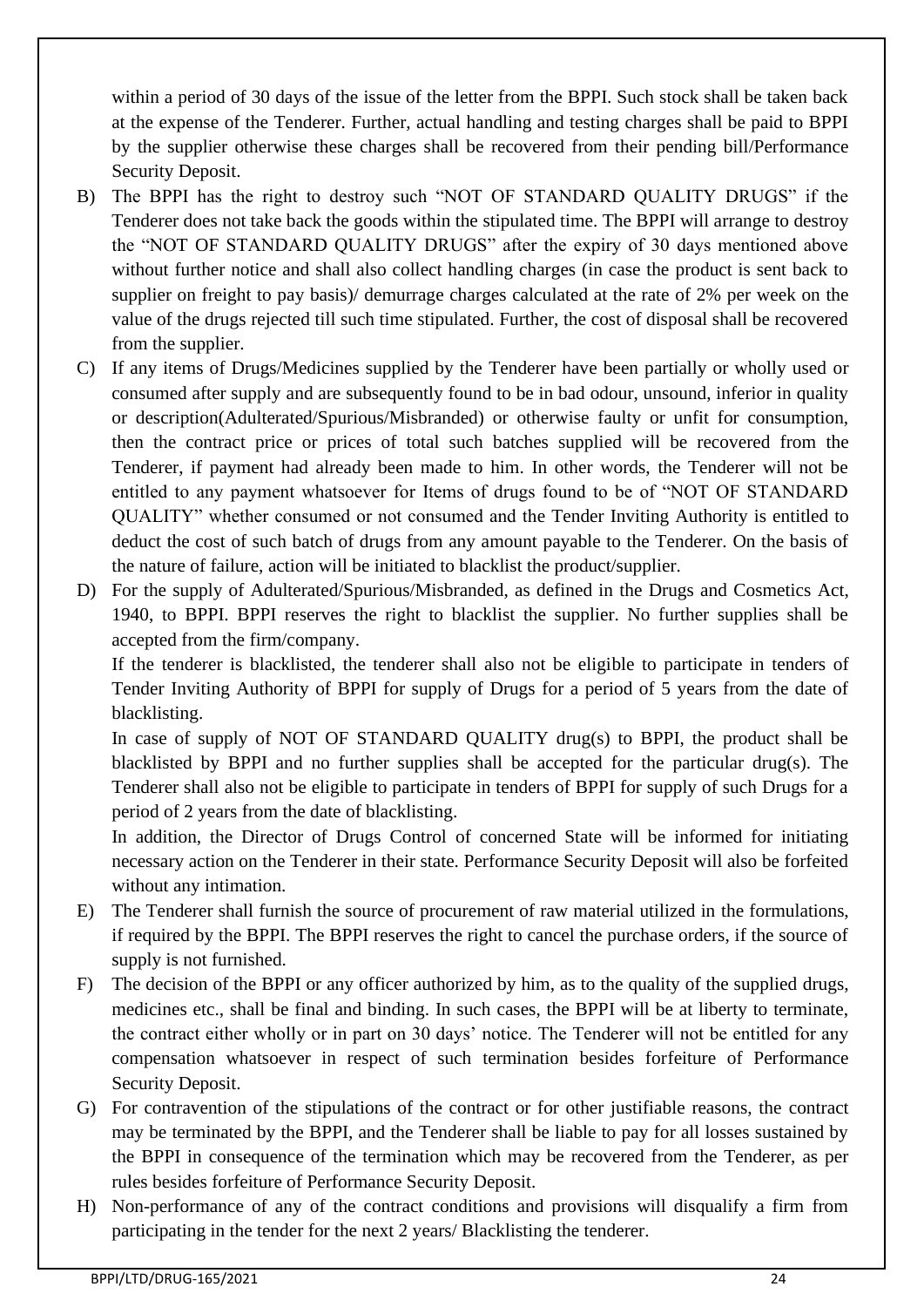- I) In the event of making Alternative Purchase, as specified in Clause 19.H, Clause 21.J and in Clause 22.F penalty will be imposed on the supplier. The excess expenditure over and above contracted prices incurred by the BPPI in making such purchases from any other sources or in the open market or from any other Tenderer who has quoted higher rates and other losses sustained in the process, shall be recovered from the Performance Security Deposit or from any other money due and become due to the supplier and in the event of such amount being insufficient, the balance will be recovered personally from the supplier as per rules.
- **J)** In all the above conditions, the decision of the BPPI shall be final and binding.

## **27. BLACKLISTING IN THE EVENT OF WITHDRAWAL FROM THE TENDER, AND NON-ADHERENCE TO THE QUALITY STANDARDS AND SUPPLY SCHEDULE:**

### **A) BLACKLISTING OF PRODUCT/TENDERER ON WITHDRAWAL OF TENDER**

If the Tenderer fails to perform the obligations under the tender conditions / commits default in the performance of the contract/LOA, such Tenderers will be blacklisted for a period of **2 years** by BPPI from the date of intimation besides forfeiture of Performance security deposit.

The Tenderers who have withdrawn after participating in the tender after the last date and time of submission of online bid, either fully or partially, **the entire firm/company** will be blacklisted for a period of **2 years** from the date of intimation by BPPI apart from forfeiture of the Security Deposit.

## B) **BLACKLISTING FOR QUALITY FAILURE/QUALITY TEST BY THE EMPANELLED LABORATORIES OF BPPI.**

- a) Each and every batch of drugs/medicines supplied by the supplier shall be subjected to quality test by the Empaneled laboratories as per the procedure adopted by BPPI. BPPI shall also draw the samples of products supplied in the marketplace and get the same tested, to make sure the products are conforming to quality requirements till Self life.
- b) If the sample of any batch fails in quality test and report is received stating "Not of standard quality "in any test the report along with the chromatograms etc. such batch of drugs shall be rejected & no further procurement of that drug from the supplier will be taken for two years from the date of sample being declared not of standard quality.
	- (i) If the supplier challenges and request for retesting, the sample shall be tested at government testing laboratory or reputed govt. institute like NIPER. The test report of govt. lab or NIPER will be final and will be binding to the supplier.
	- (ii) The cost of such Re-testing shall be recovered from the supplier.
	- (iii) If **2** batches of item/drug supplied by the same supplier is reported to NOT OF STANDARD QUALITY in specification, then the firm shall be blacklisted for 2 years after observing procedure laid down in Para 27.B.(d) besides forfeiture of Performance Security Deposit.
	- **(iv)** If a single batch of any product(s) supplied by the company/firm declared as Adulterated/spurious/ Misbranded by the Government Authorities during the shelf life of the product supplied irrespective of tender period, the company/firm shall be blacklisted for a period of **2 years from the date of intimation & forfeiture of security deposit.**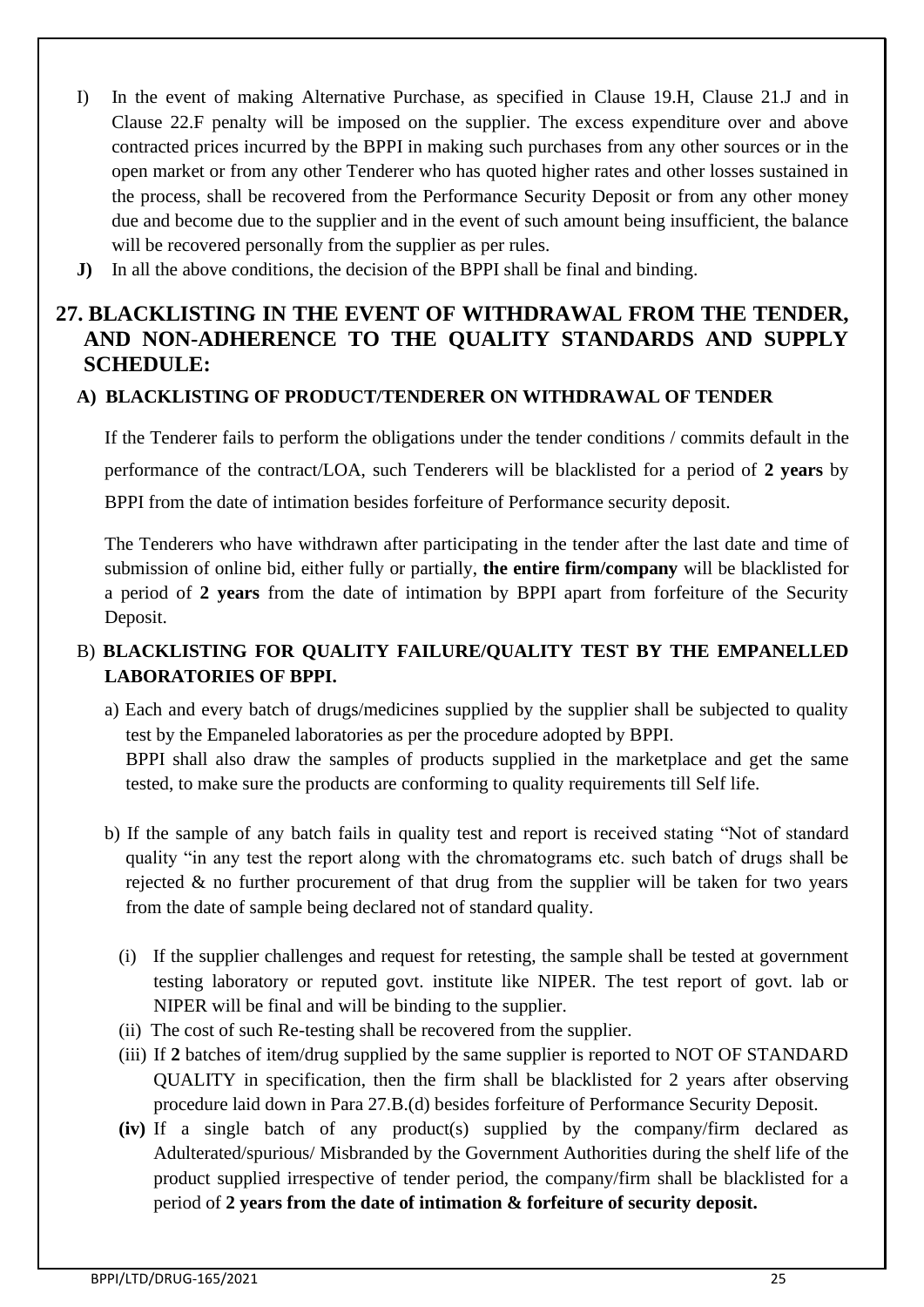### **C) Quality Test by Statutory Authorities:**

- (i) If any drug is declared "NOT OF STANDARD QUALITY", by any government agencies or drug licensing authority, the issue of available stock of the particular item will be stopped. Further, the available stock of the product in hospitals/JAS will be retrieved.
- (ii) If any batch of any product(s) supplied by the company/firm declared, NOT OF STANDARD QUALITY in specification as defined in the Drugs and Cosmetics Act, 1940, by the Government Authorities during the relevant tender period or during quality check within shelf life period, the company/firm shall be blacklisted for a period of 2 **years from the date of blacklisting** after observing procedure laid down in Para 27.B(d)

### **D) Procedure for Blacklisting:**

- (i) On receipt of complaint from Distributer/retailers/customers or report from Govt. Analyst/Drug Testing Laboratory indicating that a particular Item/Drug is "**NOT OF STANDARD QUALITY/ ADULTERATED/ SPURIOUS/MISBRANDED" (**As the case may be), a show cause notice shall be issued to the supplier calling for explanation within 7 days from the date of notice. On receipt of explanation from the supplier, the CEO, BPPI may take appropriate action on merits of the case and impose penalty including the blacklisting of the item of the product/company or firm as deemed fit besides forfeiture of Performance Security Deposit.
- (ii) If a particular item of the drug has been blacklisted according to the procedure stated above, the supplier is not eligible to participate in any of the tenders for such item floated by the BPPI until the period of blacklisting is over.
- **(iii)** If a supplier company/firm is blacklisted according to the procedure stated above, such supplier is not eligible to participate in any of the tenders floated by the BPPI until the period of blacklisting is over.

### **E) BLACKLISTING FOR NON-SUPPLY:**

Due to non-supply of item against any purchase order, 5 % value of purchase order shall be recovered from the supplier in addition of other penal like risk purchase.

In case of repeated circumstances of non-supply of items i.e. 2 times, the supplier may be blacklisted for 2 years in addition of forfeiture of Performance Security Deposit and other penal action.

## **28. SAVING CLAUSE:**

No suit, prosecution or any legal proceedings shall lie against the Tender Inviting Authority or any person for anything that is done in good faith or intended to be done in pursuance of the tender.

## **29. RESOLUTION OF DISPUTES**

The BPPI and the supplier shall make every effort to resolve, amicably by direct informal negotiation any disagreement or dispute arising between them under or in connection with the contract.

### **A) ARBITRATION AND JURISDICTION;**

Normally, there should not be any scope of dispute between the BPPI and the supplier after entering into a mutually agreed valid contract/ Rate Contract.

However, due to various unforeseen reasons, problems may arise during the progress of the contract/ Rate Contract leading to disagreement BPPI and the supplier shall first try to resolve the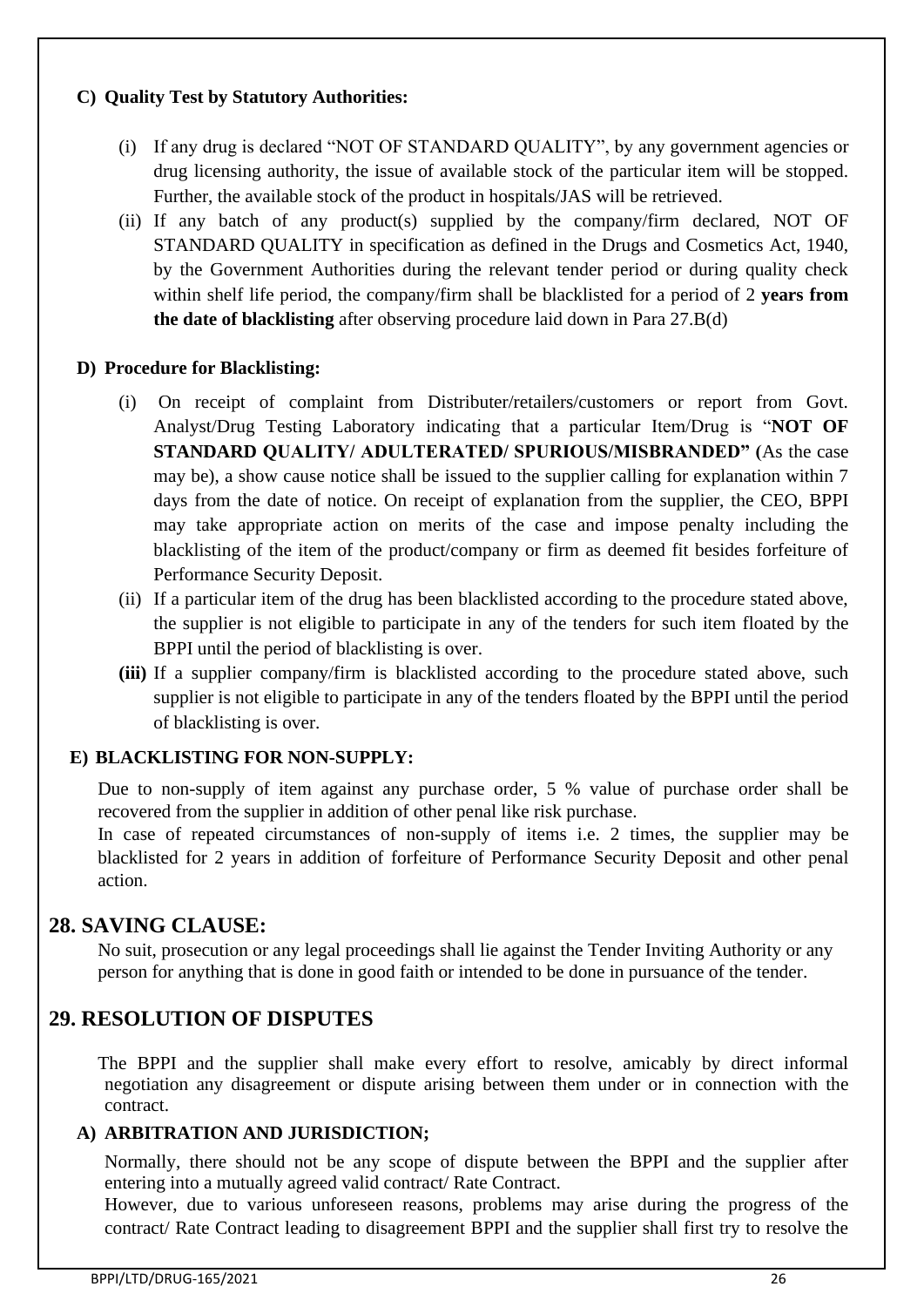same amicably by mutual Consultation. If the parties fail to resolve the dispute by such mutual consultation within twenty-one days, then, depending on the position of the case, either the BPPI or the supplier shall give notice to other party of its intension to commence Arbitration procedure as per Indian Arbitration and Conciliation Act, 1996. Such disputes/differences shall be referred to Sole Arbitrator to be appointed by the CEO of BPPI. The venue of Arbitration Shall be at New Delhi. The award published by the Arbitrator shall be final and binding on the parties.

## 30. **CONTACTING THE BPPI BY THE BIDDER:**

- *A) No bidder shall contact the BPPI on any matter relating to its bid, from the time of bid opening to the time the contract is awarded.*
- *B) Any effort by a bidder to influence the BPPI in the Purchaser's bid evaluation, bid comparison or contract award decisions may result in rejection of the bidder's bid.*
- *C) The bidder shall not make any attempt to establish unsolicited and unauthorized contact with the Tender Accepting Authority, Tender Inviting Authority or Tender Scrutiny Committee after opening of the bids and prior to the notification of award and any attempt by any bidder to bring to bear extraneous pressures on the Tender Accepting Authority, Inviting Authority or Tender Scrutiny Committee, shall be sufficient reason to disqualify the bidder.*
- *D) Notwithstanding anything contained in clause (C) above the Tender Inviting Authority or the Tender Accepting Authority, may seek bonafide clarifications from bidders relating to the bids submitted by them during the evaluation of bids.*

## **31. FRAUDULENT AND CORRUPT PRACTICES:**

### **A) For Bidders:**

*It is purchaser's policy to ensure that suppliers and their authorized representatives/agents observe the highest standard of ethics during the procurement and execution of such contracts. (In this context, any action taken by a bidder, supplier, contractor, or by their authorized representatives/agent, to influence the procurement process or contract execution for undue advantage is improper) In pursuance of this policy, the purchaser;*

### **a) Defines, for the purposes of this provision, the terms set forth below as follows:**

- *(i) "corrupt practice" is the offering, giving, receiving or soliciting, directly or indirectly, of anything of value to influence improperly the actions of another party ("another party" refers to a public official acting in relation to the procurement process or contract execution]. In this context, "public official" includes staff and employees of other organizations taking or reviewing procurement decisions.*
- *(ii) "fraudulent practice" is any act or omission, including a misrepresentation, that knowingly or recklessly misleads, or attempts to mislead, a party to obtain a financial or other benefit or to avoid an obligation (a "party" refers to a public official; the terms "benefit" and "obligation" relate to the procurement process or contract execution; and the "act or omission" is intended to influence the procurement process or contract execution).*
- *(iii) "collusive practice" is an arrangement between two or more parties designed to achieve an improper purpose, including to influence improperly the actions of another party ["parties" refers to participants in the procurement process (including public officials) attempting to establish bid prices at artificial, non-competitive level].*
- *(iv) "coercive practice" is impairing or harming, or threatening to impair or harm, directly or indirectly, any party or the property of the party to influence improperly the actions of a party (a "party" refers to a participant in the procurement process or contract execution).*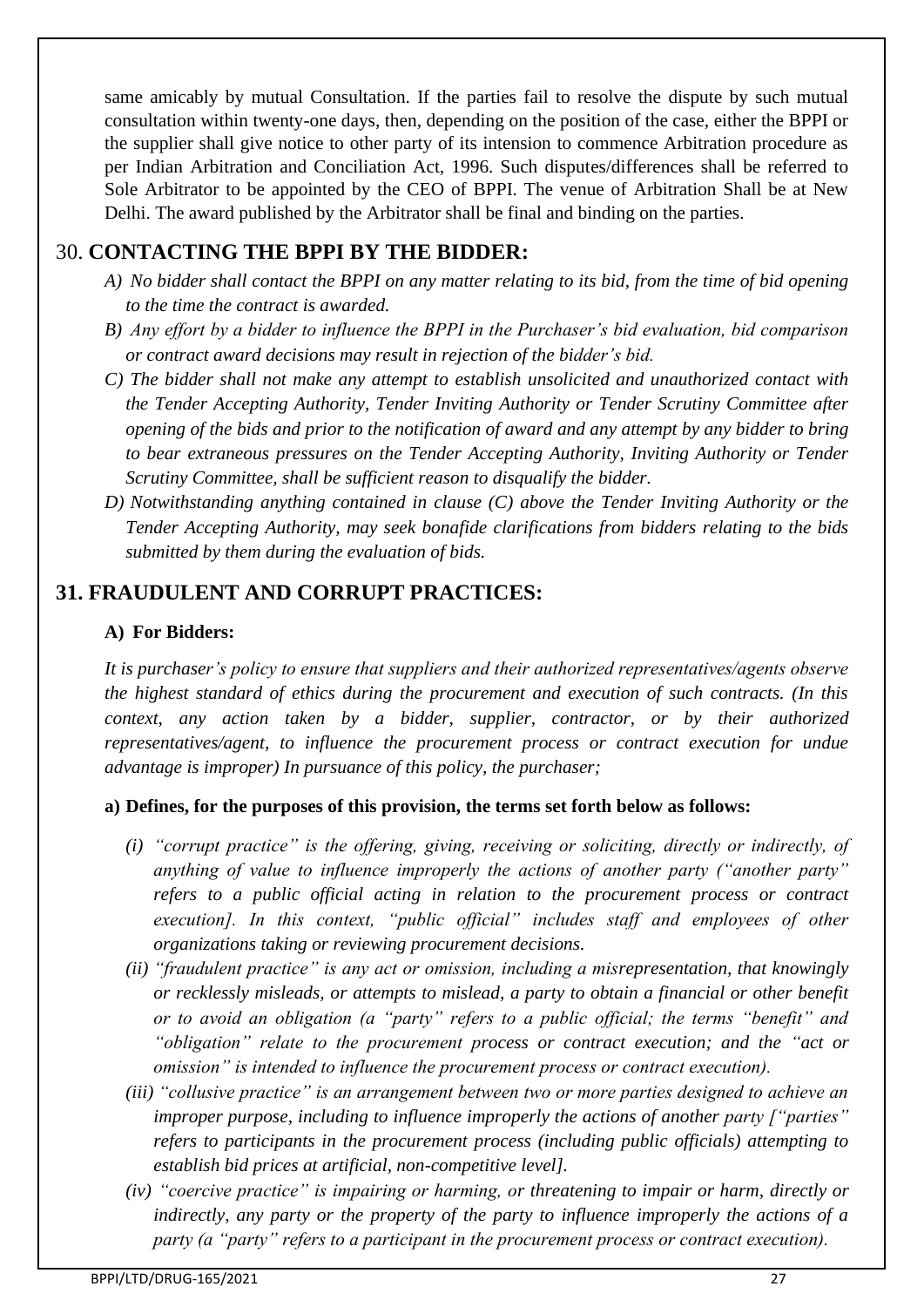- *(v) "obstructive practice" is (a) deliberately destroying, falsifying, altering or concealing of evidence material to the investigation or making false statements to investigators in order to materially impede a investigation into allegations of a corrupt, fraudulent, coercive or collusive practice; and/or threatening, harassing or intimidating any party to prevent it from disclosing its knowledge of matters relevant to the investigation or from pursuing the investigation; or acts intended to materially impede the exercise of the purchaser's inspection and audit rights provided for under sub-clause (e) below.*
- *b) Will reject a proposal for award if it determines that the bidder considered for award has, directly or through an agent, engaged in corrupt, fraudulent, collusive, coercive or obstructive practices in competing for the contract in question;*
- *c) will cancel the contract if the purchaser determines at any time that the bidder, supplier and contractors and their sub-contractors engaged in corrupt, fraudulent, collusive, or coercive practices*
- *d) will sanction a firm or individual, including declaring in eligible, either indefinitely or for a stated period of time, to be awarded a contract if it at any time determines that the firm has, directly or through an agent, engaged in corrupt, fraudulent, collusive, coercive or obstructive practices in competing for, or in executing, a contract; and*
- *e) will have the right to inspect the accounts and records of the bidders, supplier, and contractors and their subcontractors/authorized representatives and to have them audited by auditors appointed by the purchaser.*

### **B) For Suppliers:**

If the BPPI determines that a Supplier has engaged in corrupt, fraudulent, collusive, coercive or obstructive practices, in competing for or in executing the Contract, then the BPPI may, after giving 7 days' notice to the Supplier, terminate the Supplier's engagement under the Contract and cancel the contract, and the procurement will be made at the risk and cost of the supplier besides blacklisting the bidder for 5 years with forfeiture of Performance Security Deposit apart from other penal actions.

### **a) For the purposes of this Sub-Clause:**

- (i) "corrupt practice" is the offering, giving, receiving or soliciting, directly or indirectly, of anything of value to influence improperly the actions of another party;
- (ii) "fraudulent practice" is any act or omission, including a misrepresentation, that knowingly or recklessly misleads, or attempts to mislead, a party to obtain a financial or other benefit or to avoid an obligation;
- (iii)"collusive practice" is an arrangement between two or more parties designed to achieve an improper purpose, including to influence improperly the actions of another party;
- (iv)"coercive practice" is impairing or harming, or threatening to impair or harm, directly or indirectly, any party or the property of the party to influence improperly the actions of a party;
- (v) "obstructive practice" is (aa) deliberately destroying, falsifying, altering or concealing of evidence material to the investigation or making false statements to investigators in order to materially impede a purchaser investigation into allegations of a corrupt, fraudulent, coercive or collusive practice; and/or threatening, harassing or intimidating any party to prevent it from disclosing its knowledge of matters relevant to the investigation or from pursuing the investigation; or (bb)acts intended to materially impede the exercise of the purchaser's inspection and audit rights provided for.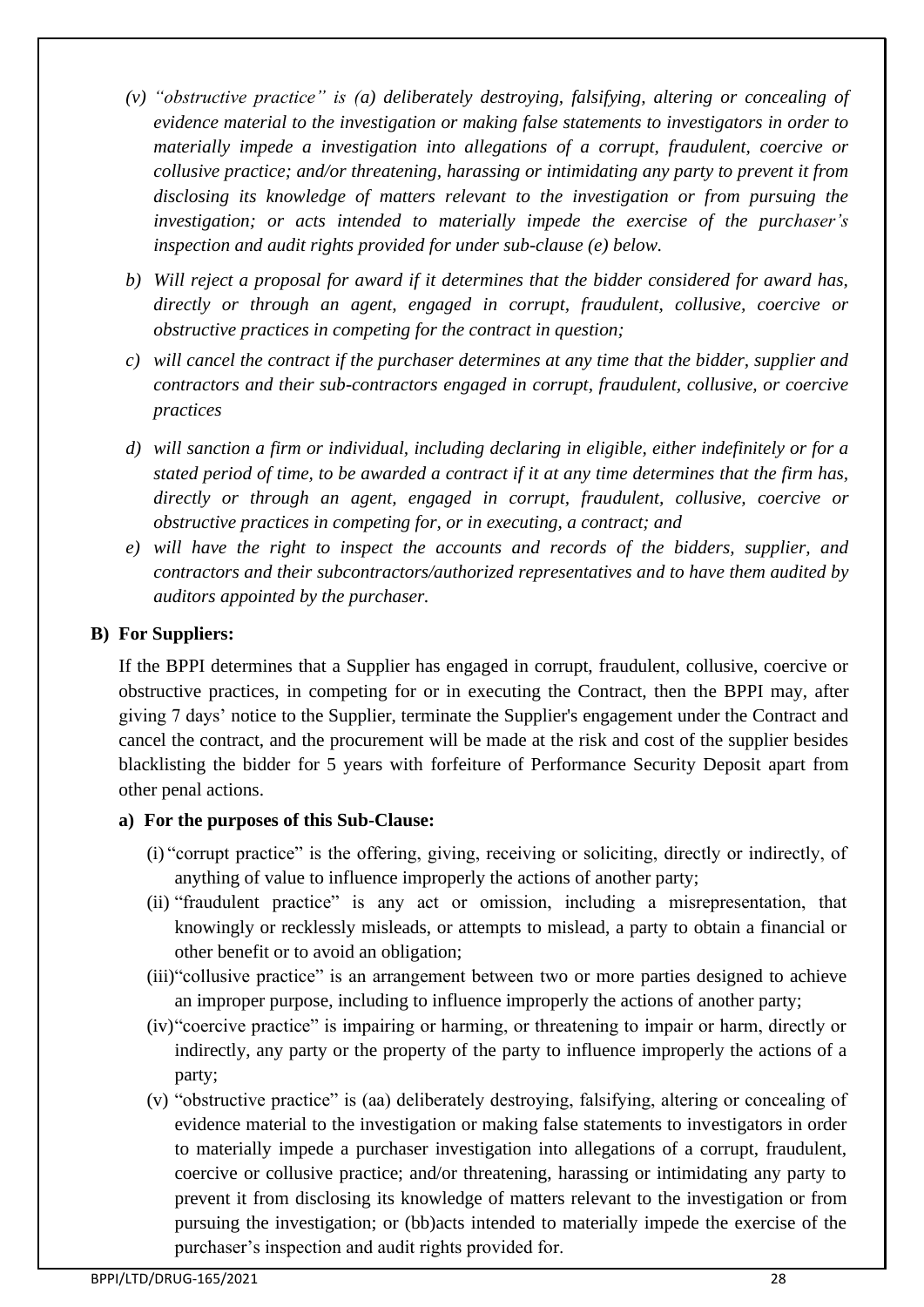# **32. JURISDICTION:**

In the event of any dispute arising out of the tender such dispute would subject to the jurisdiction of the Civil Court within the city of Delhi only.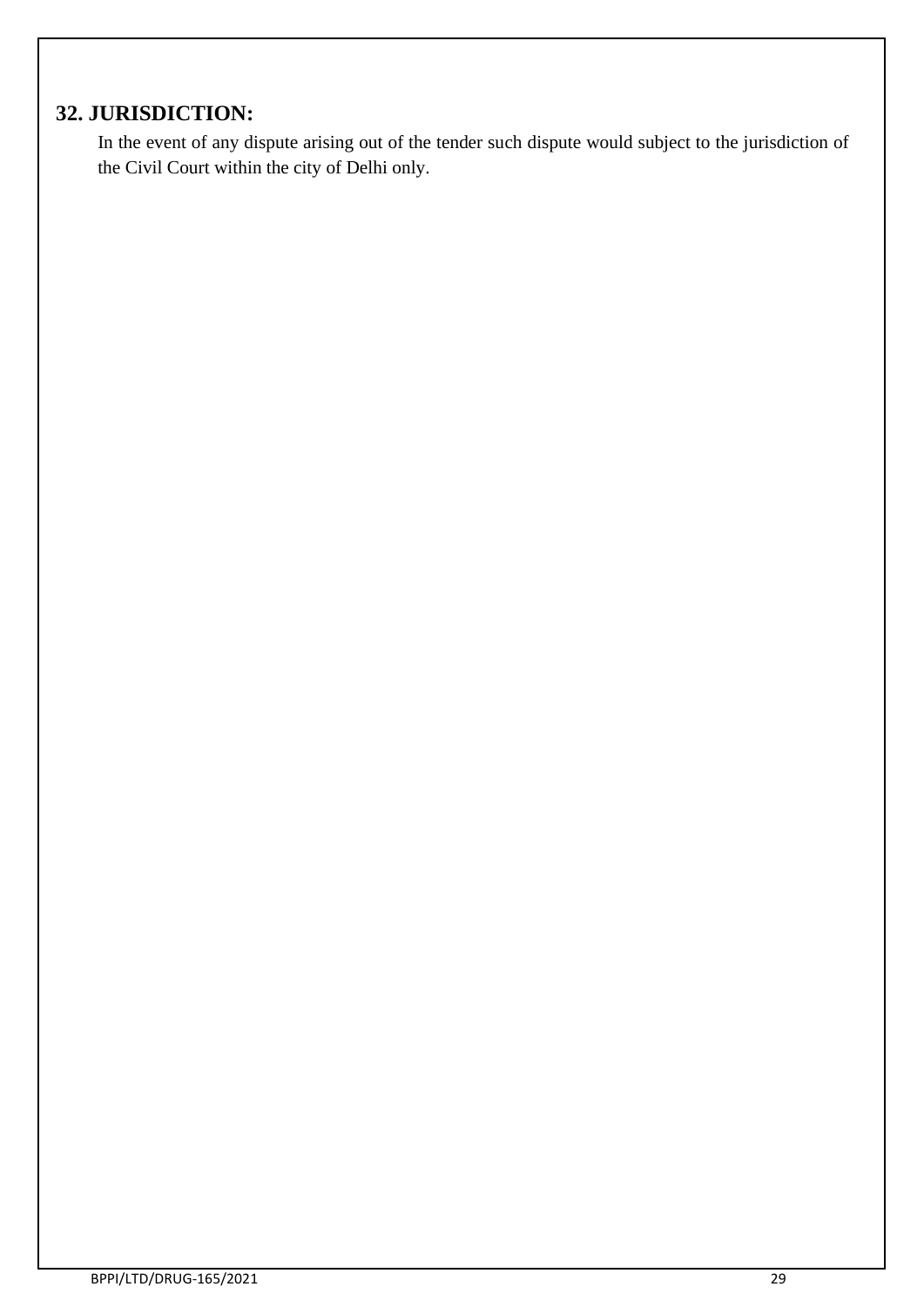#### **ANNEXURE – I** Ref. Clause 3 (N) **CHECK-LIST (Whether Uploaded the documents)**

|                | $COVER - A$                                                                                                                                                                                                                                                                                                                                           |                        |             |                |
|----------------|-------------------------------------------------------------------------------------------------------------------------------------------------------------------------------------------------------------------------------------------------------------------------------------------------------------------------------------------------------|------------------------|-------------|----------------|
| S.<br>N.       | <b>Check List</b>                                                                                                                                                                                                                                                                                                                                     | YES/<br>N <sub>0</sub> | Page<br>No. | <b>Remarks</b> |
| $\mathbf{1}$   | Check list – ANNEXURE – I as per clause 3. N.                                                                                                                                                                                                                                                                                                         |                        |             |                |
| $\overline{2}$ | Bid Security declaration on non-judicial stamp paper as per<br>ANNEXURE-III (Clause 3. A & 6. A).                                                                                                                                                                                                                                                     |                        |             |                |
| 3              | NSIC or MSME certificate (If claimed for exemption) as per<br>Clause No. 3. A Note.                                                                                                                                                                                                                                                                   |                        |             |                |
| $\overline{4}$ | Copies of documentary evidence for the constitutions of the<br>company / Firm/ Proprietorship such as Memorandum and<br>Article of Association, Partnership deed with complete<br>address as per Clause 3. B.                                                                                                                                         |                        |             |                |
| 5              | Power of attorney or Resolution of board by which the<br>authorized signatory has been authorized by the Tenderer to<br>sign the tender documents as per clause 3. C.                                                                                                                                                                                 |                        |             |                |
| 6              | Copy of Minimum three years old valid Manufacturing<br>License of the product quoted with latest license renewal<br>certificate as per Clause 3. D.                                                                                                                                                                                                   |                        |             |                |
| $\tau$         | Copy of Market Standing Certificate issued by the Licensing<br>Authority from Drug Controller Administration of the State for<br>minimum 2 batches in last 3 Years as per Clause no. 3. E.                                                                                                                                                            |                        |             |                |
| 8              | Copy of Non-Conviction Certificate issued by the concerned<br>Licensing Authority from Drug Controller Administration of the<br>State, not older than 12 months as per Clause no. 3.F.                                                                                                                                                                |                        |             |                |
| 9              | Copies of WHO-GMP (WHO-Good Manufacturing<br>Practice) as per revised Schedule- 'M'/COPP Certificate of<br>the manufacturing unit issued by the Licensing Authority/<br>Control<br>Department/FDA.<br>The<br>WHO-GMP<br><b>Drugs</b><br>certificate must not be older than one year from the last date<br>of submission of tender as per Clause 3. G. |                        |             |                |
| 10             | Copy of Maximum Production Capacity Certificate (section<br>wise) issued by concerned Licensing Authority Form Drugs<br>Control Department/FDA highlighting the quoted product<br>section as per Clause no. 3.H.                                                                                                                                      |                        |             |                |
| 11             | ANNEXURE -II (Declaration for eligibility in participating the<br>tender) original Annexure II delivered to BPPI as per clause 3.<br>J.                                                                                                                                                                                                               |                        |             |                |
| 12             | ANNEXURE-V (Mandate form) to furnish company bank<br>details as per clause $3(K)$ & $23(B)$                                                                                                                                                                                                                                                           |                        |             |                |
|                | ANNEXURE-VI indicating manufacturing License, validity of<br>license and market standing certificate details as per clause 3. L.                                                                                                                                                                                                                      |                        |             |                |
| 13             | Self-attested copy of ANNEXURE VI (Declaration to supply the<br>drug as per the design in Enclosure 1 to Annexure VII $\&$<br>Enclosure 1 to Annexure VII) as per clause $3(L)$ , $20 & 21$ .                                                                                                                                                         |                        |             |                |
| 14             | Copies of approval of Manufacturing Unit of the any agency<br>like US FDA, TG Australia, Health Canada, EU, MCC South<br>Africa approval, Brazil Anvisa, if any as per clause 3 (S).                                                                                                                                                                  |                        |             |                |
| 15             | Copy of valid GS-1 registration certificate for bar coding as per<br>Clause 3. R.                                                                                                                                                                                                                                                                     |                        |             |                |
| 16             | Copy of Audited Annual Balance sheet and Profit and loss<br>statement showing details of their Annual average turn over not<br>less than 25 crores for any three of the last four consecutive<br>financial years as per Clause 3. I.                                                                                                                  |                        |             |                |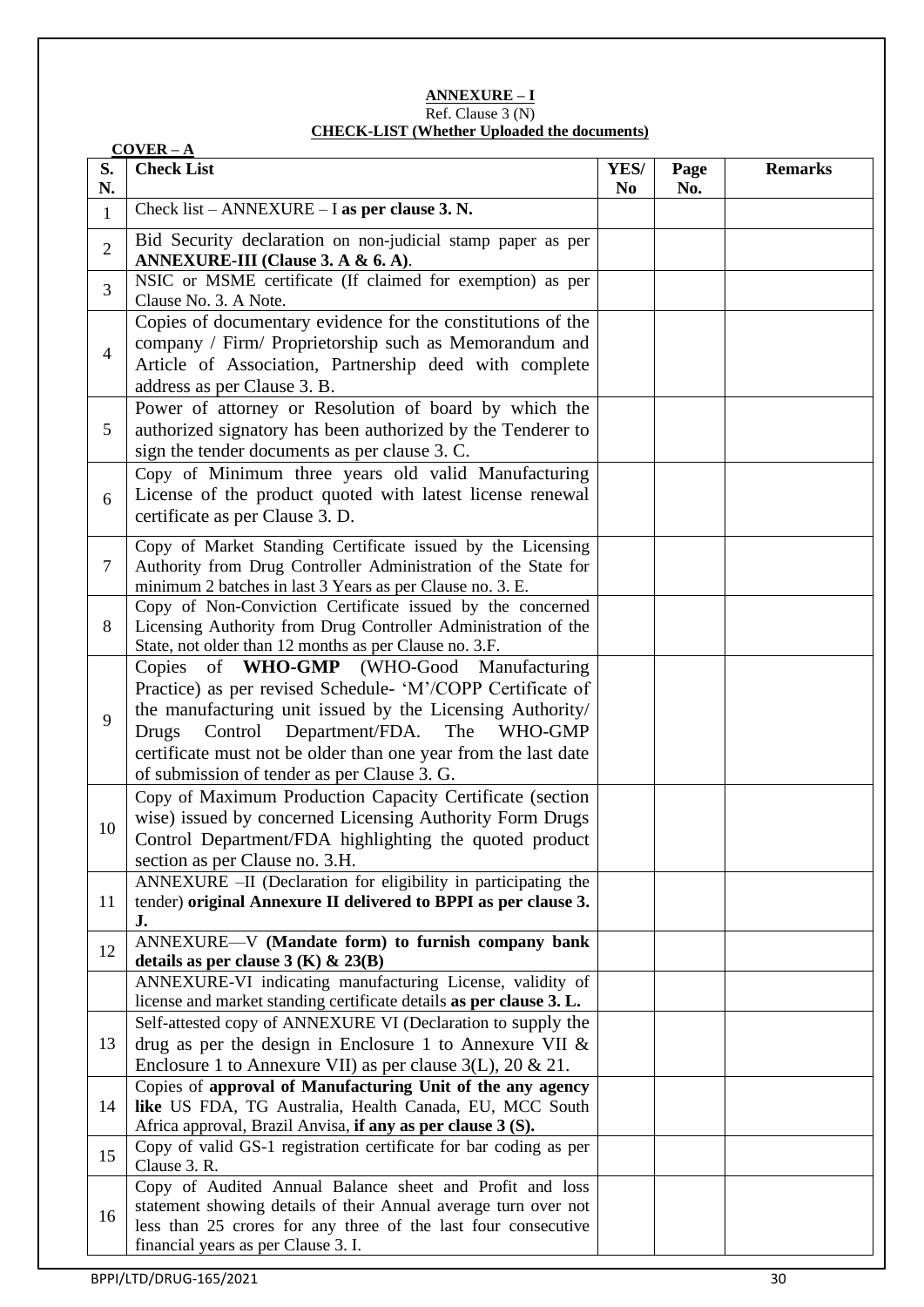|    | ANNEXURE IV {certificate from the C.A. (Chartered                  |  |
|----|--------------------------------------------------------------------|--|
| 17 | Accountant) or Company Secretary. Original Annexure IV             |  |
|    | delivered to BPPI as per clause 3. I.                              |  |
| 18 | Self-attested copy of PAN Card of the Bidder Company. As per       |  |
|    | Clause $3(0)$ .                                                    |  |
| 19 | Self-attested copy of Certificate of valid GST registration of the |  |
|    | bidder company. As per Clause 3(P).                                |  |
| 20 | Self-attested copy of Income Tax Return for any three of last four |  |
|    | consecutive Assessment years. As per Clause 3(Q).                  |  |
|    | Authorization letter nominating an employee of the tenderer to     |  |
| 21 | transact the business with the Tender Inviting Authority as per    |  |
|    | clause $4.0$ .                                                     |  |

**NOTE: - Bid Security Declaration (ANNEXURE III), ANNEXURE II, ANNEXURE IV, ANNEXURE V and ANNEXURE VI are to be delivered in original to BPPI, rest of the document duly authorized should be submitted on or before stipulate date as mentioned in the tender document "technical cover A"**.

Name of authorized signatory: ………………………………………………….

Signature of authorized signatory: ……………………………………………….

Company seal: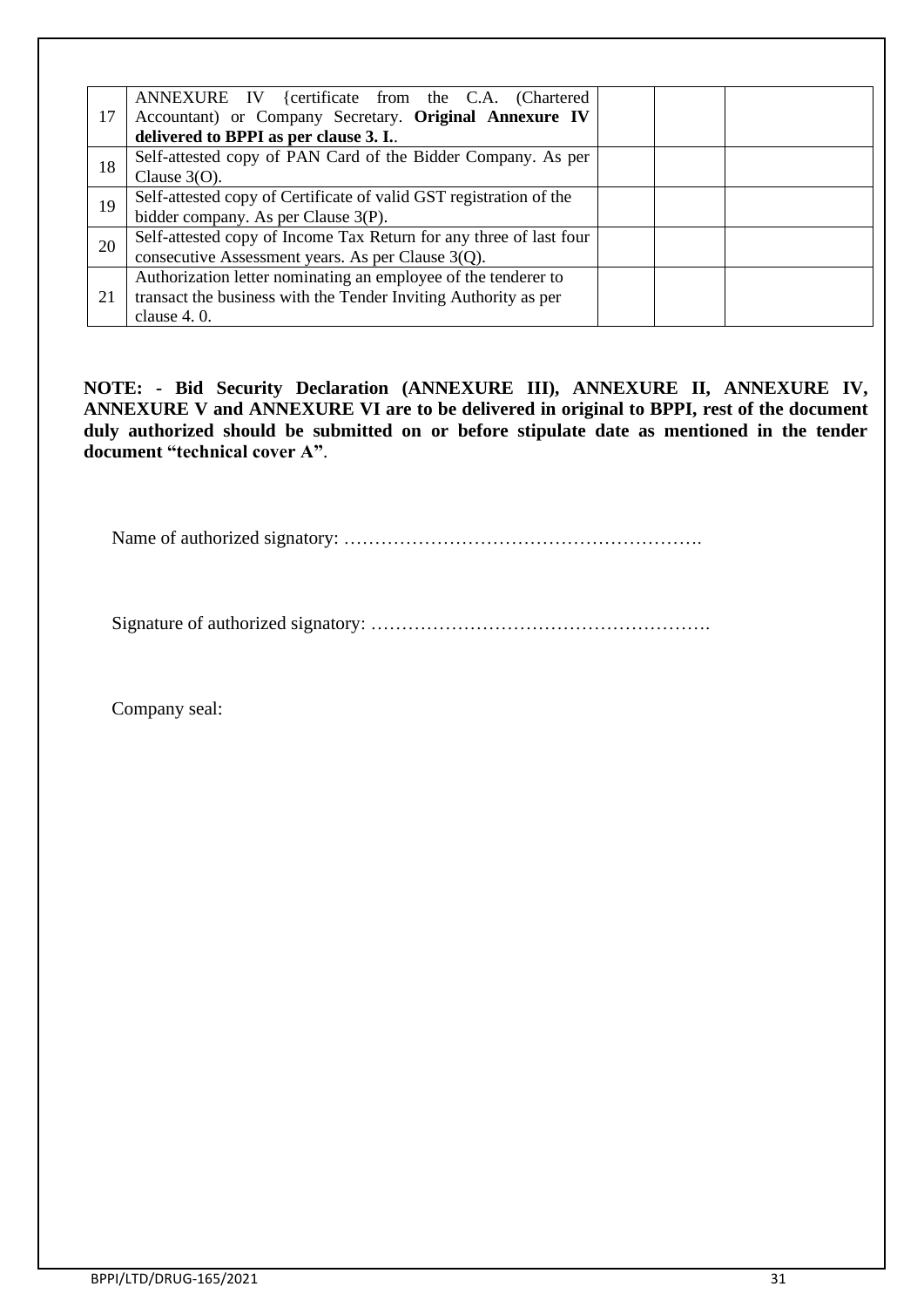#### **ANNEXURE –II (On nonjudicial Stamp Paper)** Ref. Clause No. 3.(J) DECLARATION

|  | represented by its Proprietor/Managing Partner /Managing |  |
|--|----------------------------------------------------------|--|
|  |                                                          |  |
|  |                                                          |  |

………………do hereby declare as under: -

(I) that I/we have carefully read all the terms and conditions of tender in ref. no**. BPPI/LTD/DRUG-165/2021 dated 02/06/2021** including Amendment(s) to Tender document (if any) issued by Bureau of pharma public sector undertakings of INDIA, New Delhi,110055 and accept unconditionally all terms and condition of tender document including Amendment(s) to Tender document (if any).

(II) **A**. that I/We are holding and have uploaded (a) valid drug license for quoted drugs,(b) valid WHO-GMP certificate , (c) 3 years market standing certificate for quoted products issued by licensing authority, (d) a certificate manufactured  $\&$  marketed two batches within 3 years issued by C.A. for quoted drugs, (e) valid non conviction certificate not older than 12 months,(f) declaration of the active API polymorphic form used in formulation for quoted drugs and declare that it is internationally accepted active polymorph **(if any)** and (h) the copies of the specifications for all quoted drugs and STP (standard testing procedure) for Non- Pharmacopoeia quoted drugs and also enclosed all undertaking/declaration as per Annexure mentioned in the tender document.

**(II) B. that I/We shall submit the complete stability data (long term stability studies and accelerated stability studies) for all awarded drugs within 15 days from the date of issue Letter of Acceptance. (If manufacturer has licensed a formula from another company and such licensed formula is used for the product, then the stability data of the licensor shall be submitted along with licensing agreement.)**

**(II) C. that I/we shall supply the drugs as per specification, composition, strength, design, logo and packing given in ANNEXURE-XIII and Shape, Colour, Packing Type, etc. of drugs shall be as given in ANNEXURE-XIV**

On the basis of above undertaking/declaration, the price bid shall be opened subsequently after opening of technical bid. However, any document uploaded with technical bid is not complying as per undertaking, the contract/ Rate Contract shall be cancelled with forfeiture of Performance Security Deposit/Bank guarantee against tender no. BPPI/LTD/DRUG-165/2021 dated **02/06/2021** along with other action suspension/disqualification of contract**.**

(III) a.) I/We declare that we possess the valid drug manufacturing license for BPPI's tendered items as per details below:

| Sr.<br>No. | <b>Drug</b><br>Code | <b>Description of</b><br>Drug as per BPPI Unit Size<br><b>Tender</b> | Drug Lic.<br>No. | Date of<br><b>Issue</b> | Drug Lic. | <b>Address of</b><br>$\sim$   Validity of Manufacturing<br>Unit |
|------------|---------------------|----------------------------------------------------------------------|------------------|-------------------------|-----------|-----------------------------------------------------------------|
|            |                     |                                                                      |                  |                         |           |                                                                 |
|            |                     |                                                                      |                  |                         |           |                                                                 |

b.) I/We declare that we possess the valid WHO-GMP (World Health Organization-Good Manufacturing Practices) Certificate issued by competent authority and complies and continue to comply with the condition lied in schedule M of Drug & cosmetic act, 1940 the rules made there under.

I am / We are aware of the Tender Inviting Authority's right to forfeit the Performance Security Deposit and suspending/disqualifying/blacklist me/us for a period of 5 years if, any information furnished by us proved to be false at time the of inspection and not complying the condition as per schedule M of the said Act for a period of five years.

(IV)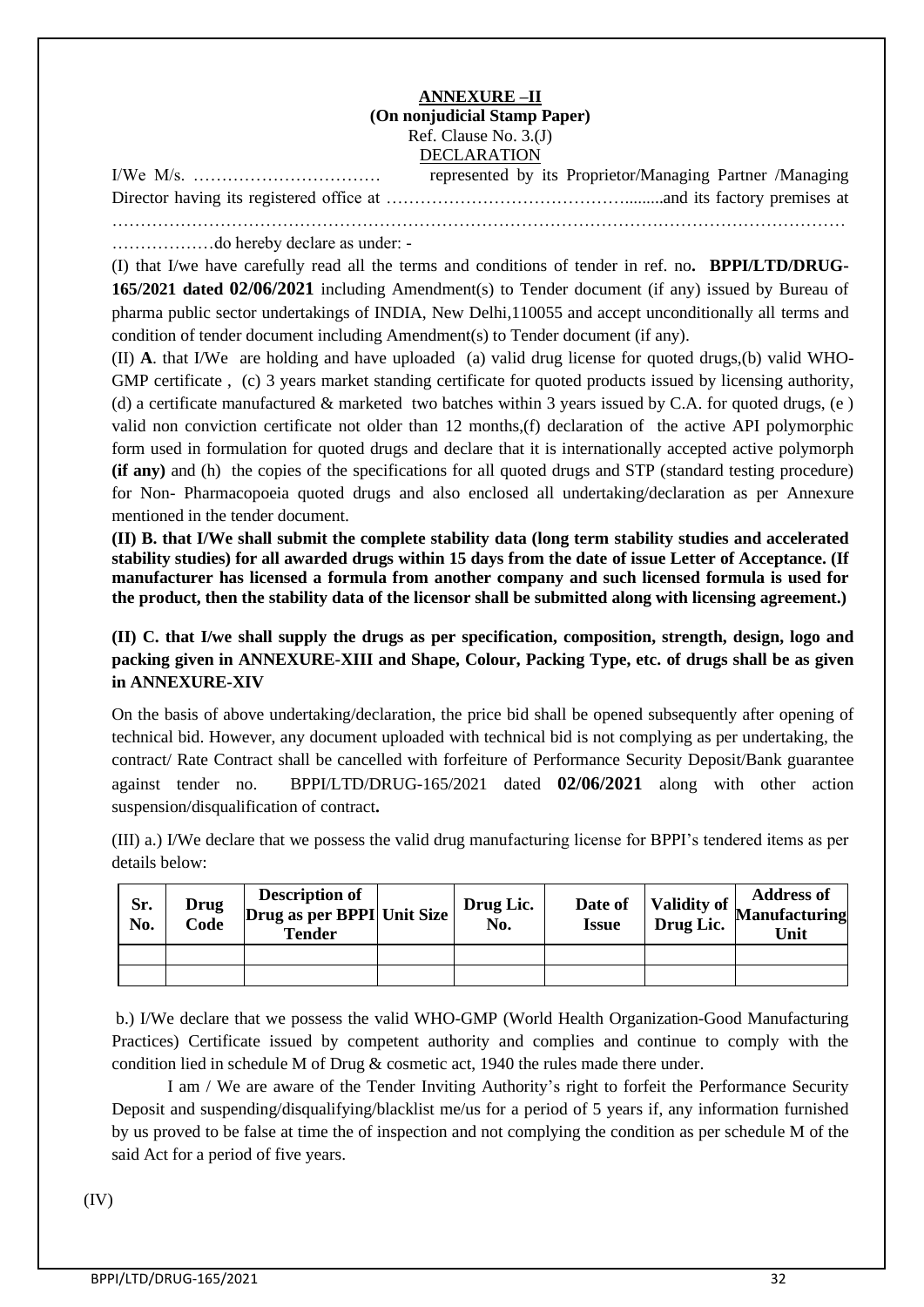- (a) I do hereby declare that I have uploaded valid GS1 registration certificate for bar coding and will supply the drug with bar code as per ANNEXURE I and as per the design as per enclosures to ANNEXURE XII enclosed with tender document as well as other instruction given in this regard.
- (b) We have valid approval of the any agency like US FDA, TG Australia, Health Canada, EU, MCC South Africa approval, Brazil Anvisa, (if any) only for following quoted drugs and relevant certificate & approval indicating/highlighting drug code have been uploaded with technical bid: -

| S. No. | <b>Drug Code</b> | <b>Description of Drug as per</b><br><b>BPPI</b> Tender | <b>Unit Size</b> | Whether approval of the any<br>agency like US FDA, TG<br>Australia, Health Canada,<br><b>EU, MCC South Africa</b><br>approval, Brazil Anvisa<br>(yes/No) |
|--------|------------------|---------------------------------------------------------|------------------|----------------------------------------------------------------------------------------------------------------------------------------------------------|
|        |                  |                                                         |                  |                                                                                                                                                          |
|        |                  |                                                         |                  |                                                                                                                                                          |

(V) that in pursuant to the conditions in Clause No. 6.(A) of the tender, the bids can be suspended/disqualified by the Tender Inviting Authority in case of violation of any of the conditions and non-performance of the obligation under tender document.

(VI) that our company/applied items have not been blacklisted/debarred/de-registered/banned **due to quality failure for the quoted product /firm by any State Government / Central Government/ BPPI/ Central or State Government's Drug procurement agencies** for the following products quoted in the tender at the time of submission of bid. Further, quoted drugs have not been failed in house testing or testing by any State Government/Central Government / its Drug procurement agencies/BPPI during last two years. We are eligible to participate in the tender ref. No. **BPPI/LTD/DRUG-165/2021 dated 02/06/2021** for the following quoted products with mentioned shelf life in Annexure XIII: -

| S.<br>No. | <b>Drug Code</b> | <b>Description of Drug as per BPPI</b><br>Tender | <b>Unit Size</b> | Shelf life complying the<br>Schedule-P" of the Drugs and<br><b>Cosmetics Rule, 1945.</b> |
|-----------|------------------|--------------------------------------------------|------------------|------------------------------------------------------------------------------------------|
|           |                  |                                                  |                  |                                                                                          |
|           |                  |                                                  |                  |                                                                                          |

Name: ………………………………………………..

Designation…………………………………….…….

(Company Seal)

Witness: -

(1) Signed: ……………………………………….

Name: ...............................................................

Designation: ………………………………….

(2) Signed: ……………………………………….

Name: ...............................................................

Designation: ………………………………….

To be attested by the Notary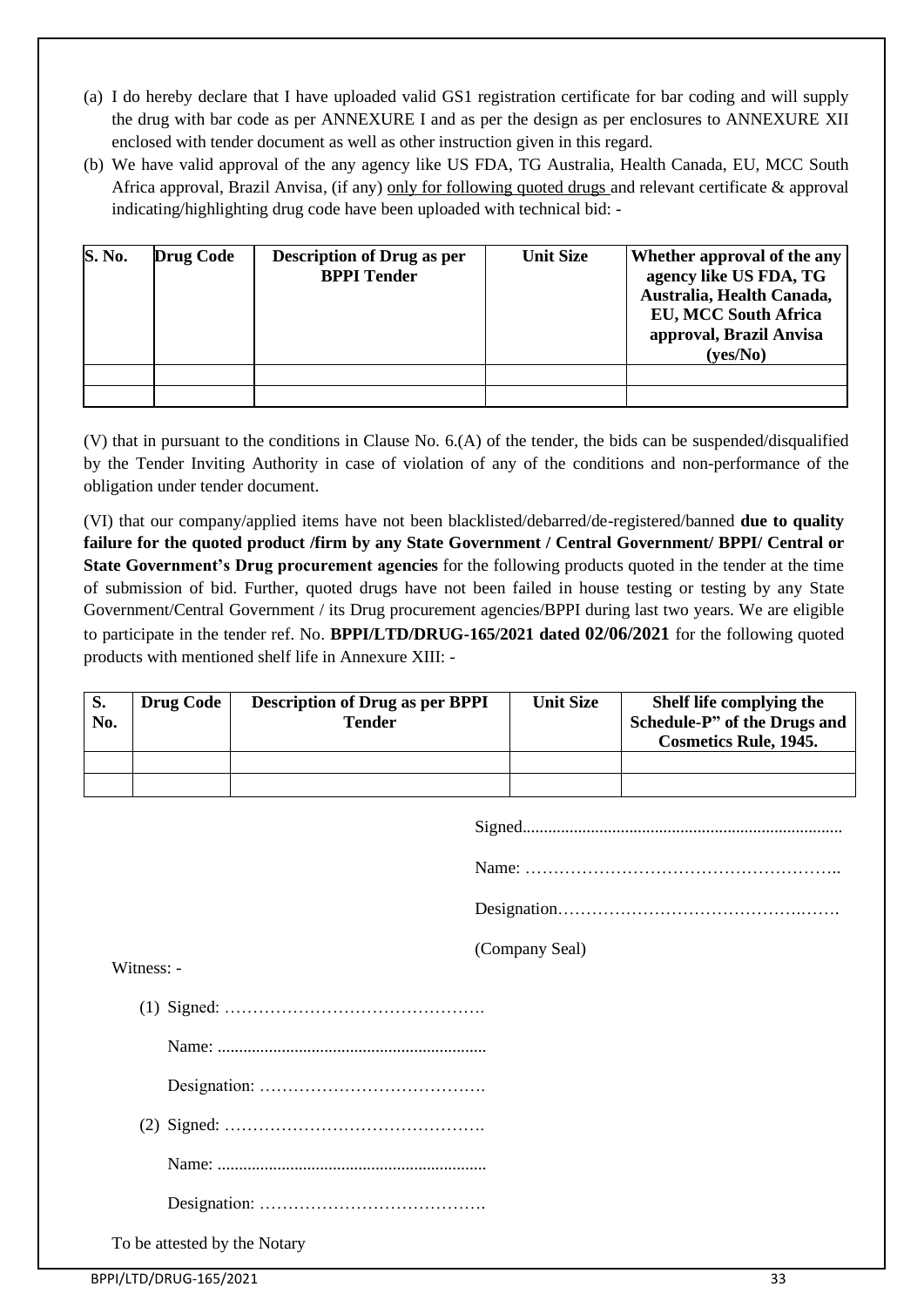## **ANNEXURE-III**

### **Ref. Clause No. 3(A), 6.(A)**

### DETAILS OF BID SECURITY DECLARATION SUBMITTED

Upload the scanned copy of bid security declaration as per the format in Annexure  $-X$ 

*Note: (i) The Micro and Small enterprises (MSEs) and the firms registered with National Small Industries Corporation (NSIC) etc. are exempted from submitting the Bid Security as per prevailing rules. However, they have to submit the valid documentary evidence in support of MSE/Registration with NSIC (indicating the items for which they are registered.) along with the technical bid.*

*(ii) PSU's are exempted from the submission of Bid Security Declaration.*

-------------------------------------------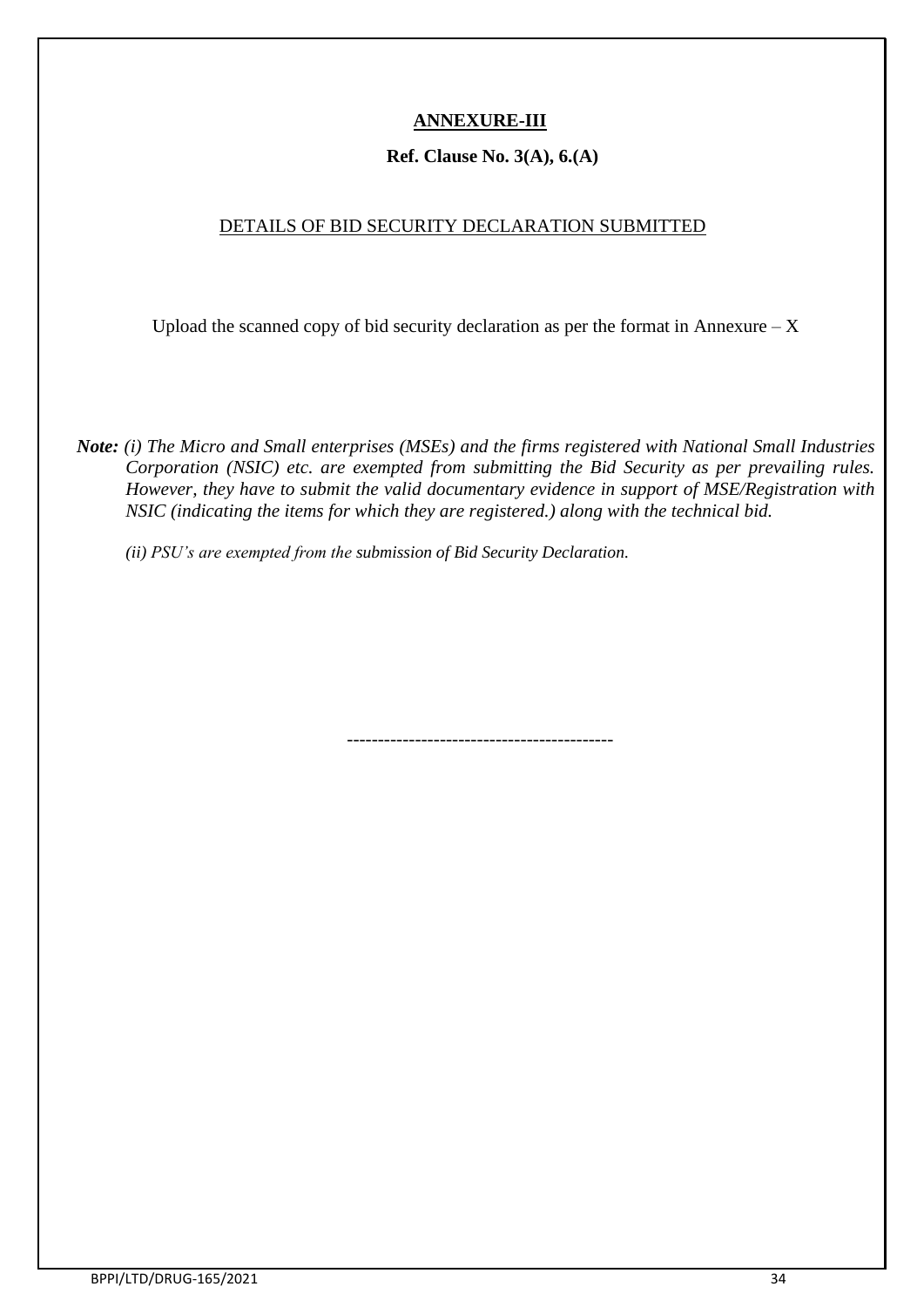### **ANNEXURE- IV**

### **Ref. Clause No. 3. (I)**

**{**Format for a certificate from the C.A. (Chartered Accountant) or Company Secretary}

(I) It is certified that M/s...............................................................………is a Private Ltd./Ltd. /Proprietorship/Partnership company/firm and they have PAN no……….and GST registration no…….………………………..They have filed Income tax returned and GST returned up to date. The authorized signatory of the company/firm is Shri…………………………….and whose signature is attested as under:…………..

(II) The annual Turnover of M/s. ............................... for any three of the last four consecutive financial years for manufacturing of drugs are given below and certified that the statement is true and correct.

| Sl.<br>No.                            | <b>Financial</b><br>Year | Turnover in Rupees $(\bar{\mathbf{x}})$ in<br>$Crore$ (Rs.) | Turnover in Rupees in Crore (in words) |
|---------------------------------------|--------------------------|-------------------------------------------------------------|----------------------------------------|
| 1.                                    | 2016-17                  | ₹                                                           |                                        |
| 2.                                    | 2017-18                  | ₹                                                           |                                        |
| 3.                                    | 2018-19                  | ₹                                                           |                                        |
| 4.                                    | 2019-20                  | ₹                                                           |                                        |
|                                       | <b>Total Turnover</b>    |                                                             |                                        |
| <b>Average Turnover</b><br>per annual |                          |                                                             |                                        |

It is certified that M/S …………………………….(Name of company and address)having factory at……………………………………… (address of factory) have required plant/plants, machinery/machineries, building/buildings & other infrastructure to manufacture the tendered drugs. It is also certified that the statement is true and correct.

(III) It is certified that  $M/s$  has Production & financial capacity to manufacture and deliver the drugs quoted by them in the tender as per quantity  $\&$ delivery schedule mentioned in tender. This certificate is based on their Manufacturing capacity, inventory of raw Material and financial statement.

(IV) Further, It is certified that M/S ………………………………is Micro and Small Enterprises (MSE) and registered with Director of Industries of concerned State/UT or appropriate authorities for quoted drugs against BPPI tender No. **BPPI/DRUG/RC-159/2021** and eligible for exemption of submission of Bid Security Declaration. This MSEs is owned by Scheduled Caste (SC)/Scheduled Tribe (ST) entrepreneurs.

(V) They have manufactured & marketed 2 or more commercial batches of each quoted drugs in last three years.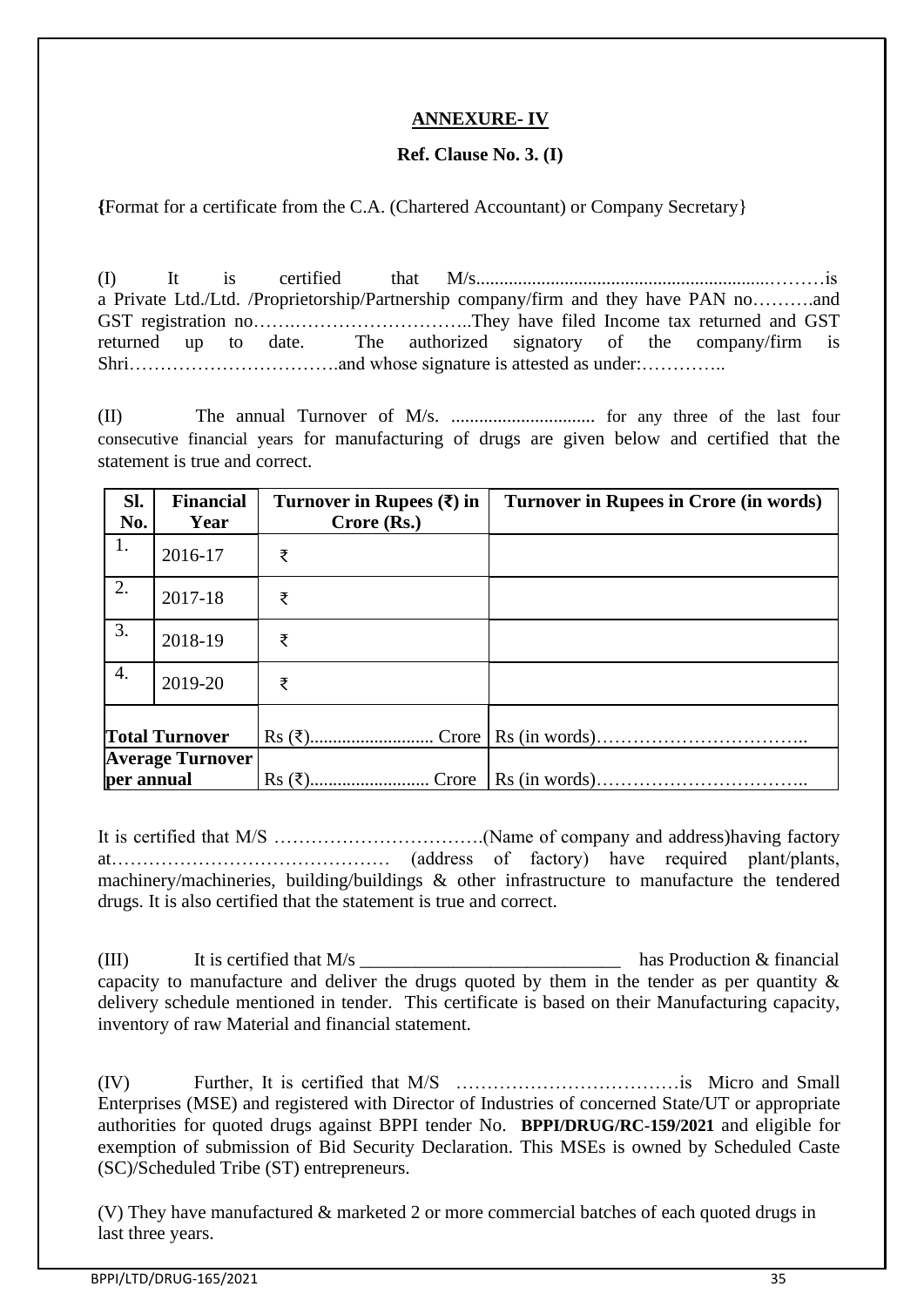*Note: Turnover certificate (Annexure-IV) shall be submitted in original on CA/CS letter head.*

| Date: |  |
|-------|--|
|       |  |
|       |  |
|       |  |

### NOTE

- (i) Strike which is not applicable in above certificate.
- (ii) MSEs would be treated as owned by SC/ ST entrepreneurs: a) In case of proprietary MSE, proprietor(s) shall be SC /ST b) In case of partnership MSE, the SC/ST partners shall be holding at least 51% (fifty-one percent) shares in the unit c) In case of Private Limited Companies, at least 51% (fifty-one percent) share shall be held by SC/ST promoters.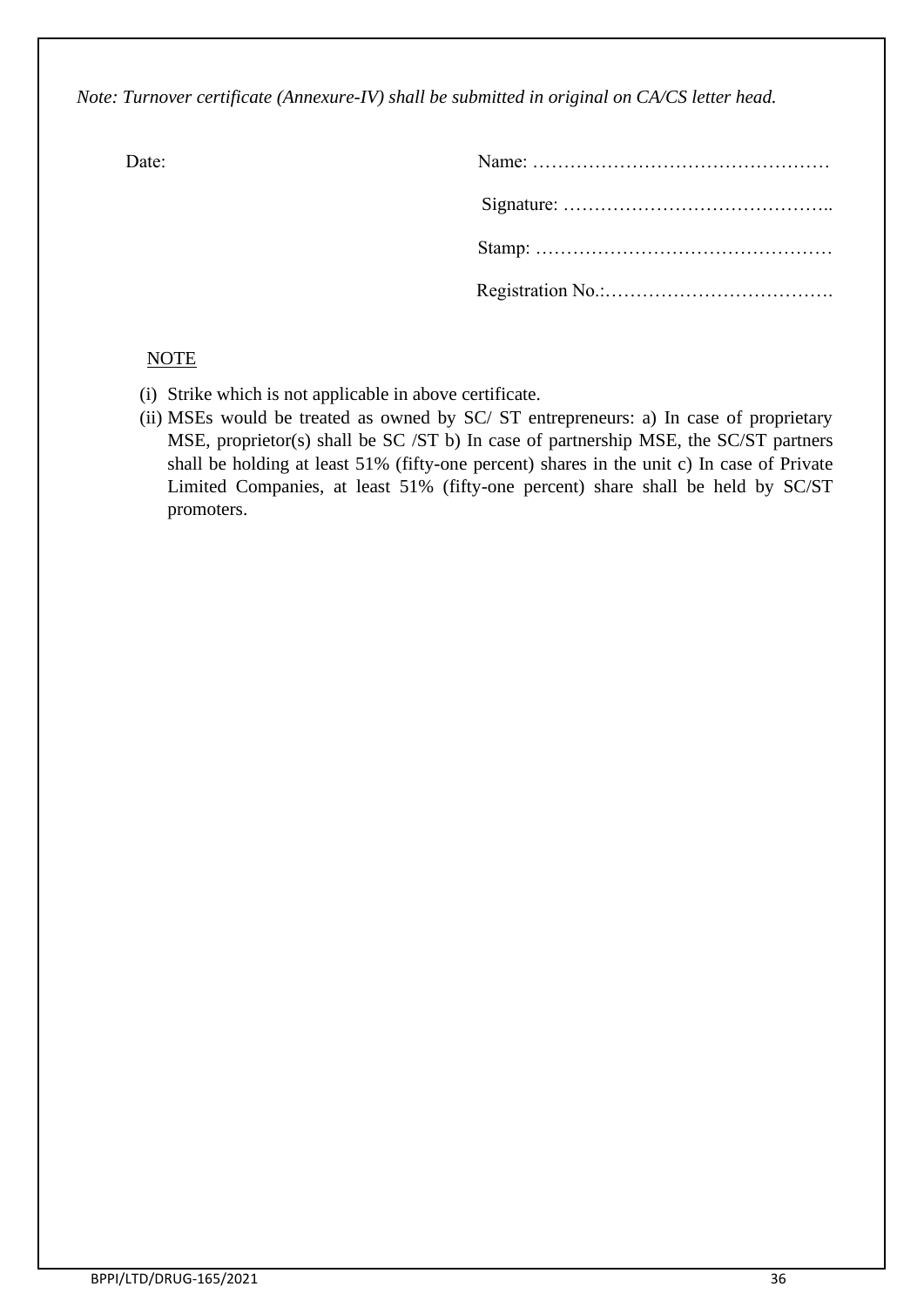## **ANNEXURE V** Ref. clause 3 (K) & 23.(B) **MANDATE FORM**

| Sl. No.          | <b>Details Required</b>                   |              |
|------------------|-------------------------------------------|--------------|
| 1.               | <b>Company Name</b>                       |              |
| 2.               | Postal Address of the Company             |              |
|                  | GST No.                                   |              |
|                  | Telephone No.                             |              |
|                  | Fax No.                                   |              |
|                  | E-mail ID                                 |              |
| 3.               | Name of the Managing Director /           |              |
|                  | Director / Manager                        |              |
|                  | Mobile No. / Phone No                     |              |
|                  | E-mail ID                                 |              |
| $\overline{4}$ . | Name and Designation of the               | Name:        |
|                  | authorized company official               | Designation: |
|                  | Mobile No.                                |              |
|                  | E-mail ID                                 |              |
|                  | <b>For Vendor Portal Registration</b>     |              |
| 5.               | Permanent E-mail ID                       |              |
|                  | Permanent Mobile No.                      |              |
|                  | <b>Bank Details</b>                       |              |
|                  | a) Name of the Bank                       |              |
|                  | b) Branch Name & address                  |              |
|                  | c) Branch Code No.                        |              |
|                  | <b>Branch Manager Mobile</b><br>d)        |              |
|                  | No.                                       |              |
|                  | e) Branch Telephone no                    |              |
|                  | f) Branch E-mail ID                       |              |
| 6.               | g) 9-digit MICR code number               |              |
|                  | of the bank and branch                    |              |
|                  | appearing on the MICR                     |              |
|                  | cheque issued by the bank                 |              |
|                  | IFSC Code of the Branch<br>h)<br>i)       |              |
|                  | Type of Account (Current /<br>Savings)    |              |
|                  | Account Number (as appear<br>$\mathbf{j}$ |              |
|                  | in cheque book)                           |              |

(In lieu of the bank certificate to be obtained, please **attach the original cancelled cheque** issued by your bank for verification of the above particulars).

 I / We hereby declare that the particulars given above are correct and complete. If the transaction is delayed or not effected at all the reasons of incomplete or incorrect information, I would not hold Bureau of Pharma Public Sector Undertakings of India (BPPI) responsible. I have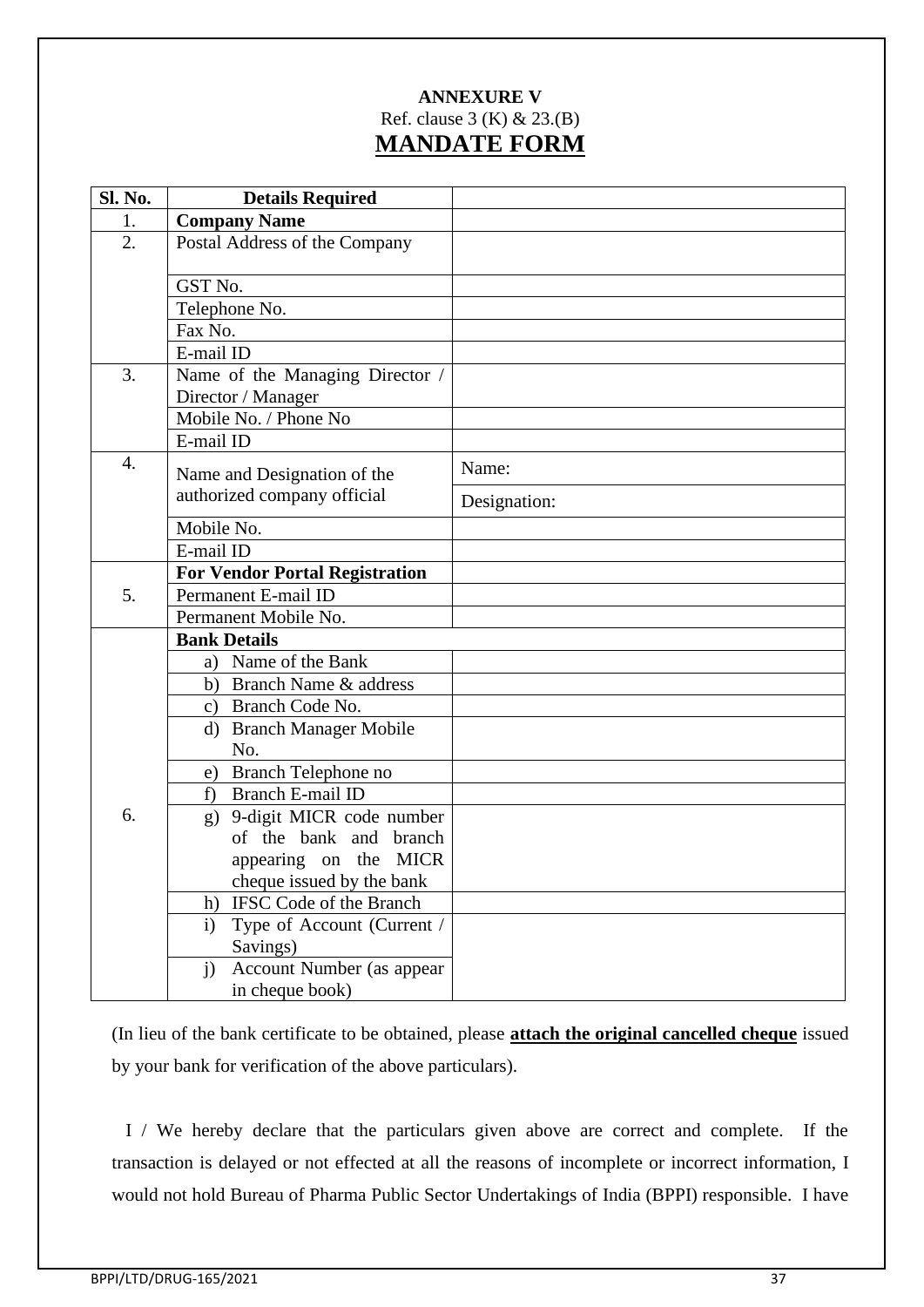read the conditions of the tender / Rate contract entered and agree to discharge the responsibility expected of me / from the company as a tenderer / successful tenderer.

Date: Company Seal Signature Place: (Name of the person signing & designation)

CERTIFIED THAT THE PARTICULARS FURNISHED ABOVE BY THE COMPANY ARE CORRECT AS PER OUR RECORDS.

Bank Seal with address:

Signature of the authorized official of the bank

----------------------------------------------------------------------------------------------------------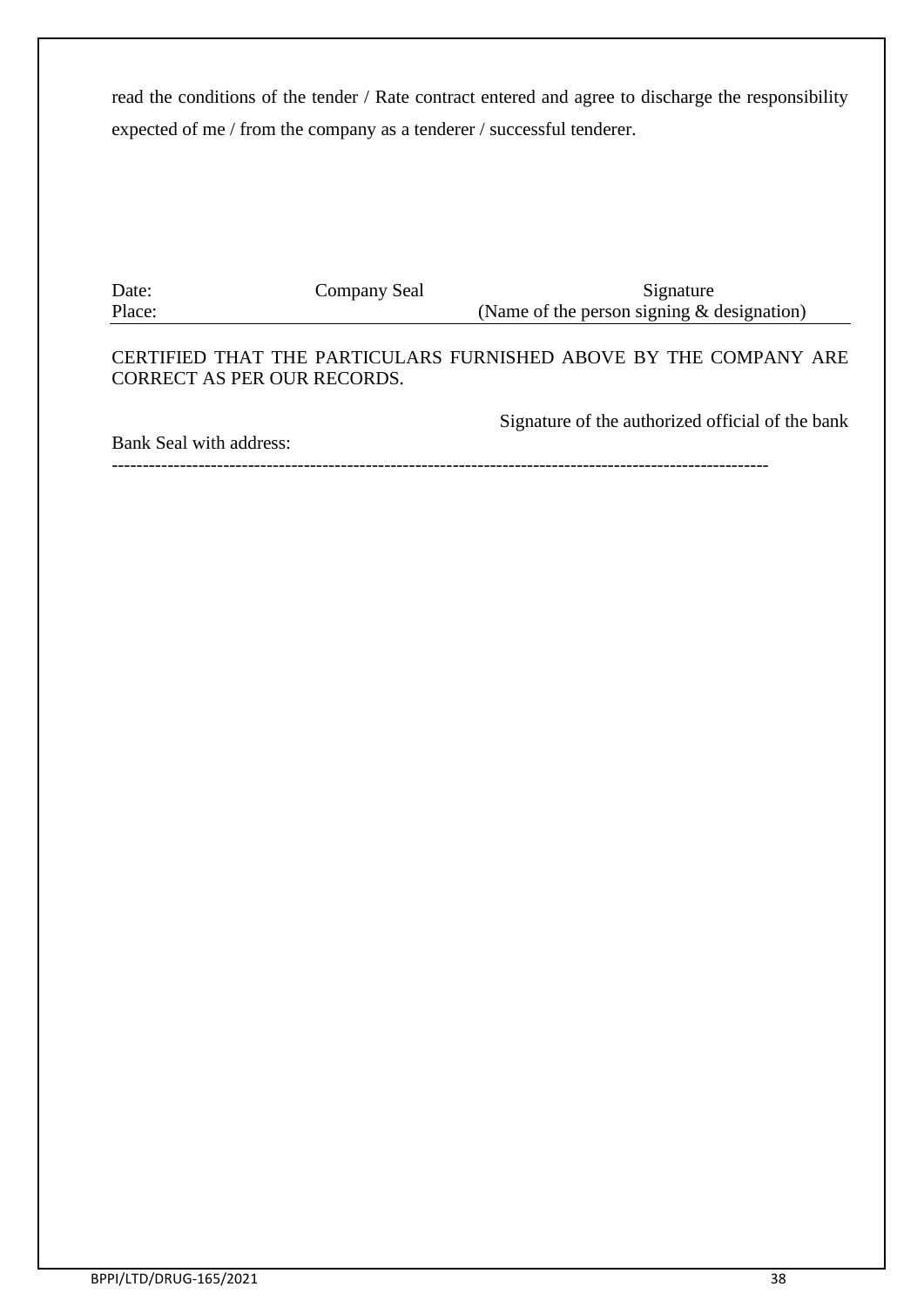#### **Annexure VI Additional Document Tender No. BPPI/DRUG/RC-159/2021 Ref Clause No. 3 (L) Date:**

| N. | S. Drug Code  | Drug                      | Unit |                            |      |                                   |      |                                                                     | <b>Marketing standing Certificate</b> |                               |
|----|---------------|---------------------------|------|----------------------------|------|-----------------------------------|------|---------------------------------------------------------------------|---------------------------------------|-------------------------------|
|    | (Only)        | <b>Specification</b> Size |      |                            |      | <b>Drug Manufacturing License</b> |      |                                                                     | (MSC)                                 |                               |
|    | <b>Ouoted</b> | (As per)                  |      | Drug                       |      |                                   |      | License License License <b>Page no. of</b> Market                   | <b>Period of</b>                      | Page no. of                   |
|    | Drugs as      | <b>Tender</b>             |      | <b>Manufacturing Issue</b> |      |                                   |      | <b>Renewal Validity Document</b> Standing Marketing <b>Document</b> |                                       |                               |
|    |               | mentioned Specification)  |      | License No.                | date | Date                              | Date | in uploaded Certificateas per                                       |                                       | in uploaded                   |
|    | in            |                           |      |                            |      |                                   |      | <b>Scan Copy</b> Issue Date Marketing Scan Copy                     |                                       |                               |
|    | Annexure      |                           |      |                            |      |                                   |      |                                                                     | standing                              |                               |
|    | $\mathbf{II}$ |                           |      |                            |      |                                   |      | (Do not put                                                         |                                       | Certificate <b>Do not put</b> |
|    |               |                           |      |                            |      |                                   |      | page nos. in                                                        | (MSC)                                 | page nos. in                  |
|    |               |                           |      |                            |      |                                   |      | range)                                                              |                                       | range)                        |
|    |               |                           |      |                            |      |                                   |      |                                                                     |                                       |                               |
|    |               |                           |      |                            |      |                                   |      |                                                                     |                                       |                               |
|    |               |                           |      |                            |      |                                   |      |                                                                     |                                       |                               |

Note:

**(i) In case any details as desired above is missing/not submitted against quoted drugs, the bid for such drugs are liable to be rejected.**

**(ii)It is strictly do not put page nos. in range, indicate the page nos. one by one for all respective quoted drugs codes.**

**Signature:**

**Name:**

**Authorized Signatory:**

**Seal of the Company:**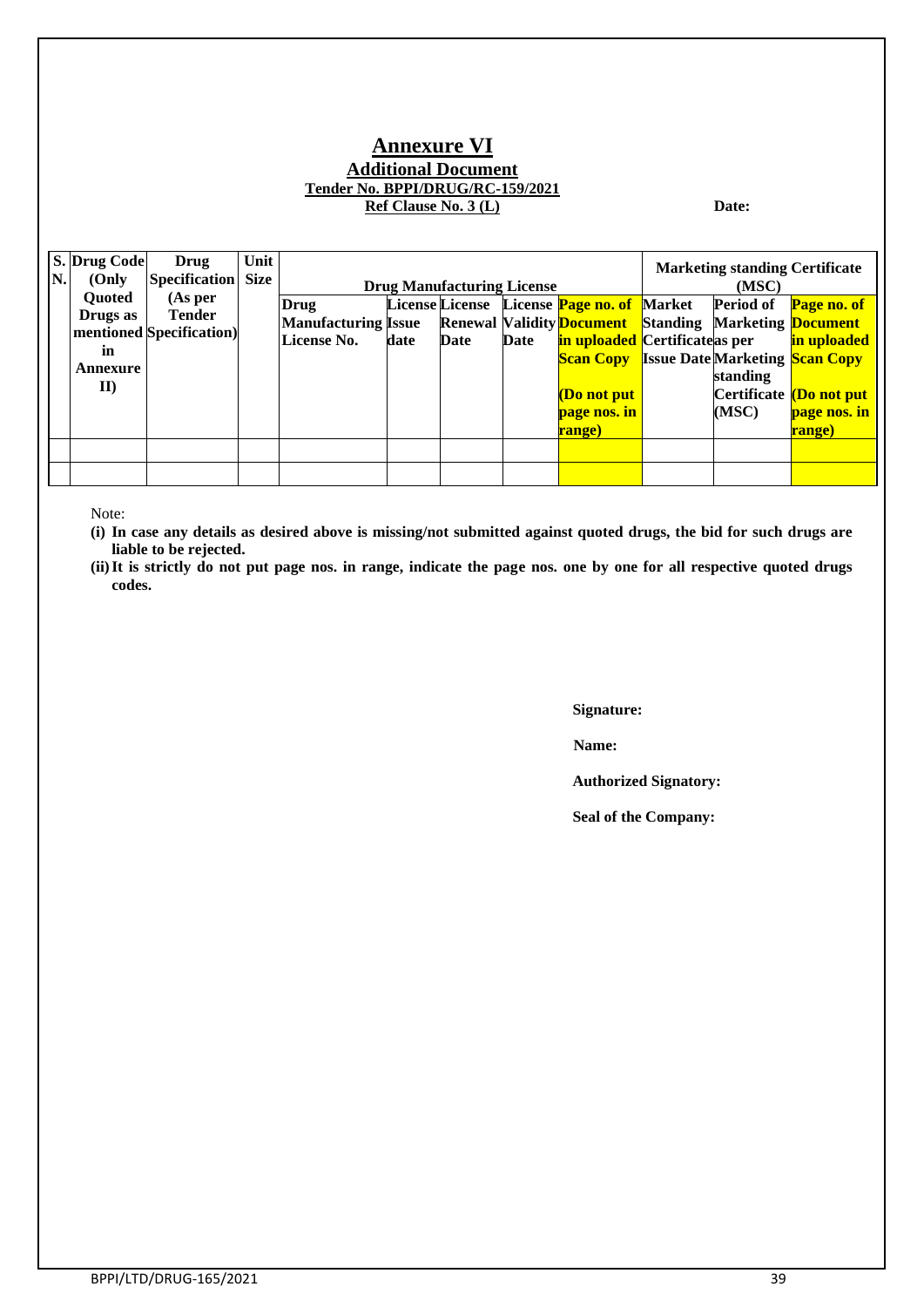### **ANNEXURE -VII**

Ref. Clause no 3.(L), 20 & 21

### **DECLARATION**

I/We do hereby declare that I/we will supply the drug as per the design in Enclosure 1 to Annexure VII & Enclosure 1 to Annexure VII as well as other instruction given in this regard.

Signature of the Tenderer

Name

Designation

(Company Seal)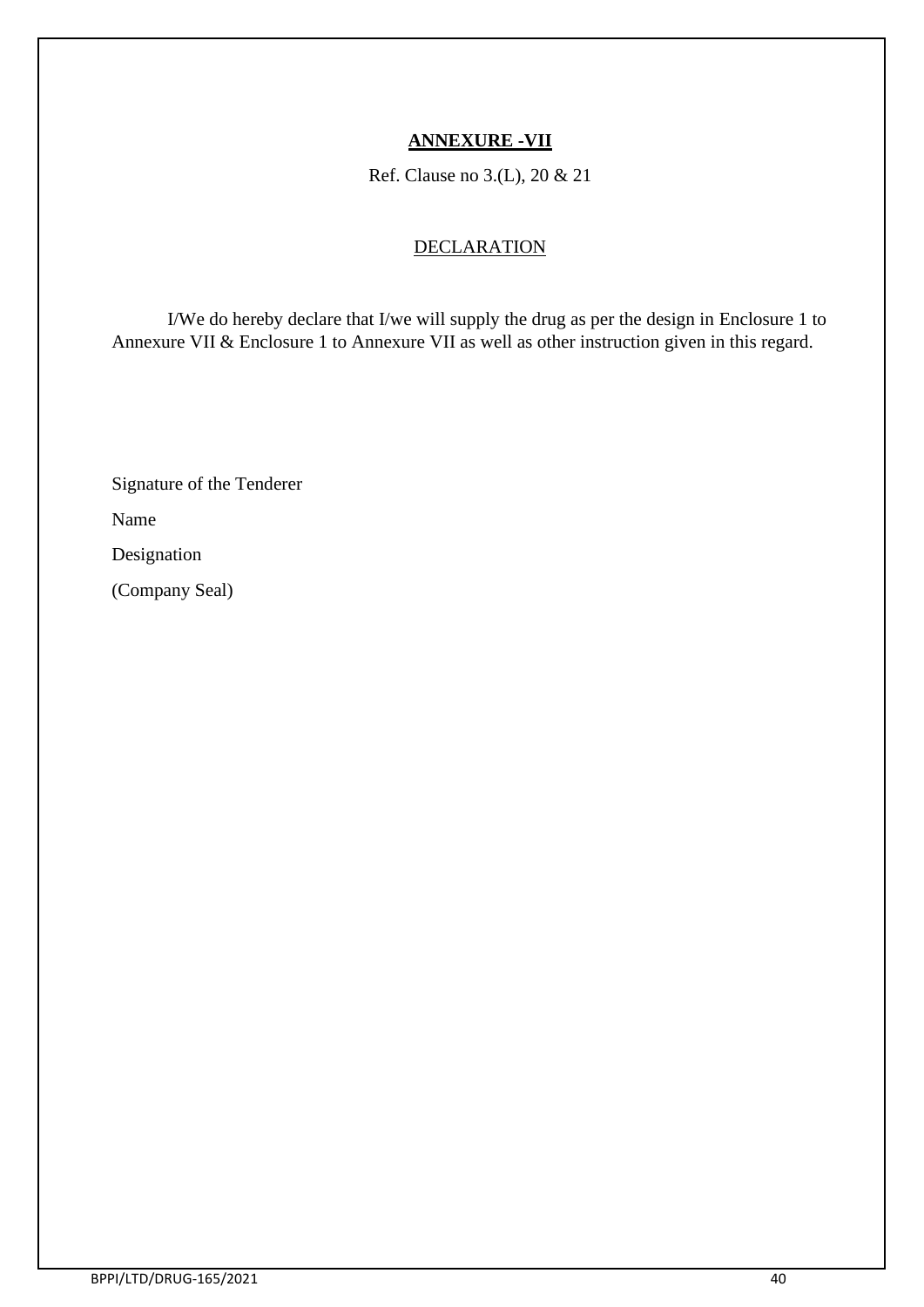#### **Enclosure–1 to ANNEXURE - VII**

#### **Ref. Clause No. 20**

#### **DESIGN FOR: Foil / blister of tablet and capsule**

**1. Text Matter Printing on** Foil /Blister should be in minimum two colour i.e. Black & red.

**However, colour and design of PMBJP (Pradhan Mantri Bhartiya Janaushadhi Pariyojana) logogram in standard colour format & BPPI Drug code-XXXX as given in PO as per approval at the time of ART WORK approval before supply should be as given below.**

- 2. PMBJP Logogram should be placed along with the address as given below.
- 3. BPPI helpline number 1800 180 8080 should be printed.
- 4. Font type should in CALIBIRI format for any type of title name of generic medicines.
- 5. Title name of generic medicine should be **bold** in minimum 12 font size & the strength corresponding to it must be **bold** in minimum 14 font sizes and it may increase respectively according to size of label & the rest text matter should be in minimum 8 font size.
- 6. The stereo printing of batch no./manufacturing /expiry date & other details shouldn't overlap the text matter.
- 7. "Bureau of Pharma PSUs of India" should be running text only and should not be prominent.



**1.** Pradhan Mantri Bharitya Janaushadhi Priyojana should be printed in Hindi at side of strips.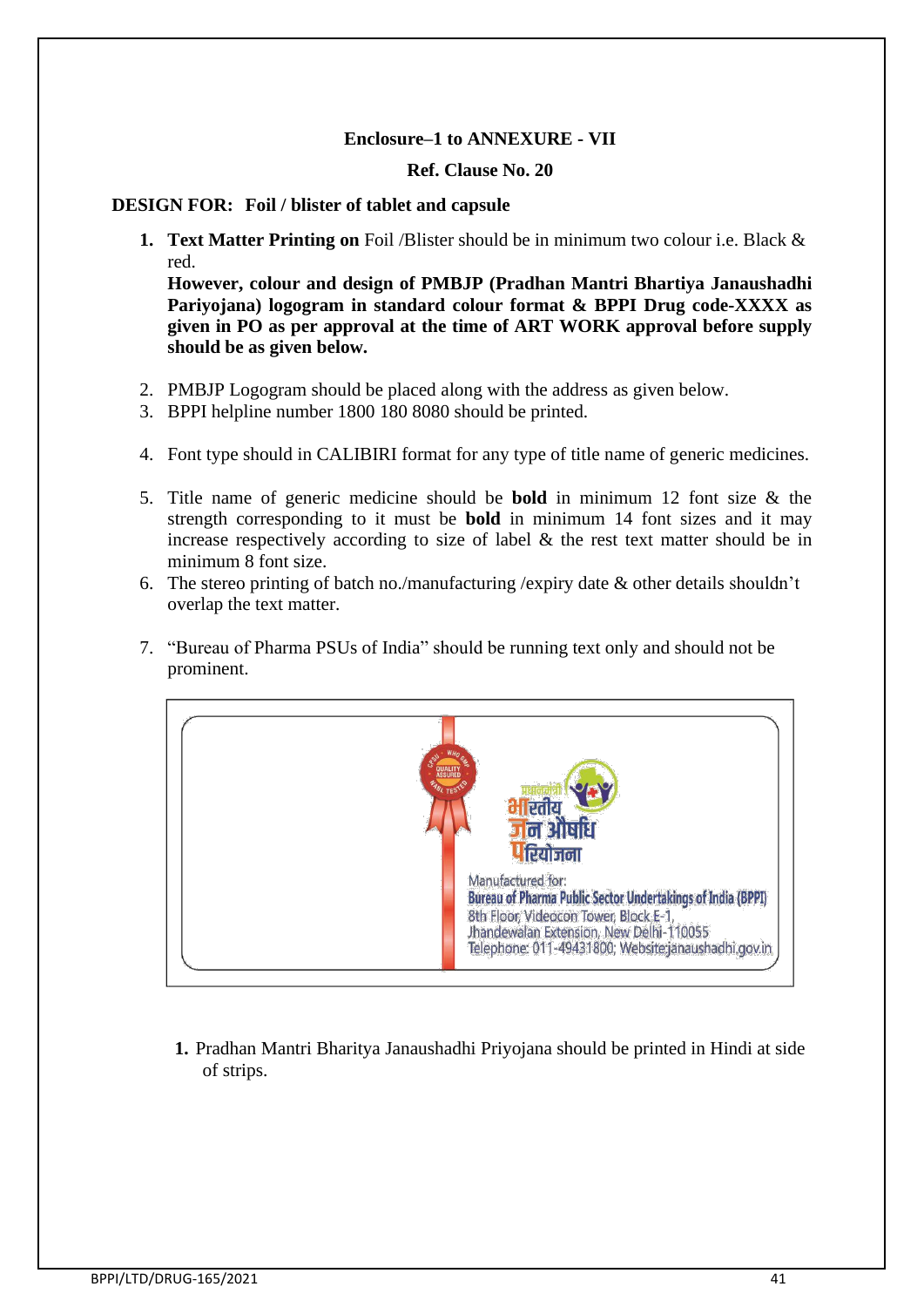### **Enclosure – 2 to ANNEXURE – VII**

### **Ref. Clause No. 20**

#### 1. **Design for injection for primary packing**

- a) Vial (5ml or more) should be supplied with the following PMBJP logogram **& BPPI Drug code-XXXX as given in PO as per approval at the time of ARTWORK approval before supply** as under:
- b) BPPI helpline number 1800 180 8080 should be printed.
- c) Font type should in CALIBIRI format for any type of title name of generic medicines
- d) Title name of generic medicine should be minimum 12 font sizes and it may increase respectively according to size of label.

e) "Bureau of Pharma PSUs of India" should be running text only and should not be prominent.



#### **b) Ampoules or Vials less than 5 ml for primary packing**

(i) Injection in ampoule or vial (less than 5 ml) should be supplied with PMBJP logogram **& BPPI Drug code-XXXX as given in PO as per approval at the time of ARTWORK approval before supply**.

(ii) BPPI helpline number 1800 180 8080 should be printed.

(i) Font type should in CALIBIRI format for any type of title name of generic medicines.

(ii) Title name of generic medicine should be minimum 12 font sizes and it may increase respectively according to size of label.

(iii)"Bureau of Pharma PSUs of India" should be running text only and should not be prominent.

Manufactured for :



Bureau of Pharma PSUs of India 8 th Floor, Videocon Tower, Block-E1, Jhandewalan Extension, New Delhi-110055 BPPI helpline number 1800 180 8080 BPPI DRUG CODE—XXXX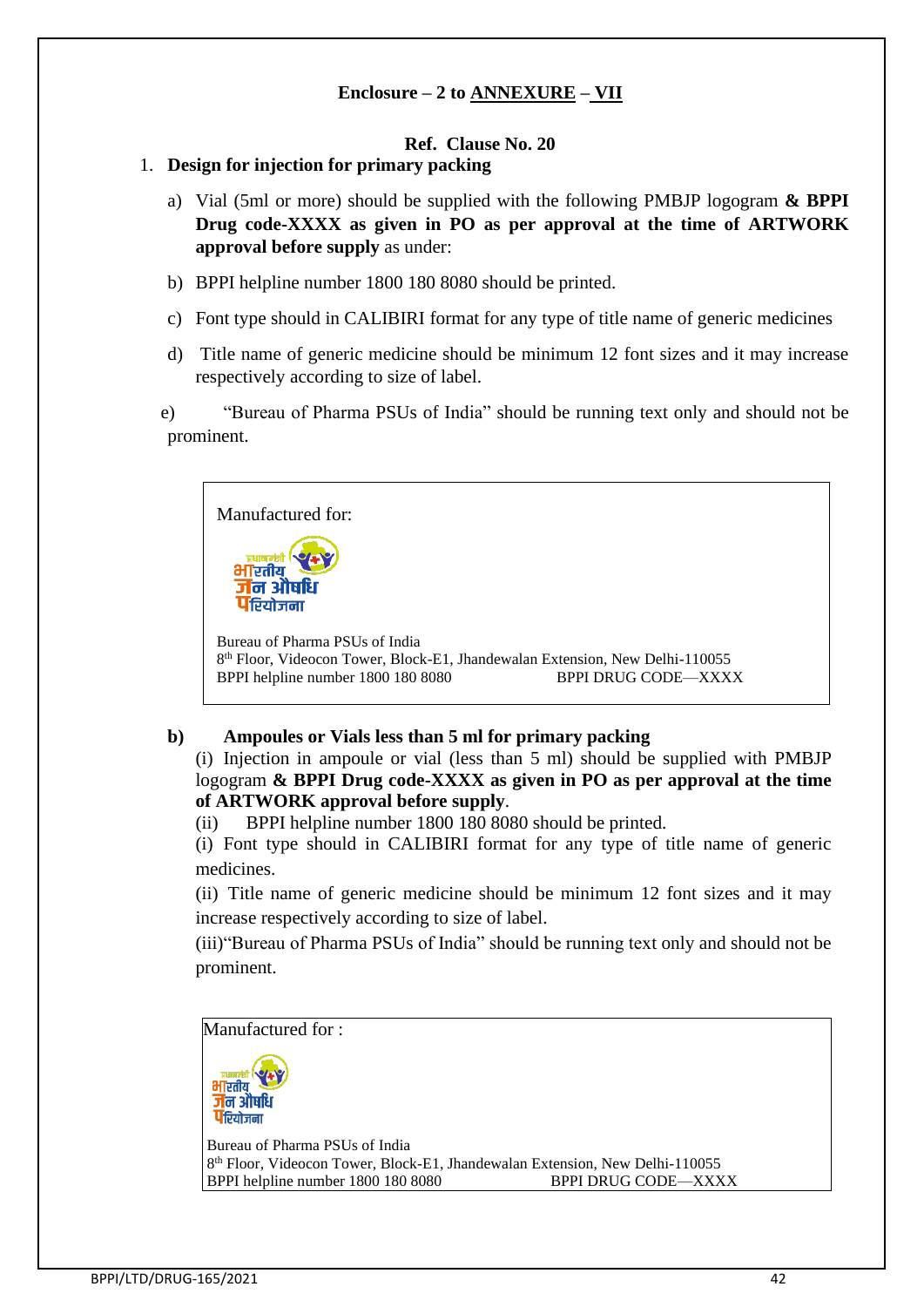### **(ii) LIQUID:**

- a) Liquid preparation should be supply with pilfer proof ROPP cap.
- b) Bottle cap should not bear the manufacturer's logogram
- c) Bottle label should bear PMBJP logogram **& BPPI Drug code-XXXX as given in PO as per approval at the time of ARTWORK approval before supply** as below:
- d) BPPI helpline number 1800 180 8080 should be printed
- e) "Bureau of Pharma PSUs of India" should be running text only and should not be prominent
- f) Font type should in CALIBIRI format for any type of title name of generic medicines
- g) Title name of generic medicine should be minimum 12 font sizes and it may increase respectively according to size of label.



### **OINTMENTS / CREAMS**

a) Ointment / Cream /Gel /Glass Jar should bear PMBJP logogram **& BPPI Drug code-XXXX as given in PO as per approval at the time of ART WORK approval before supply** as below:

Manufactured for :



Bureau of Pharma PSUs of India 8 th Floor, Videocon Tower, Block-E1, Jhandewalan Extension, New Delhi-110055 BPPI helpline number 1800 180 8080 BPPI DRUG CODE—XXXX

b) BPPI helpline number 1800 180 8080 should be printed

c) Ointment / cream tube should be packed in mono carton (secondary packing) with PMBJP logogram **& BPPI Drug code-XXXX as given in PO as per approval at the time of ART WORK approval before supply** as given below.

- d**)** "Bureau of Pharma PSUs of India" should be running text only and should not be prominent
- e) Font type should in CALIBIRI format for any type of title name of generic medicines

f) Title name of generic medicine should be minimum 12 font sizes and it may increase respectively according to size of label.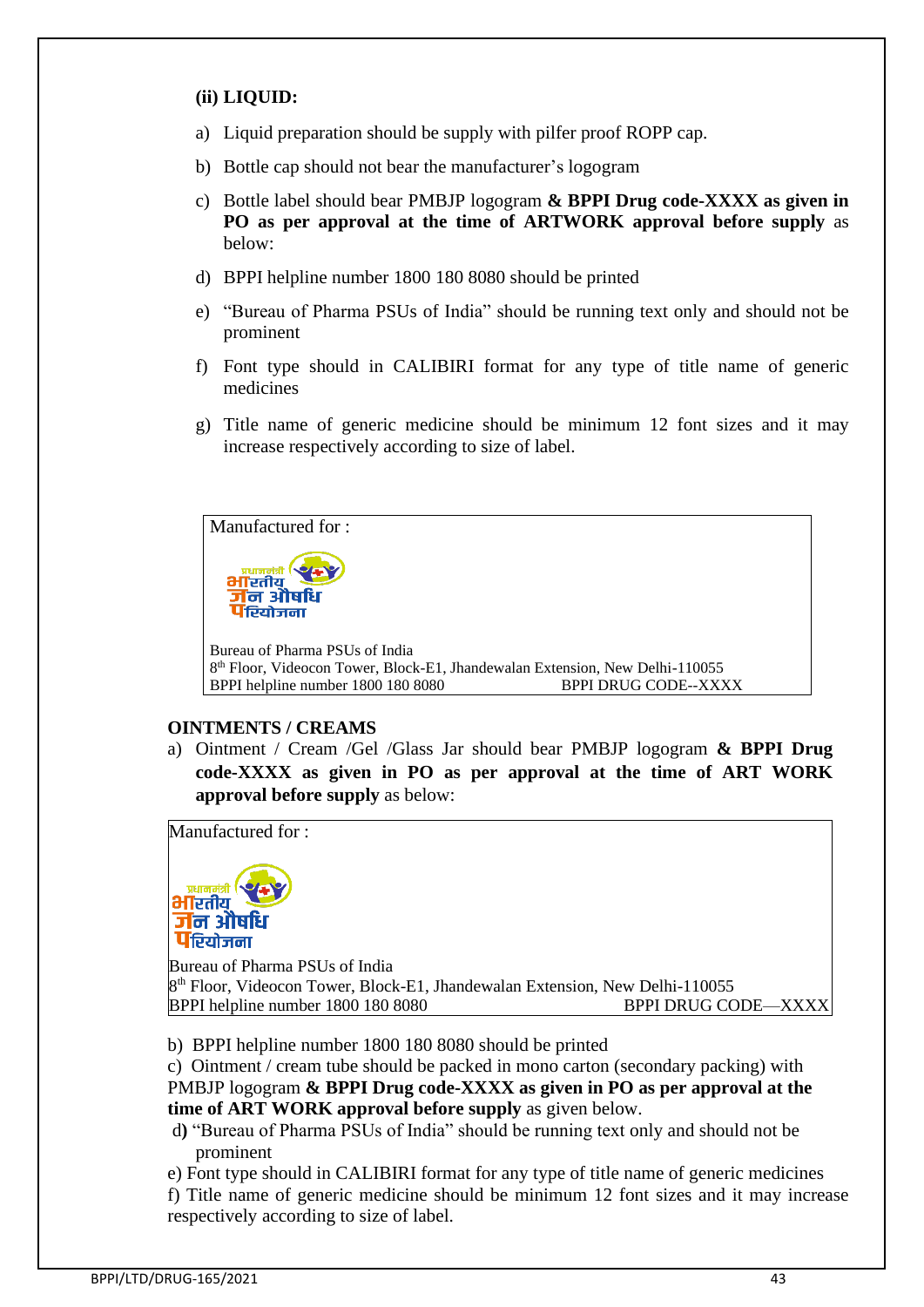### **ANNEXURE-VIII**

#### **Ref. Clause No. 21(C)**

#### **SCHEDULE FOR PACKAGING OF DRUGS**

#### **GENERAL SPECIFICATIONS**

- 1. Strips of Aluminium foils should be 0.07 mm thickness and grammage of foil minimum 80  $g/m^2$ , LDPE minimum 35  $g/m^2$  and total GSM not less than 110  $g/m^2$ .
- 2. Aluminium foils back material for blisters should be minimum 0.025 mm thickness, grammage of foil minimum 75  $g/m^2$  and tensile strength minimum 400 Kg/cm<sup>2</sup>.
- 3. The rigid PVC used in blister packing should be of not less than 250 microns (thickness) and grammage minimum 350 g/m<sup>2</sup>.
- 4. ALU-ALU blisters, total grammage minimum  $250 \text{ g/m}^2$ , total minimum thickness 130 microns, and bursting strength minimum 15 Kg/cm<sup>2</sup>.
- 5. Pin hole should be nil and toxicity should be comply as per USP in all foil and PVC.
- 6. All glass bottles should be new neutral glass, Type-1, free from visual defects.
- 7. Pet bottles used for syrups/solution should be clean, standard for market and so accepted as per drug laws stipulation.
- 8. Ointments should be packed in lacquer zed Aluminium Tubes or Lami tubes and properly sealed.
- 9. Small Tablets packed in blisters should be packed to facilitate easy removal of the tablet without breaking / crushing.
- 10. Specification of outer cartons should be as per given in their Schedule.
- 11. In case of any conflict between Carton specifications and packets per carton specification the specification of the packets / carton shall prevail.
- 12. All plastic containers should be made of virgin grade plastics
- 13. Injection in vials should have a flip-off seals.
- 14. Container used for infusions should be as per market standard and must not leak during use.
- 15. The strips shall be aluminium strip / blisters with aluminium foil back.
- 16. The outer carton/secondary packaging should be of pearl white duplex board (**off white/grey is not acceptable**) with a minimum of 350 GSM with **Gloss laminated** packing for the strips, blisters, ointments, creams etc. and for ampoules and vials should be with pearl white board of 350 GSM (**off white/grey is not acceptable**)**. The material to be used for carton should be from virgin chemical pulp.**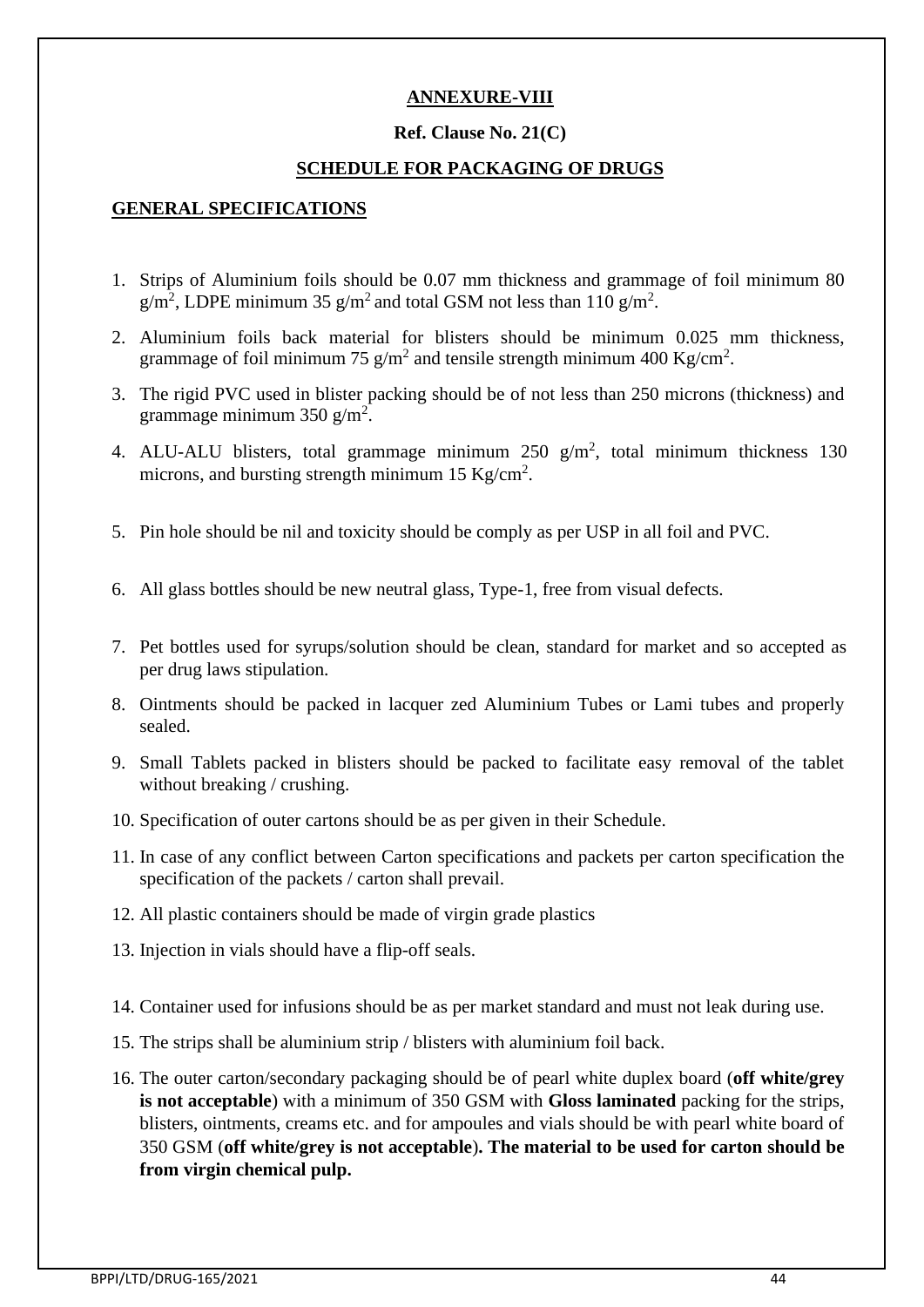- 17. All liquid oral preparations to be provided with a measuring plastic cup, fitted over the cap of the bottle in a mono carton. In case of Paediatric Preparation, all liquid oral has to be provided with a measuring plastic cup, dropper fitted over the cap of the bottle in a mono carton.
- 18. All primary/secondary/tertiary packaging should have PMBJP logo and drug code mentioned as per purchase order.
- 16. Two Horizontal/vertical/standing lines in two different colour will be there on Primary and secondary packaging, to differentiate therapy groups. The colours of lines will be intimated during Artwork approval.

 The primary packing should be decided by the party depending on the drug category as per Drug & Cosmetic act. For e.g if drug is hygroscopic then tablet should be packed in Alu/Alu blister or if it is light sensitive then to be packed in Amber colour PVC e.t.c.

| S. N           | <b>Particulars</b>         | Weight           | Ply            | <b>Grammage</b> | <b>Bursting</b><br>strength |
|----------------|----------------------------|------------------|----------------|-----------------|-----------------------------|
| $\mathbf{1}$   | <b>Tablets</b>             | Not more than    | $\overline{7}$ | Outer box       | Not less                    |
|                |                            | $12.0$ Kg        |                | should be       | than 10                     |
| 2              | Capsules (Hard gel and     | Not more than    | $\overline{7}$ | 150 GSM         | $Kg/cm2$ .                  |
|                | soft gel)                  | $12.0$ Kg        |                | and inside      |                             |
| 3              | <b>Syrups</b>              | Not more than 12 | $\overline{7}$ | partition/      |                             |
|                |                            | to $14.0$ Kg     |                | lining should   |                             |
| $\overline{4}$ | Ointment/gel/cream         | Not more than    | $\overline{7}$ | be 120 GSM.     |                             |
|                |                            | $12.0$ Kg        |                |                 |                             |
| $\overline{5}$ | Injection (vial, respules) | Not more than 8- | $\overline{7}$ |                 |                             |
|                | and ampules)               | $12.0$ Kg        |                |                 |                             |
| 6              | IV fluids                  | Not more than    | $\overline{7}$ |                 |                             |
|                |                            | $12.0$ Kg        |                |                 |                             |
| $\overline{7}$ | Bottles/Jars               | Not more than    | 7              |                 |                             |
|                |                            | $12.0$ Kg        |                |                 |                             |

#### **Shipper size or corrugated box specification with weights**

- (4) In the case of 10 ml Ampoules, 20 or 25 ampoules may be packed in a mono carton. Multiples of mono carton boxes should be packed in CB.
- (5) If the vial is packed in individual carton, there is no necessity for grey board box packing. The individual carton may be packed as such in the CB with center pad.
- (6) In case of ampoules less than 10 ml, every 10 or 5 ampules should be inside the tray with printed white board box.
- (7) Vials of eye, ear drops, and nasal drops should be packed in an individual mono carton with a dispensing device. If the vial is of FFS/BFS technology, they should be packed as per approved artwork and market standard.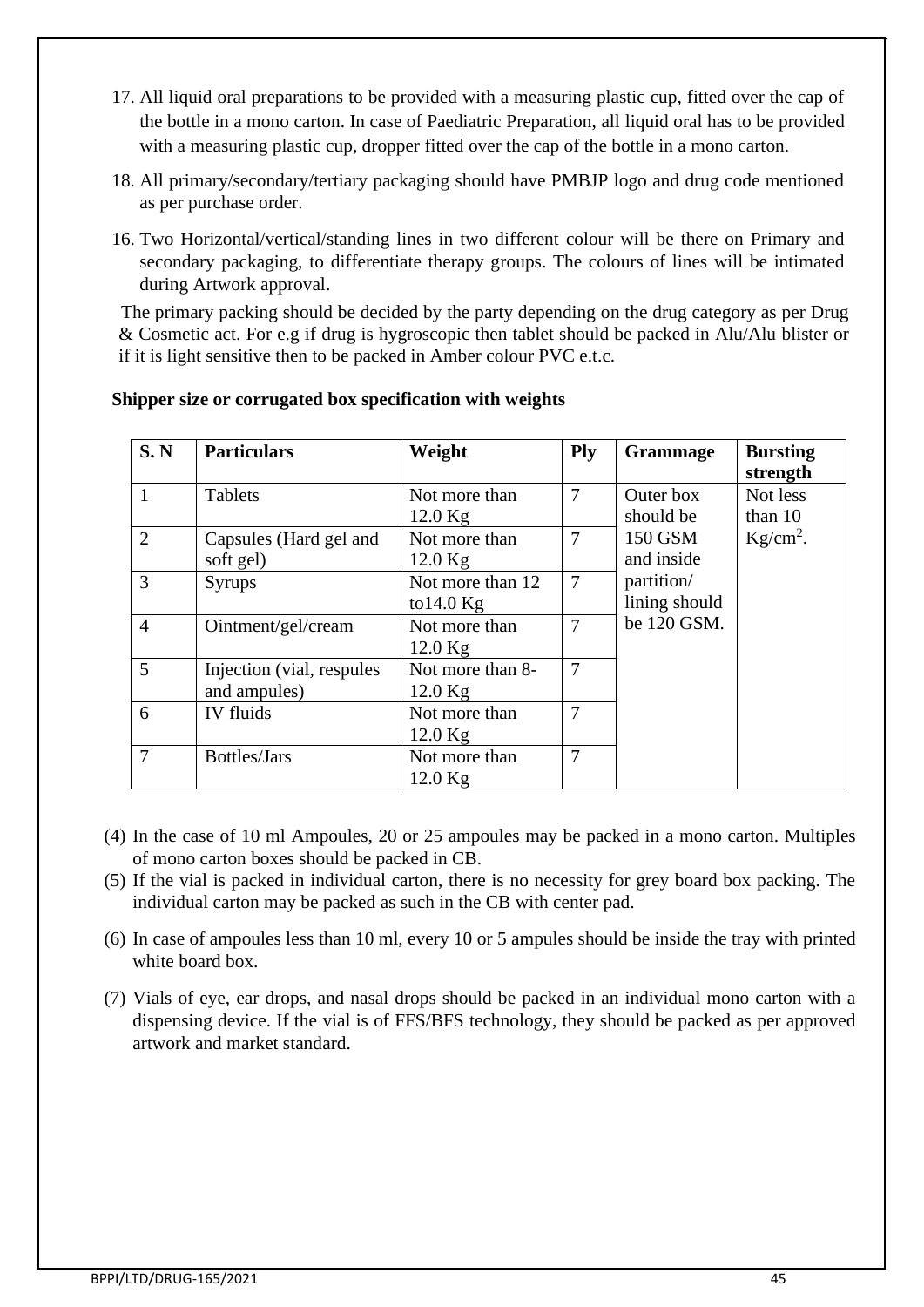# **ANNEXURE IX (BARCODE REQUIREMENTS}**

Reference clause 3(R)

## **GS1 barcode requirements on Drugs procured by Bureau of Pharma Public Sector undertakings of India (BPPI)**

These requirements cover medicines/drugs procured by Bureau of Pharma Public Sector Undertakings of India (BPPI), New Delhi meant for supply and distribution through BPPI regulated distribution channel.

Barcode based on GS1 identification standards are provided below at various levels of product packaging which includes primary, secondary and shipper/carton levels and need to be complied with while supplying medicines/drugs to BPPI.

GS1 India is unique identification & barcoding standards body setup by Ministry of Commerce & Industry, Govt. of India along with APEDA, BIS, Spices board, IIP and apex industry chambers like CII, FICCI, ASSOCHAM to assist India industry and govt. bodies on adoption of global standards.

Suppliers are also required to provide GS1 subscription validity certificate at the time of supply of medicines/drugs issued by GS1 India. For validity certificate suppliers can contact GS1 India at 011-42890-846.

Barcodes based on GS1 global standards are required to be printed on product packaging at primary, secondary and tertiary packaging levels **in addition** to other, existing statutory labelling & marking requirements.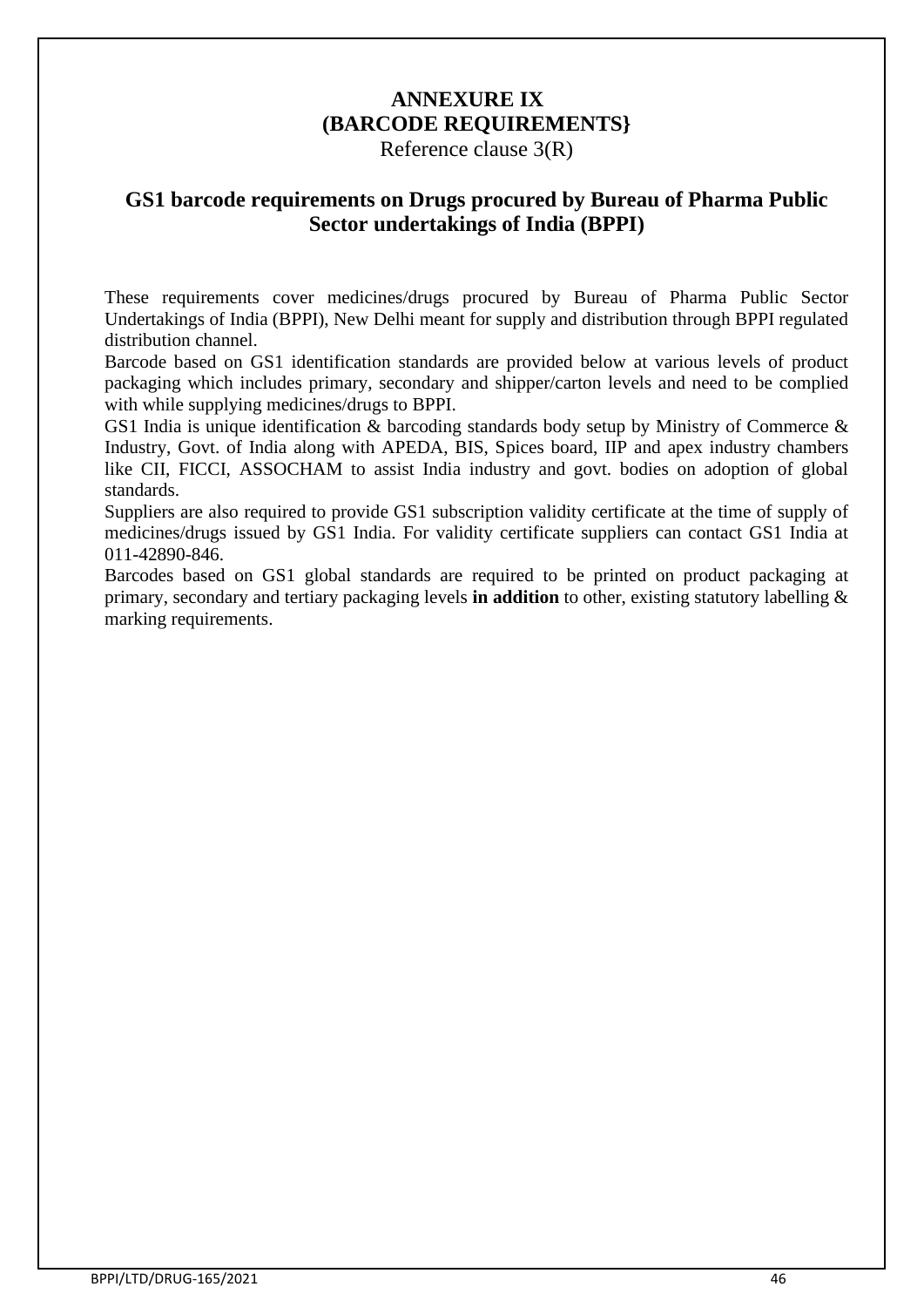#### **Technical Specification for GS1 Standards**

### **Tertiary Level Pack:**

Is defined as a level of packaging that shall contain one or more secondary/primary levels of packaging and is also considered as the final logistics unit like shippers/pallets.

The Tertiary label will carry two barcodes in GS1-128 format.

#### *First Barcode*

- *a) Unique product identification code (GTIN - Global Trade Identification Number)*
- *b) Manufacturing Date*
- *c) Expiry date*
- *d) Batch no.*
- *e) Quantity*

#### *Second Barcode*

*f) Serial Shipping Container Code (SSCC) –*

#### *Note-*

*1) While encoding Manufacturing and expiry date in the barcode, if a specific Manufacturing or expiry date is not printed on the finished pack/drug then Supplier should select first day of the month as the Manufacturing date and Last day of the month as expiry date.* 

*Example- If Shelf life is 24 months, April 2021 manufacturing date should be encoded as 210401 and March 2023 expiry date as 230331.*

- *2) SSCC number of the Tertiary pack should never be reused on another Tertiary pack irrespective the Item, Batch or expiry is different.*
- *3) For converting, GTIN-13 into GTIN-14, kindly use "0" as a prefix for all levels of packaging.*

| <b>Attribute</b>  | <b>Description</b>                                                                                                  | Length         | <b>Nature</b> | Data Type      |
|-------------------|---------------------------------------------------------------------------------------------------------------------|----------------|---------------|----------------|
| (02)              | <b>Application Identifier</b><br>to indicate GTIN-14<br><b>Brackets not encoded</b><br>in the barcode               | $\overline{2}$ | Fixed         | <b>Numeric</b> |
| 0 8901072 00253 3 | <b>Unique Product</b><br>Number-GTIN-14                                                                             | 14             | Fixed         | <i>Numeric</i> |
| (11)              | <b>Application Identifier</b><br>to indicate<br>Manufacturing date<br><b>Brackets not encoded</b><br>in the barcode | $\overline{2}$ | Fixed         | <b>Numeric</b> |
| 180101            | Expiry Date in<br>YYMMDD format                                                                                     | 6              | Fixed         | Date           |
| (17)              | <b>Application Identifier</b><br>to indicate Expiry<br>date Brackets not<br>encoded in the<br>barcode               | $\overline{2}$ | Fixed         | <b>Numeric</b> |
| 220131            | Expiry Date in<br>YYMMDD format                                                                                     | 6              | Fixed         | Date           |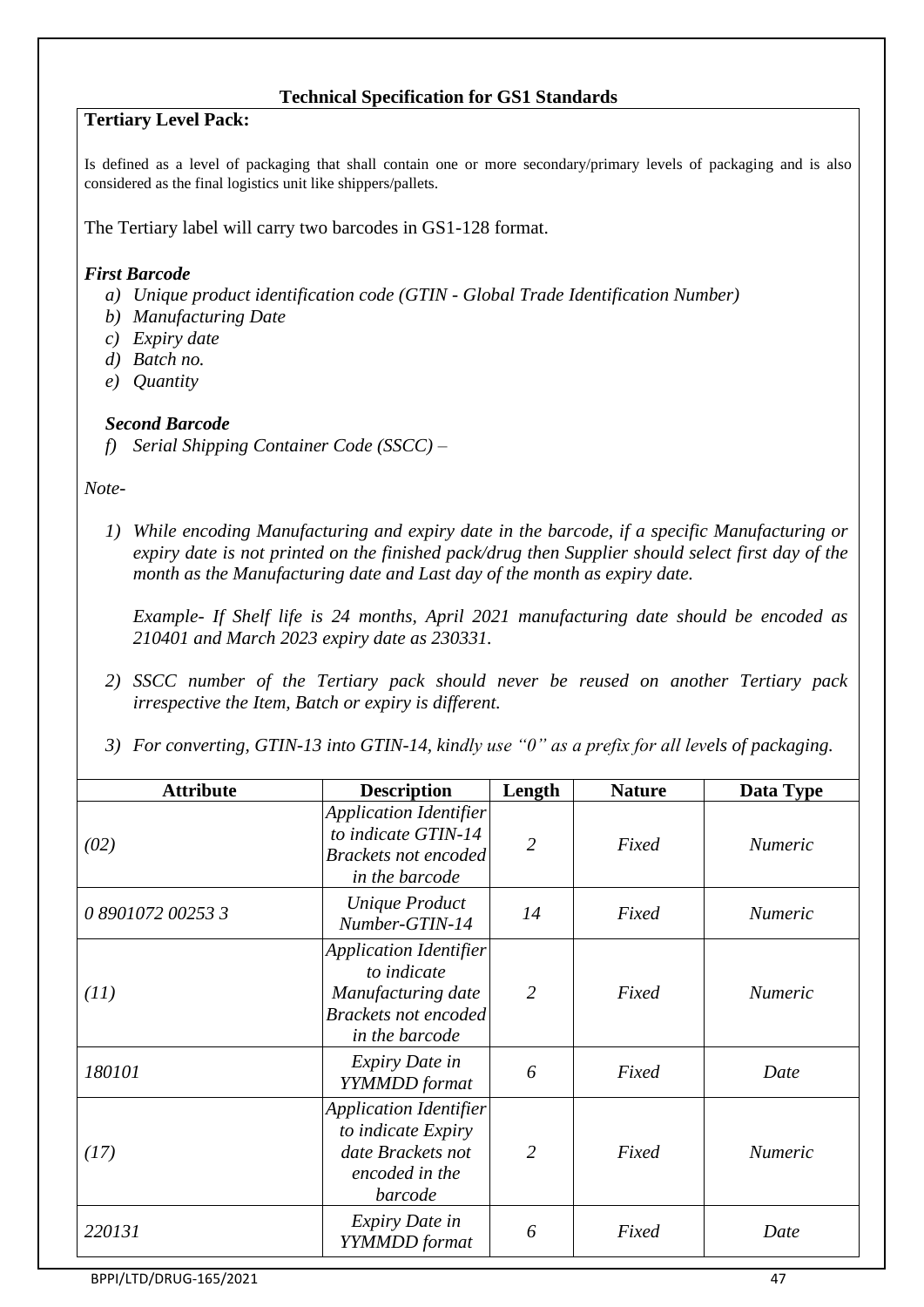| (10)                             | Application identifier<br>to indicate Lot/batch<br>number<br><b>Brackets not encoded</b><br>in the barcode | $\overline{2}$ | Fixed                                                                    | Numeric      |  |  |
|----------------------------------|------------------------------------------------------------------------------------------------------------|----------------|--------------------------------------------------------------------------|--------------|--|--|
| BATCH123                         | Batch No / Lot No                                                                                          | 20             | Variable                                                                 | Alphanumeric |  |  |
| (37)                             | Application identifier<br>to indicate Quantity<br>in Outer Carton                                          | $\overline{2}$ | Fixed                                                                    | Numeric      |  |  |
| 500                              | No of Primary packs like<br>number of strips/Bottles in<br>the tertiary.                                   | Upto 8         | Variable                                                                 | Numeric      |  |  |
| (00)                             | Application identifier<br>to indicate the SSCC<br><b>Brackets not encoded</b><br>in the barcode            | 2              | Fixed                                                                    | Numeric      |  |  |
| 1 8901072 000000000 6            | Unique number of<br>the tertiary pack. It<br>should never be<br>reused.                                    | 18             | Fixed                                                                    | Numeric      |  |  |
|                                  | To,<br><b>BPPI</b>                                                                                         |                | Mnfd By,<br>AAA Pharma Company<br>125, SEZ<br>Ahmedabad-382213<br>Gujrat |              |  |  |
|                                  | Drug Name: Dobucin 500 mg<br>Exp Date: 31 Jan 2022<br>Batch No: BATCH123                                   |                |                                                                          |              |  |  |
| Recommended Barcode - GS-<br>128 |                                                                                                            |                |                                                                          |              |  |  |
| <b>Secondary Level Pack:</b>     |                                                                                                            |                |                                                                          |              |  |  |

Secondary level barcode can be generated using 2D- GS1 Datamatrix or 1D- GS1-128 format.

Note-

- 1) Shrink wrap packaging will not be considered as Secondary level packaging.
- *2) For converting, GTIN-13 into GTIN-14, kindly use "0" as a prefix for all levels of packaging.*

Data Attributes Captured in GS1 Datamatrix format

*1) Unique product identification code (GTIN)*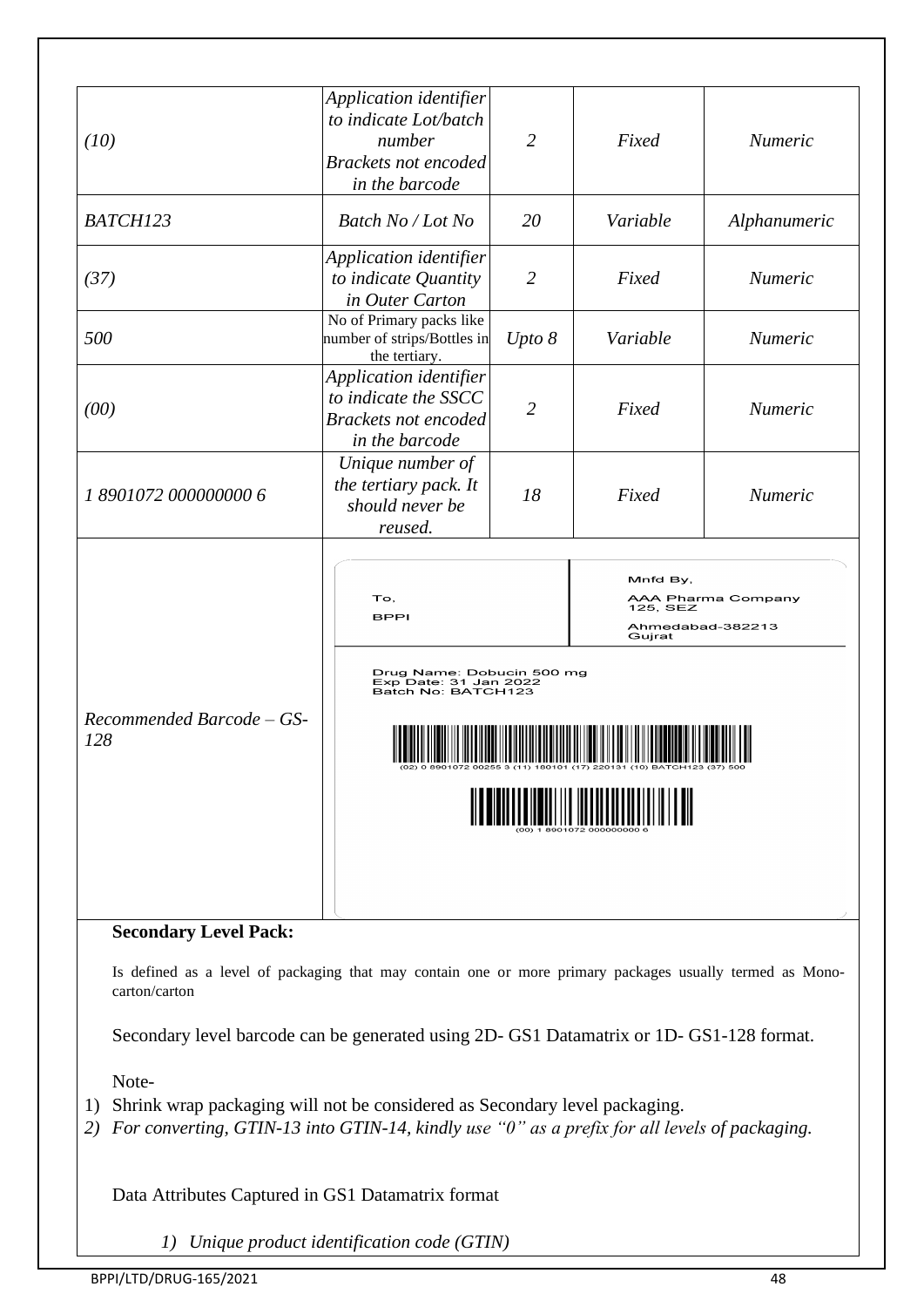*2) Batch No.*

*3) Qty- No of strips/bottle*

| <b>Attribute</b>  | <b>Description</b>                                                                                             | Length         | <b>Nature</b> | Data Type      |
|-------------------|----------------------------------------------------------------------------------------------------------------|----------------|---------------|----------------|
| (02)              | <b>Application Identifier</b><br>to indicate GTIN-14.<br><b>Brackets not encoded</b><br>in the barcode         | $\overline{2}$ | Fixed         | <b>Numeric</b> |
| 0 8901072 00253 3 | GTIN-14- Unique<br>product code with<br>first digit being the<br>packaging indicator                           | 14             | Fixed         | <b>Numeric</b> |
| (10)              | Application identifier<br>to indicate Lot/batch<br><b>Brackets not encoded</b><br>in the barcode               | $\overline{2}$ | Fixed         | <i>Numeric</i> |
| BATCH123          | Batch No / Lot No                                                                                              | Upto 20        | Variable      | Alphanumeric   |
| (37)              | <b>Application Identifier</b><br>to indicate serial<br>number<br><b>Brackets not encoded</b><br>in the barcode | $\overline{2}$ | Fixed         | <b>Numeric</b> |
| 5                 | Quantity/Units in<br>Secondary pack                                                                            | Upto 8         | Variable      | Alphanumeric   |
|                   |                                                                                                                |                |               |                |

*Recommended Barcode depending upon the space available – GS1 Data matrix Or*

*GS1-128*



 $(02)$  0 8901072 00255 3<br>  $(10)$  BATCH123<br>  $(37)$  5<br>
or



(02) 0 8901072 00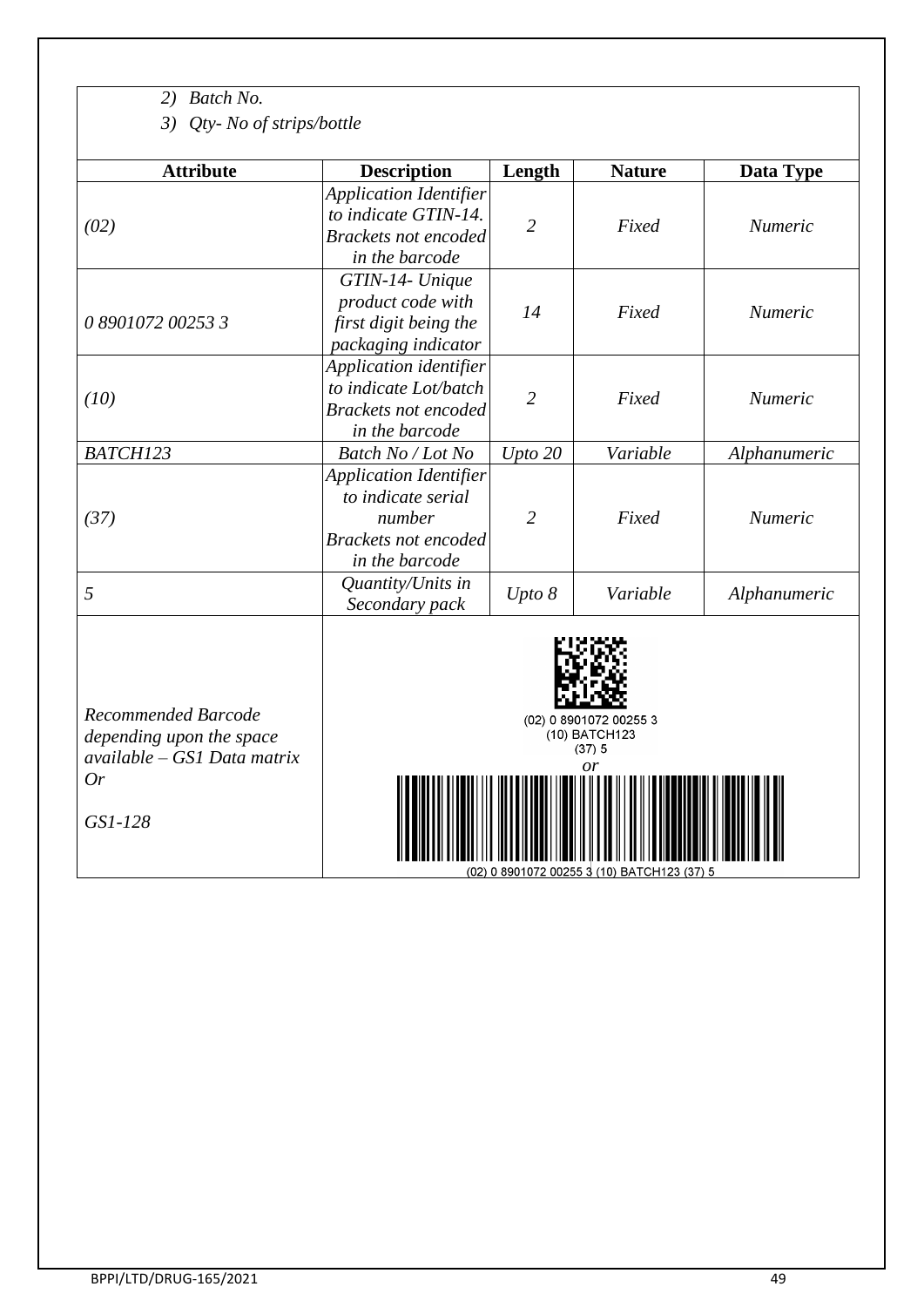### **Primary Level Pack:**

Is defined as the first level of packaging in direct contact with the product like Strip, Vial, Bottle etc

### **Scenario-I Primary pack with a Mono-carton/Carton/Secondary level pack**

For primary packaging packed in a Mono-carton/Secondary pack carton

*Unique product identification code (GTIN)* 

Note-

*1) For converting, GTIN-13 into GTIN-14, kindly use "0" as a prefix for all levels of packaging.*

| <b>Attribute</b>                         | <b>Description</b>                                                                             | Length         | <b>Nature</b>          | Data Type      |
|------------------------------------------|------------------------------------------------------------------------------------------------|----------------|------------------------|----------------|
| (01)                                     | Application Identifier to<br>indicate GTIN-14<br><b>Brackets not encoded in</b><br>the barcode | $\overline{2}$ | Fixed                  | <i>Numeric</i> |
| 0 8901072 00253 3                        | GTIN-14 with first digit<br>being the packaging<br>indicator                                   | 14             | Fixed                  | <i>Numeric</i> |
| Recommended Barcode –<br>GS1 Datamatrix, |                                                                                                |                | (01) 0 8901072 00255 3 |                |

**Scenario-II Primary pack without Mono-carton/Secondary level pack**

**For Primary packaging going directly into Tertiary pack without a Carton/Mono-carton/Secondary pack**

*1) Unique product identification code (GTIN) 2) Batch No.* Note-

*1) For converting, GTIN-13 into GTIN-14, kindly use "0" as a prefix for all levels of packaging.*



(10)BATCH123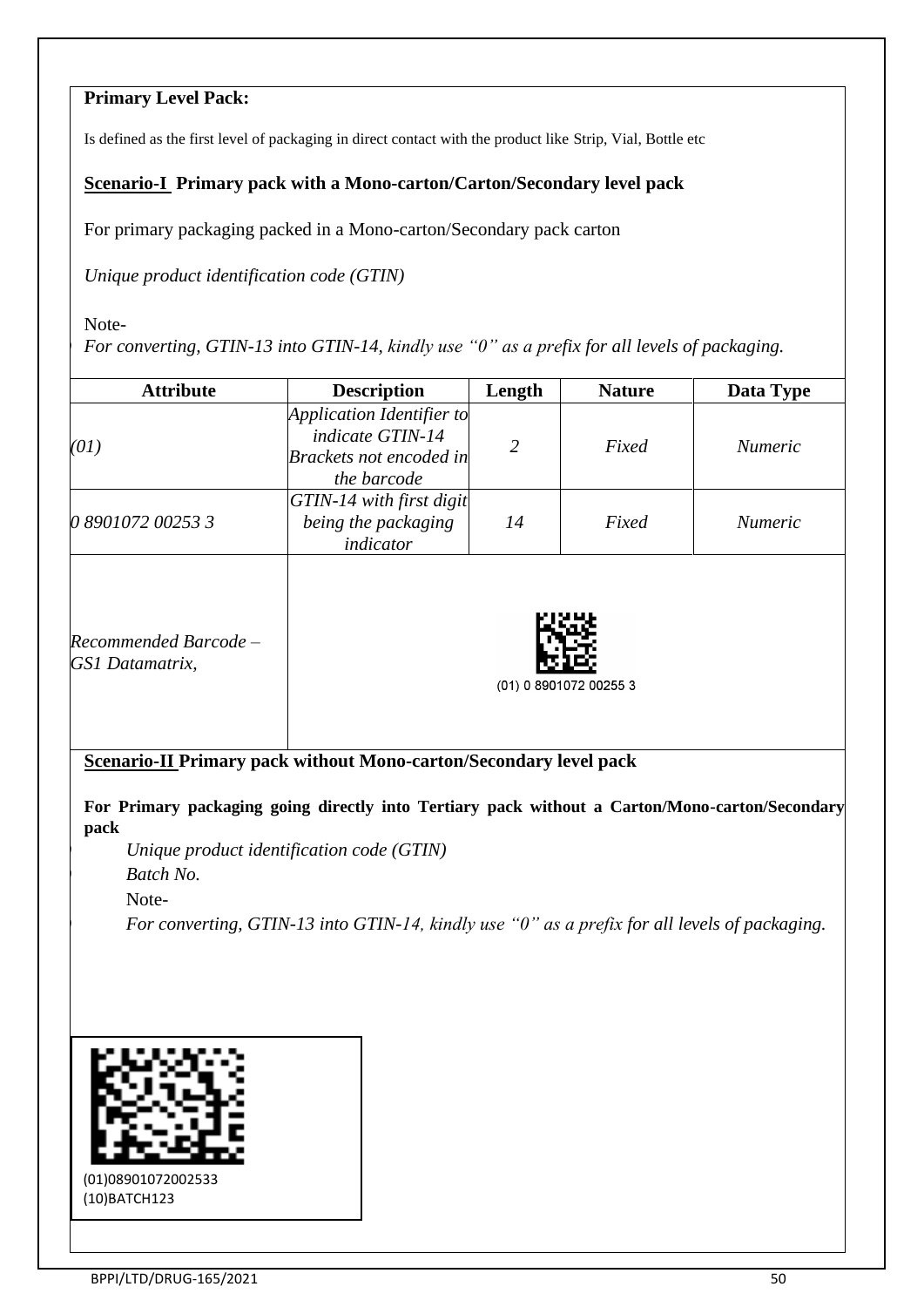| <b>Attribute</b>  | <b>Description</b>                                                                                     | Length         | <b>Nature</b> | Data Type      |
|-------------------|--------------------------------------------------------------------------------------------------------|----------------|---------------|----------------|
| (01)              | <b>Application Identifier</b><br>to indicate GTIN-14.<br><b>Brackets not encoded</b><br>in the barcode | $\mathfrak{D}$ | Fixed         | <i>Numeric</i> |
| 0 8901072 00253 3 | GTIN-14- Unique<br>product code with<br>first digit being the<br>packaging indicator                   | 14             | Fixed         | <i>Numeric</i> |
| (10)              | Application identifier<br>to indicate Lot/batch<br><b>Brackets not encoded</b><br>in the barcode       | 2              | Fixed         | <i>Numeric</i> |
| BATCH123          | Batch No / Lot No                                                                                      | Upto $20$      | Variable      | Alphanumeric   |

### **Mapping of Manufacturer GTIN with BPPI Drug code-**

- GS1 has facilitated an online application to link Manufacturer GTIN code with BPPI Drug code. The manufacturer must update the same before sending the physical consignment to BPPI.
- Kindly contact Mr. Ankit Arora or Mr. Amrit Garg for the same at 011-42890846/42890818 or write email at [ankit@gs1india.org](mailto:ankit@gs1india.org) o[r amrit@gs1india.org](mailto:amrit@gs1india.org)

#### **Barcode Design and Printing-**

- For BPPI suppliers, GS1 India has facilitated an online application to generate the barcode designs for each level of packaging.
- Using the same, the supplier will be able to generate Primary, secondary and Tertiary barcodes as per BPPI format.
- Kindly contact Mr. Ankit Arora or Mr. Amrit Garg for the same at 011-42890846/42890818 or write email at [ankit@gs1india.org](mailto:ankit@gs1india.org) o[r amrit@gs1india.org](mailto:amrit@gs1india.org)

### **Please contact GS1 India office for any further assistance – GS1** India (Under Min. of Commerce, Govt. of India) 330, 2nd Floor, 'C' Wing, August Kranti Bhawan,

Bhikaji Cama Place, New Delhi - 110066 **T** +91-11-42890890, (D) +91-11-42890846 **F** +91-11-26168730 **E** [ankit@gs1india.org](mailto:ankit@gs1india.org) **W** [http://www.gs1india.org](http://www.gs1india.org/)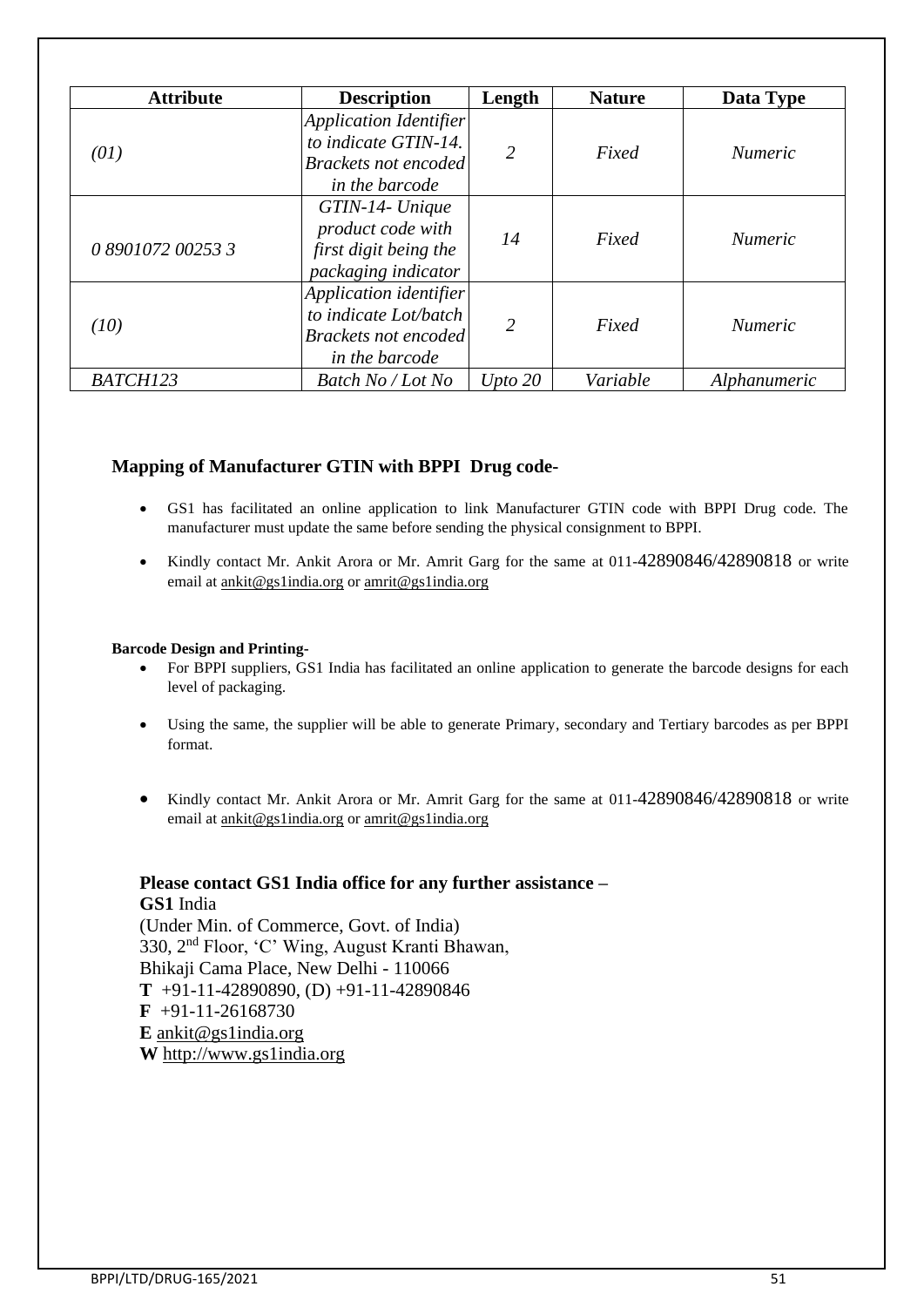# **ANNEXURE –X**

# **BID SECURITY DECLARATION**

**(On nonjudicial Stamp Paper)** Ref. Clause No. 6.(A)

| Date        |  |
|-------------|--|
| Tender No.: |  |

| I<br>$\sim$<br>$\sim$ |  |
|-----------------------|--|
|                       |  |

I

I/We………………………………………….………., the undersigned, declare that: I/We understand that, according to **Pharma Public Sector Undertaking of India (BPPI)** tender conditions, bids must be supported by a Bid-Securing Declaration.

I/We accept that I/we may be disqualified/ suspended from bidding for any contract with the **Bureau of Pharma Public Sector Undertaking of India (BPPI)** for the period of two (2) years, if I am/we are in a breach of any obligation under the bid conditions, because I/we:

- (a) have withdrawn or modified my/our Bid during the period of bid validity specified in the Form of Bid; or
- (b) having been notified of the acceptance of our Bid by the **BPPI** during the period of bid validity, (i) fail or refuse to execute the Contract, if required, or (ii) fail or refuse to furnish the Performance Security, in accordance with the Instruction to Bidders.

I/We understand this BID SECURITY DECLARATION shall cease to be valid if I am/we are not the successful Bidder, upon the earlier of (i) the receipt of your notification of the name of the successful Bidder; or (ii) thirty days after the expiration of the validity of my/our Bid.

Signed: [signature of person whose name and capacity are shown] In the capacity of [insert legal capacity of person signing the BID SECURITY DECLARATION]

Name: insert complete name of person signing the BID SECURITY DECLARATION

Duly authorized to sign the bid for and on behalf of: [insert complete name of Bidder]

Dated on day of the contract of the contract of the contract of the contract of the contract of the contract of the contract of the contract of the contract of the contract of the contract of the contract of the contract o

Corporate/Company Seal:

Note: In case of a Joint Venture, the BID SECURITY DECLARATION must be in the name of all partners to the Joint Venture that submits the bid.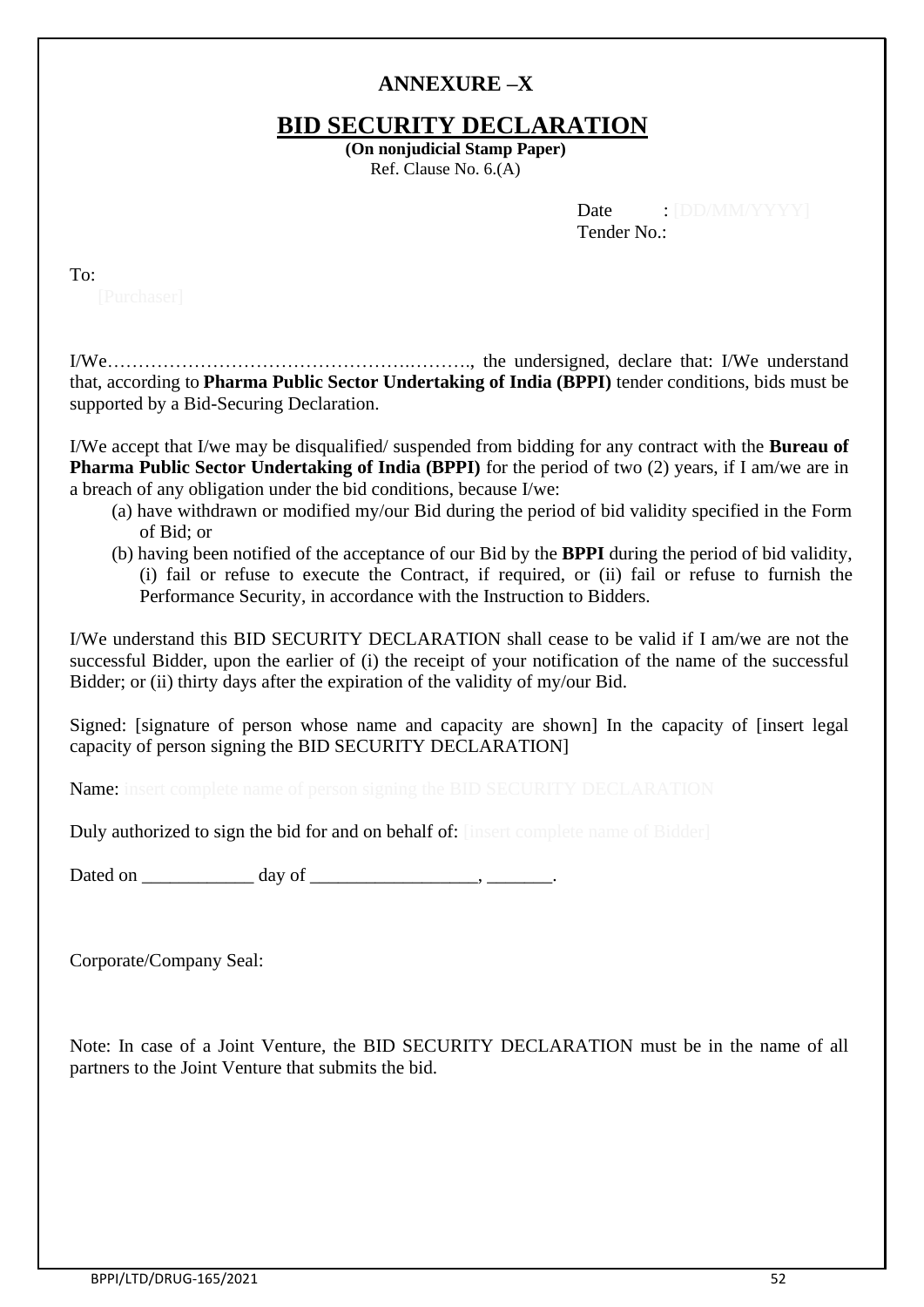#### **ANNEXURE-XI** Ref: Clause No. 16(B) **Letter of acceptance of tender for Limited Tender**

**Speed post/e-mail Ref. No. BPPI/LTD/DRUG-165/2021** Date: …………...

| To, |  |
|-----|--|
|     |  |
|     |  |

**Sub: Tender for the Supply of Drugs and Medicines to BPPI: Acceptance tender for Limited Tender.**

#### **Ref: Your quotation against BPPI limited e-Tender No. BPPI/LTD/DRUG-165/2021 dated: 02/06/2021 opened on ………. (Technical Bid) & on …… (Price bid).**

Please refer to your quotation i.e., technical and price bid (BOQ) along with enclosures/Annexure against subject tender read with your subsequent clarification/confirmation for the supply of Drugs to BPPI, the rate offered/accepted by your firm has been approved for Rate Contract.

| S.N. | Drug<br>Code | Drug<br><b>Name</b> | Unit<br><b>Size</b> | Rates in Rs. Per unit<br>exclusive of GST | <b>Rate of GST</b><br>$($ %) | Rates in Rs.<br>Per unit<br>inclusive of<br>GST |
|------|--------------|---------------------|---------------------|-------------------------------------------|------------------------------|-------------------------------------------------|
|      |              |                     |                     |                                           |                              |                                                 |
|      |              |                     |                     |                                           |                              |                                                 |

- 2. The contract will be with financial limit and BPPI can place the Purchase Order with unlimited variation in quantities indicated in the tender.
- 3. The estimated value of the contract awarded to you is Rs...................................(in word).
- 4. Performance Security Deposit @3% will be deducted from each bills and accumulated security deposit will be refunded by BPPI to the tenderer within 60 days following the date of completion of tenderers performance obligations under the contract including the shelf-life obligation.
- 5. Approval for Artwork should be obtained from our Quality Control department by you within 30 days of release of this letter. (e-mail id: [procure14@janaushadhi.gov.in;](mailto:procure14@janaushadhi.gov.in) [procure12@janaushadhi.gov.in](mailto:procure12@janaushadhi.gov.in) & [quality8@janaushadhi.gov.in\)](mailto:quality8@janaushadhi.gov.in)
- 6. STP (Standard Testing Procedure) for Non- Pharmacopoeia awarded drugs are required to submit to Quality Control department (e-mail id: [procure14@janaushadhi.gov.in;](mailto:procure14@janaushadhi.gov.in) [procure12@janaushadhi.gov.in](mailto:procure12@janaushadhi.gov.in) & [quality8@janaushadhi.gov.in\)](mailto:quality8@janaushadhi.gov.in) within 15 days from the date of Letter of Acceptance

Please acknowledge receipt.

**Authorized Signatory, For and on behalf of BPPI**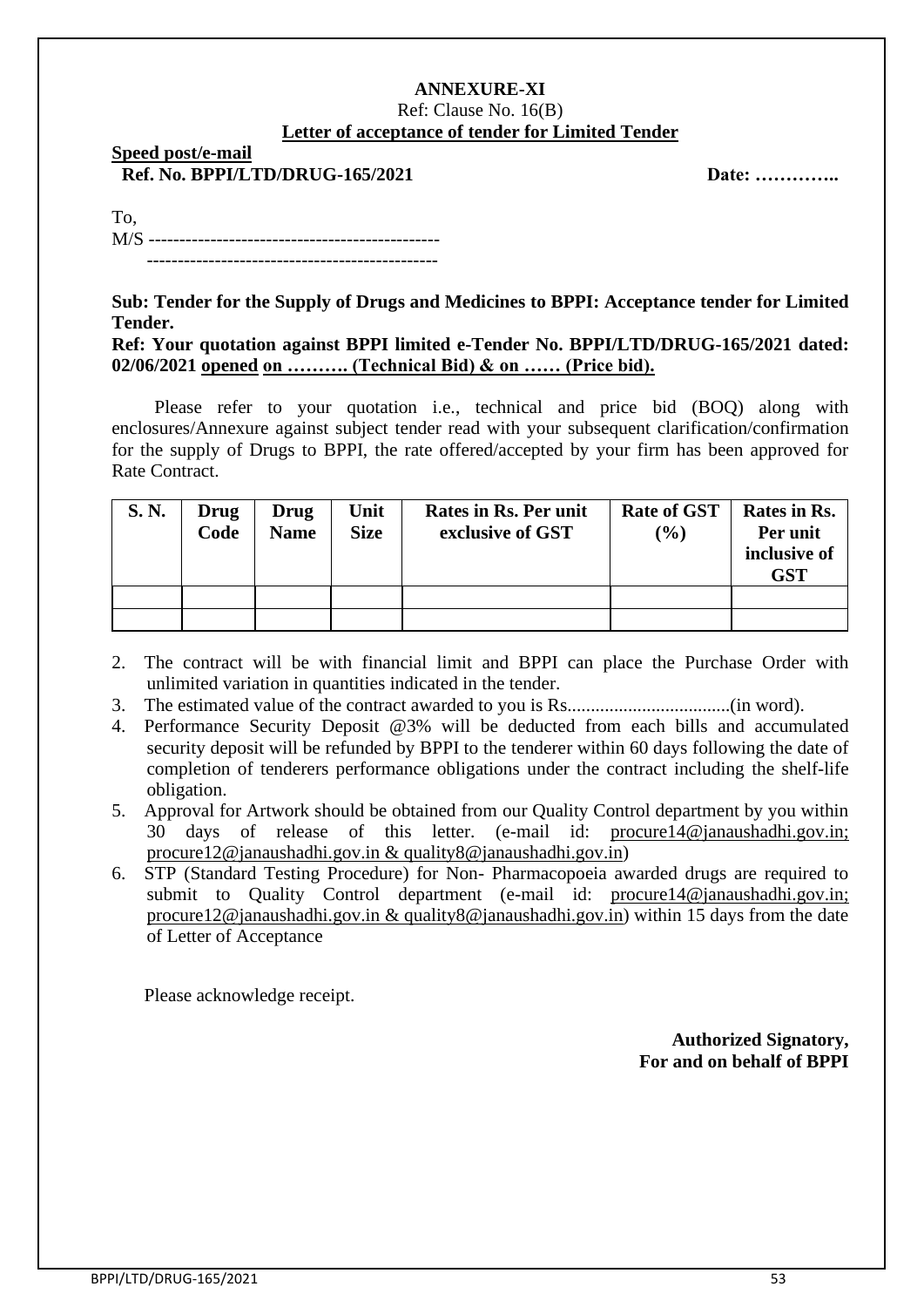# **Annexure -XII**

### **Clause 18 (F)**

### **Bureau of Pharma Public Sector Undertakings of India, New Delhi Tender for supply of drugs (Tender No**. **BPPI/LTD/DRUG-165/2021 dated 02/06/2021)**

| $\bf{(1)}$ | (2)                 | (3)                                 | (4)                                                                                                                  | (5)                 | (6)                 | (7)                                                         |
|------------|---------------------|-------------------------------------|----------------------------------------------------------------------------------------------------------------------|---------------------|---------------------|-------------------------------------------------------------|
|            | $S.N.$ Drug<br>Code | <b>Generic Name of Drug</b>         | <b>Composition / Strength</b>                                                                                        | Unit<br><b>Size</b> | Pack<br><b>Size</b> | <b>Indicative</b><br>Requirem<br>ent in<br><b>Unit Size</b> |
|            | 72                  | Azithromycin Tablets IP<br>$500$ mg | Each Film Coated tablet<br>contains:<br>Azithromycin Dihydrate IP<br>equivalent to Azithromycin<br>500 <sub>mg</sub> | 3's                 | 3's X10             | 150000                                                      |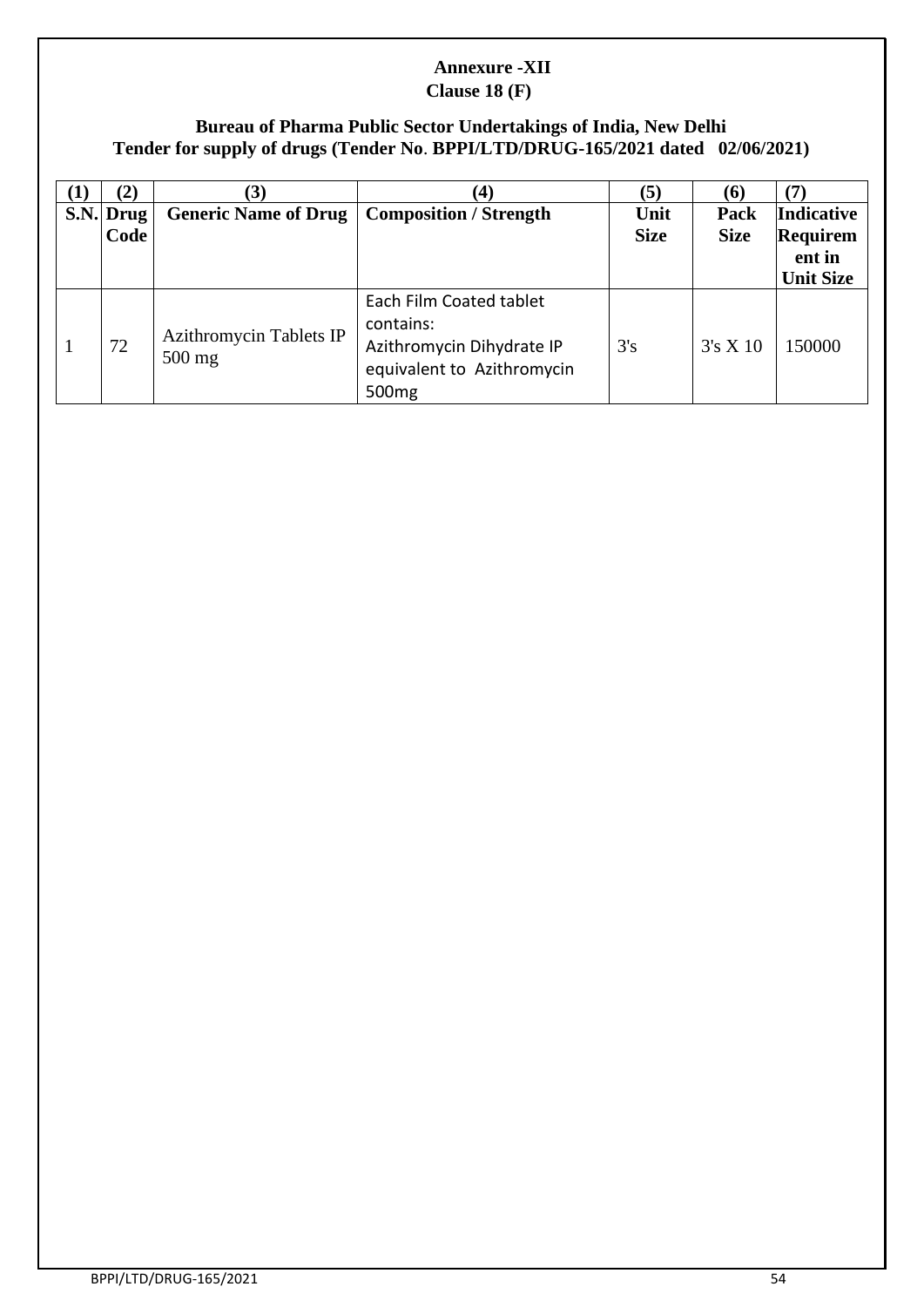#### **Annexure – XIII**

**{Ref:- clause 19(K)}**

**For All the tendered drugs, bidder must comply the shelf life of each quoted drugs in accordance with the "Schedule - P" of Drugs and Cosmetics Rules, 1945. In case drug/medicine not covered in Schedule P of Drugs and Cosmetics Rules, 1945, the bidder must supply the drug/medicine with minimum 24 months shelf life.**

Note: Bidders have to declare the required shelf-life detail in Para VI of Annexure II.

--------------------------------------